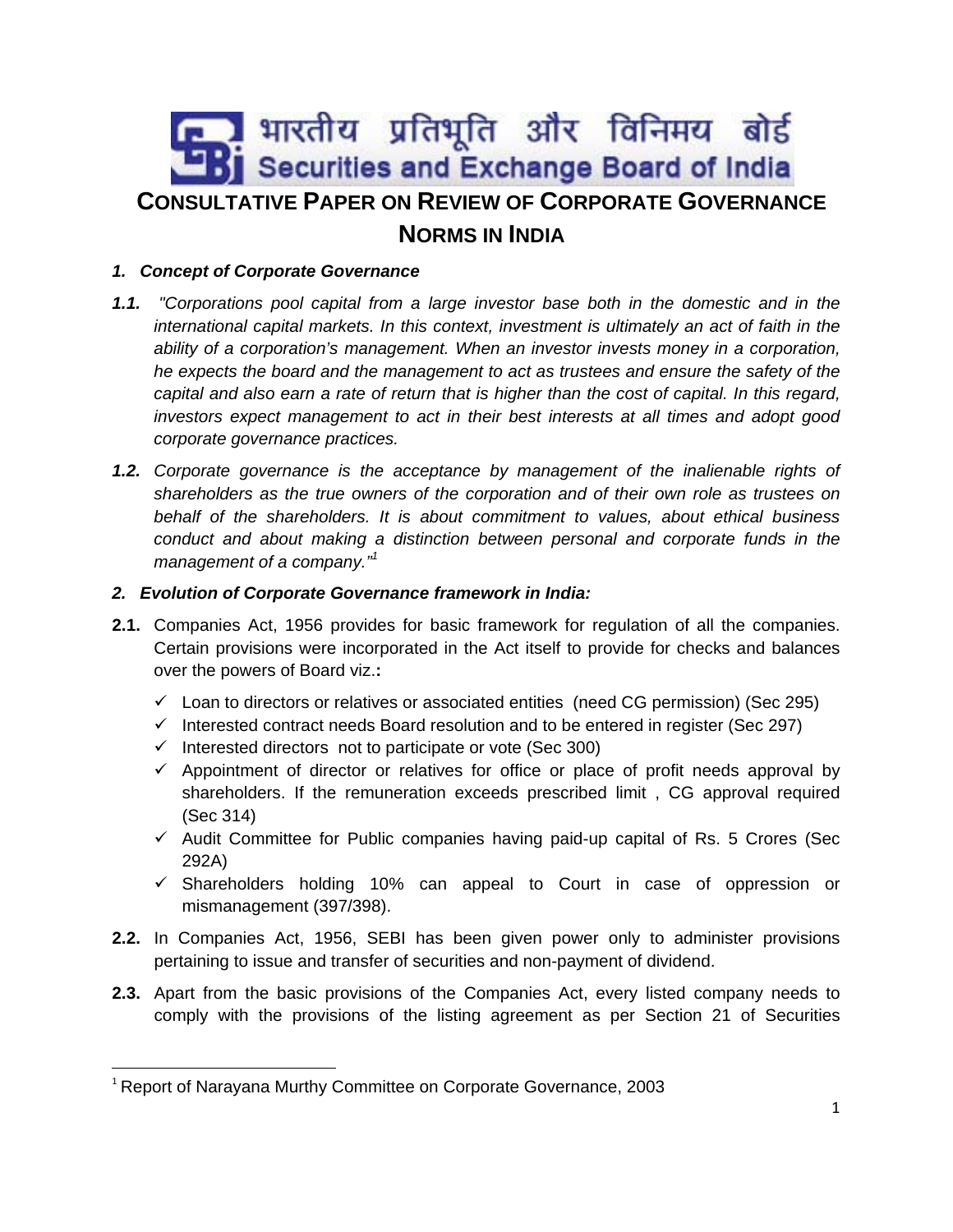Contract Regulations Act, 1956. Non-compliance with the same, would lead to delisting under Section 22A or monetary penalties under Section 23 E of the said Act.

- **2.4.** Further, SEBI is empowered under Section 11 and Section 11A of SEBI Act to prescribe conditions for listing. However, Section 32 of the SEBI Act, 1992 states that the provisions of the SEBI Act, 1992 shall be in addition to, and not in derogation of, the provisions of any other law for the time being in force.
- **2.5.** Considering the emergence of code of best Corporate Governance practices all over the world (like Cadbury Greenbury and Hampel Committee reports), in 1999, SEBI constituted a Committee on Corporate Governance under the Chairmanship of Shri Kumar Mangalam Birla, to promote and raise the standard of Corporate Governance in respect of listed companies. SEBI's Board, in its meeting held on January 25, 2000, considered the recommendations of the Committee and decided to make the amendments to the listing agreement on February 21, 2000 for incorporating the recommendations of the committee by inserting a new clause in the Equity Listing Agreement – i.e. Clause 49.
- **2.6.** Subsequently, after Enron, WorldCom, and other corporate governance catastrophes, SEBI felt that there was a need to improve further the level of corporate governance standards in India and constituted a second corporate governance committee chaired by Mr. Narayana Murthy, of Infosys Technologies Limited. Based on the recommendations of the aforesaid Committee, SEBI issued a circular on August 26, 2003 revising Clause 49 of the Listing Agreement. Based on the public comments received thereon and the revised recommendations of the Committee, certain provisions of the regulatory framework for corporate governance were modified and relevant amendments were made to Clause 49 of the Listing Agreement. The revised clause 49 superseded all the earlier circulars on the subject and became effective for listed companies from January 01, 2006. It is applicable to the entities seeking listing for the first time and for existing listed entities having a paid up share capital of Rs. 3 crores and above or net worth of Rs. 25 crores or more at any time in the history of the company.

#### **3.** *Clause 49***:**

- **3.1.** Clause 49 of the Equity Listing Agreement consists of mandatory as well as nonmandatory provisions. Those which are absolutely essential for corporate governance can be defined with precision and which can be enforced without any legislative amendments are classified as mandatory. Others, which are either desirable or which may require change of laws are classified as non-mandatory. The non-mandatory requirements may be implemented at the discretion of the company. However, the disclosures of the compliance with mandatory requirements and adoption (and compliance) / non-adoption of the non-mandatory requirements shall be made in the section on corporate governance of the Annual Report.
- **3.2.** Gist of Cause 49 is as follows:
	- **Mandatory provisions** comprises of the following: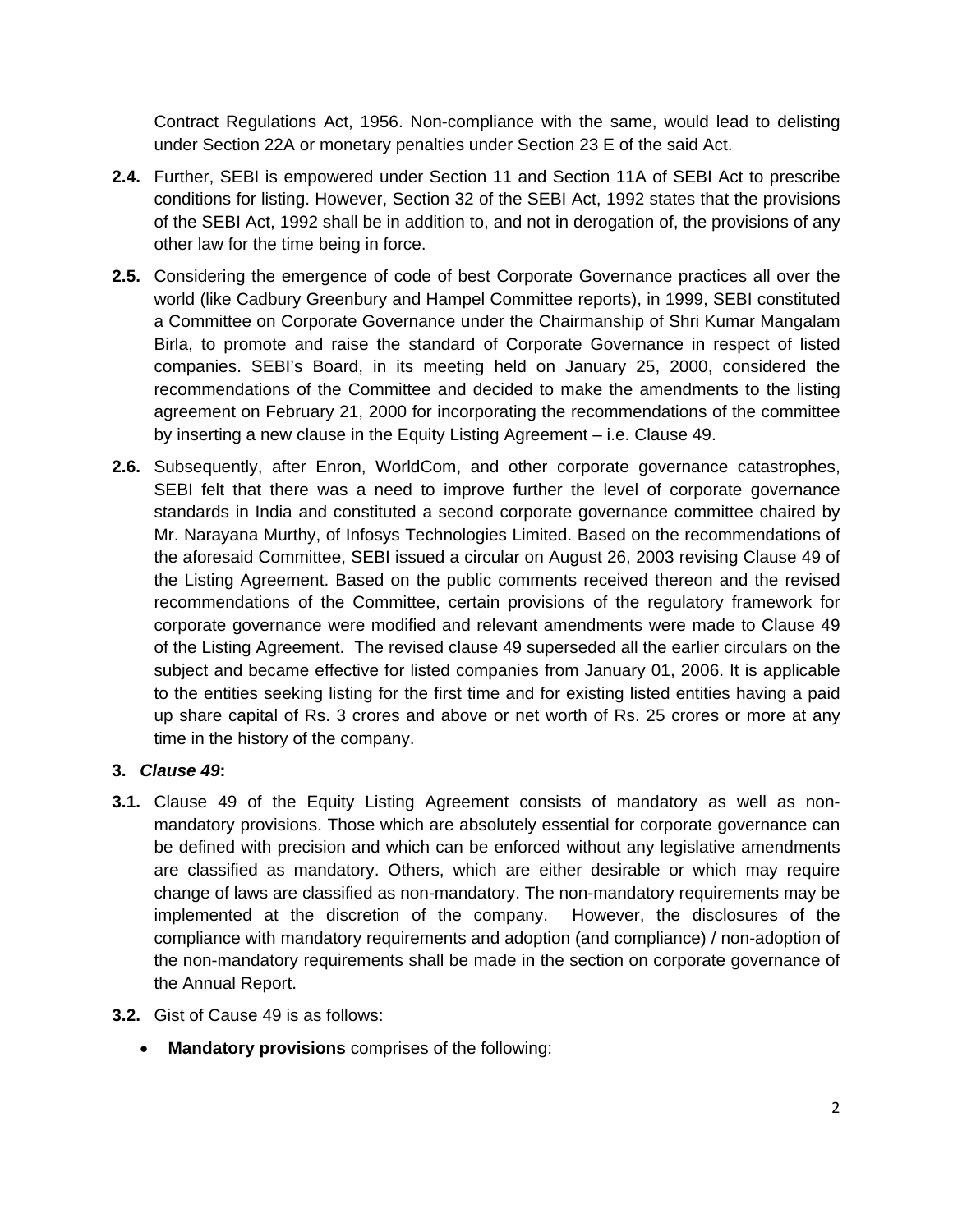- o Composition of Board and its procedure frequency of meeting, number of independent directors, code of conduct for Board of directors and senior management;
- o Audit Committee, its composition, and role
- o Provision relating to Subsidiary Companies
- o Disclosure to Audit committee, Board and the Shareholders
- o CEO/CFO certification
- o Quarterly report on corporate governance
- o Annual compliance certificate
- **Non-mandatory provisions** consist of the following:
	- o Constitution of Remuneration Committee
	- o Despatch of Half-yearly results
	- o Training of Board members
	- o Peer evaluation of Board members
	- o Whistle Blower policy
- **3.3.** As per Clause 49 of the Listing Agreement, there should be a separate section on Corporate Governance in the Annual Reports of listed companies, with detailed compliance report on Corporate Governance. The companies should also submit a quarterly compliance report to the stock exchanges within 15 days from the close of quarter as per the prescribed format. The report shall be signed either by the Compliance Officer or the Chief Executive Officer of the company.
- **4.** Apart from Clause 49 of the Equity Listing Agreement, there are certain other clauses in the listing agreement, which are protecting the minority share holders and ensuring proper disclosures
	- o Disclosure of Shareholding Pattern
	- o Maintenance of minimum public shareholding (25%)
	- o Disclosure and publication of periodical results
	- o Disclosure of Price Sensitive Information
	- o Disclosure and open offer requirements under SAST

#### **5.** *OECD Principles on Corporate Governance***:**

**5.1.** OECD, in its endeavour to improve the governance practices, had published its revised principles on Corporate Governance in 2002. The OECD Principles of Corporate Governance have since become an international benchmark for policy makers, investors, corporations and other stakeholders worldwide. They have advanced the corporate governance agenda and provided specific guidance for legislative and regulatory initiatives in both member and non-member countries. The Financial Stability Forum has designated the Principles as one of the 12 key standards for sound financial systems.

#### **5.2. OECD Principles on Corporate Governance are as follows:**

i. **Principle I: Ensuring the Basis for an Effective Corporate Governance Framework**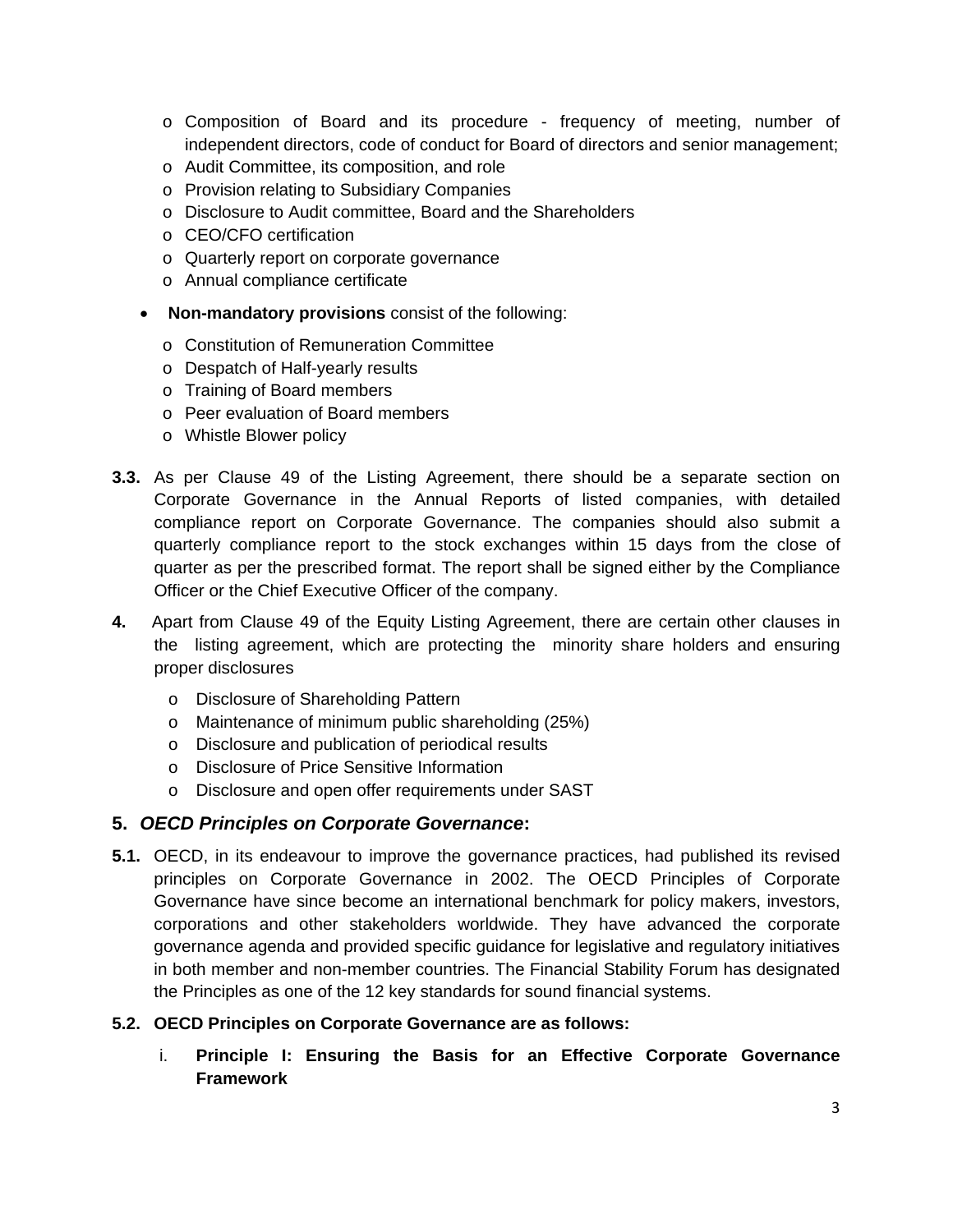The corporate governance framework

- **should promote transparent and efficient markets,**
- be consistent with the rule of law and
- clearly articulate the division of responsibilities among different supervisory, regulatory and enforcement authorities

# **ii. Principle II: The Rights of Shareholders and Key Ownership Functionsprotected and facilitated**

**P** protect and facilitate the exercise of shareholders' rights

## **iii. Principle III: The Equitable Treatment of Shareholders**

- Should ensure the equitable treatment of all shareholders
- **pediaty** opportunity to obtain effective redress for violation of their rights

## **iv. Principle IV: The Role of Stakeholders in Corporate Governance- recognized**

- should recognise the rights of stakeholders
- encourage co-operation between corporations and stakeholders in creating wealth, jobs, and the sustainability of enterprises

## **v. Principle V: Disclosure and Transparency**

■ Timely and accurate disclosure is made on all material matters including the financial situation, performance, ownership, and governance of the company.

## **vi. Principle VI: The Responsibilities of the Board-Monitoring Management and Accountability to Shareholders**

- should ensure the strategic guidance of the company,
- the effective monitoring of management by the board, and
- the board's accountability to the company and the shareholders
- **5.3.** Indian Corporate Governance Framework is in compliance with the Corporate Governance principles of OECD.
- **5.4.** OECD steering committee on corporate governance reviews the principles and its compliance by member and non-member countries by conducting regular thematic peer review of member and non-member countries. Various topics in which thematic peer review conducted by OECD are as follows:

| S.No | <b>Thematic</b><br>Peer | Topic                                                                            |
|------|-------------------------|----------------------------------------------------------------------------------|
|      | <b>Review</b>           |                                                                                  |
|      | First                   | <b>Board Practices- Incentives and Governing Risks</b>                           |
| 2    | Second                  | The Role of Institutional Investors in promoting<br>aood<br>corporate governance |
| 3    | <b>Third</b>            | <b>Minority Protection- Related Party Transactions</b>                           |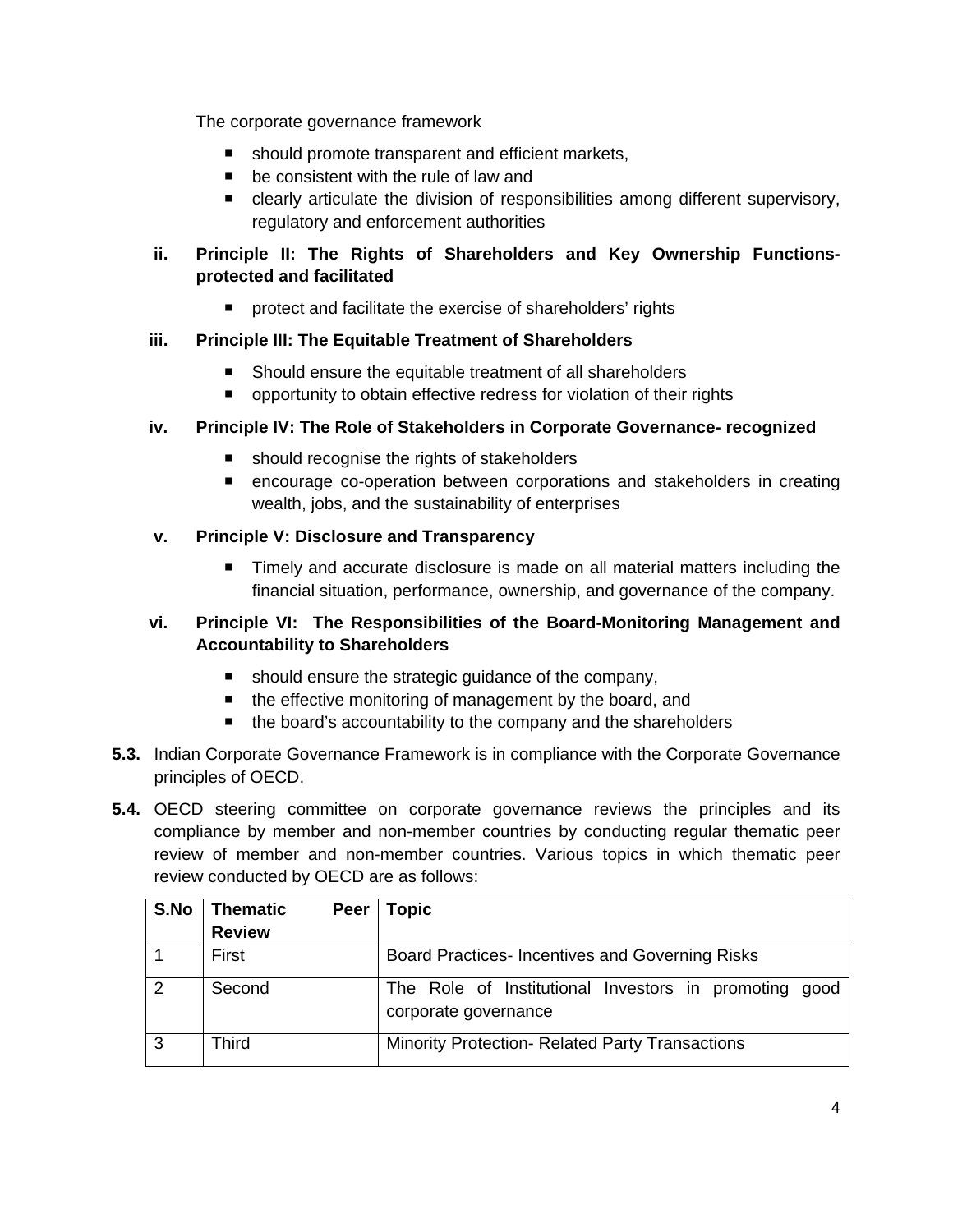| Fourth | <b>Board Member Nomination and Election</b> |
|--------|---------------------------------------------|
| Fifth  | <b>Supervision and Enforcement</b>          |

- **5.5.** SEBI has been actively participating in the OECD Asian Roundtable Conferences and in Corporate Governance Committee and sub-committee meetings as observers. SEBI and OECD have entered into bi-lateral co-operation agreement in the area of Corporate Governance. In the Third Thematic Peer Review Exercise of OECD on "Minority Protection- Related Party Transactions", India was one of the five jurisdictions (Belgium, France, India, Israel and Italy) that were subject to the in-depth review.
- **5.6.** As a part of ongoing bi-lateral policy dialogue between SEBI and OECD, a Policy Dialogue on "Minority Protection- Related Party Transactions" was held on December 14-15, 2011 at SEBI Bhavan. Apart from Representatives of SEBI, MCA, Stock Exchanges, Professional Bodies and Industry Experts, OECD representatives, participants from regulatory authorities in Israel and Italy participated in the said meeting. Based on the discussions and suggestions came up in the meeting, certain actions points were identified and processed upon.
- **6.** *Recent policy steps taken by SEBI for ensuring better governance in listed companies***:**

The introspection that followed the Satyam episode has resulted in some major changes in Indian corporate governance regime. Some of the recent steps taken in this regard are as follows:

- **6.1. Disclosure of pledged shares:** It is made mandatory on the part of promoters (including promoter group) to disclose the details of pledge of shares held by them in listed entities promoted by them. Further, it was decided to make such disclosures both event-based and periodic.
- **6.2. Peer review:** In the light of developments with respect to Satyam SEBI carried out a peer review exercise of the working papers (relating to financial statements of listed entities) of auditors in respect of the companies constituting the NSE – Nifty 50, the BSE Sensex and some listed companies outside the Sensex and Nifty chosen on a random basis.
- **6.3. Disclosures regarding agreements with the media companies:** In order to ensure public dissemination of details of agreements entered into by corporates with media companies, the listed entities are required to disclose details of such agreements on their websites and also notify the stock exchange of the same for public dissemination.
- **6.4. Maintenance of website**: In order to ensure/enhance public dissemination of all basic information about the listed entity, listed entities are mandated to maintain a functional website that contains certain basic information about them, duly updated for all statutory filings, including agreements entered into with media companies, if any.
- **6.5. Compulsory dematerialization of Promoter holdings:** In order to improve transparency in the dealings of shares by promoters including pledge / usage as collateral, it is decided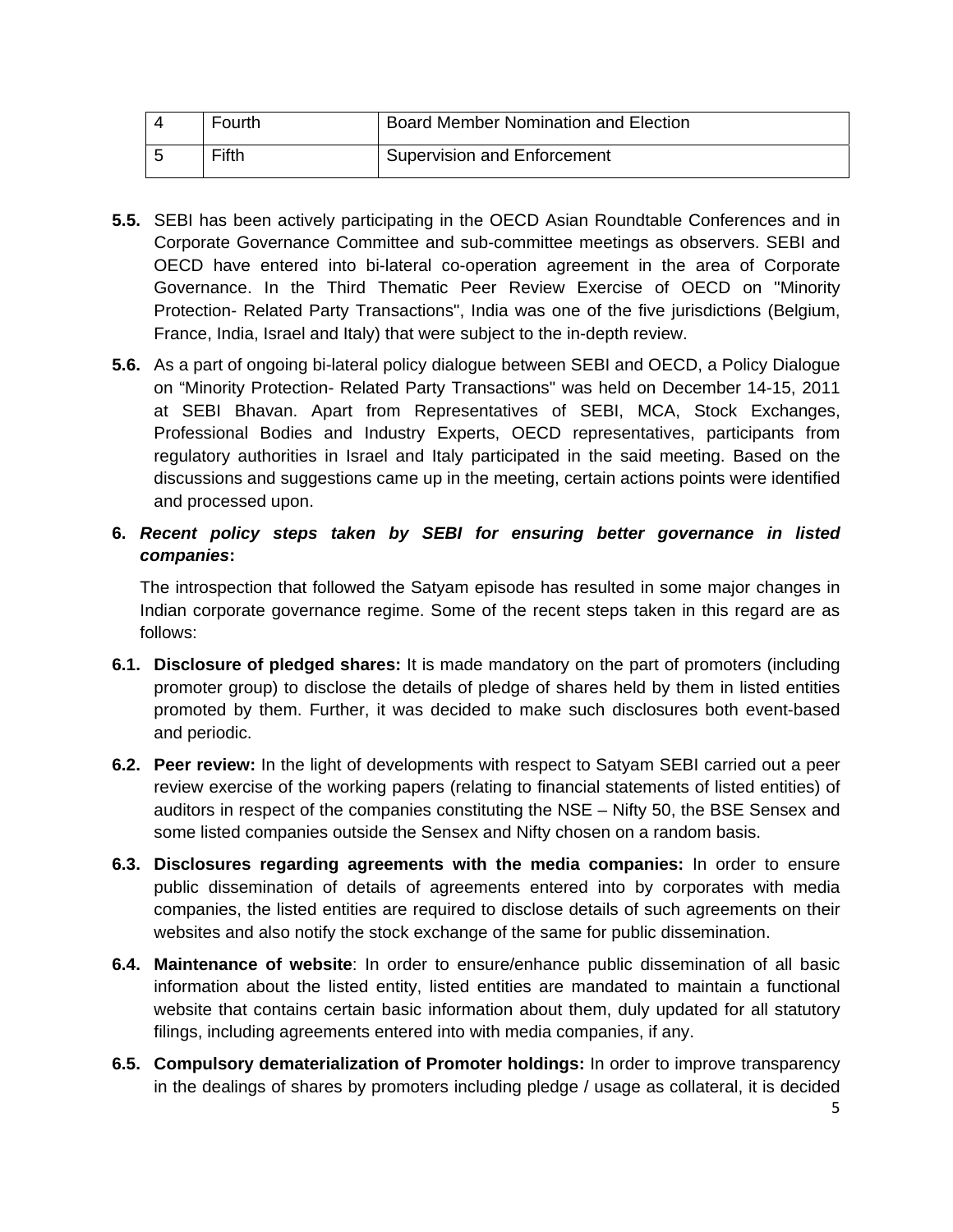that the securities of companies shall be traded in the normal segment of the exchange if and only if, the company has achieved 100% of promoter's and promoter group's shareholding in dematerialized form. In all cases, wherein the companies do not satisfy the above criteria, the trading in securities of such companies shall take place in trade for trade segment;

- **6.6. Peer reviewed Auditor:** It has been decided that in respect of all listed entities, limited review/statutory audit reports submitted to the concerned stock exchanges shall be given only by those auditors who have subjected themselves to the peer review process of ICAI and who hold a valid certificate issued by the 'Peer Review Board' of the said Institute;
- **6.7. Approval of appointment of 'CFO' by the Audit Committee**: In order to ensure that the CFO has adequate accounting and financial management expertise to review and certify the financial statements, it is mandated that the appointment of the CFO shall be approved by the Audit Committee before finalization of the same by the management. The Audit Committee, while approving the appointment, shall assess the qualifications, experience & background etc. of the candidate
- **6.8. Disclosure of voting results:** In order to ensure wider dissemination of information regarding voting patterns which gives a better picture of how the meetings are conducted and how the different categories of investors have voted on a resolution, listed entities are required to disclose the voting results/ patterns on their websites and to the exchanges within 48 hours from the conclusion of the concerned shareholders' meeting.
- **6.9. Enabling shareholders to electronically cast their vote:** In order to enable wider participation of shareholders in important proposals, listed companies are mandated to enable e-voting facility also to their shareholders, in respect of those businesses which are transacted through postal ballot by the listed companies.
- **6.10. Manner of dealing audit reports filed by listed entities:** SEBI board has approved a mechanism to process qualified annual audit reports filed by the listed entities with stock exchanges and Annual Audit Reports where accounting irregularities have been pointed out by Financial Reporting Review Board of the Institute of Chartered Accountants of India (ICAI-FRRB). In order to enhance the quality of financial reporting done by listed entities, it has been, *inter-alia*, decided that:
	- $\triangleright$  Deficiencies in the present process would be examined and rectified.
	- SEBI would create Qualified Audit Report review Committee (QARC) represented by ICAI, Stock Exchanges, etc. to guide SEBI in processing audit reports where auditors have given qualified audit reports.
	- $\triangleright$  Listed entities would be required to file annual audit reports to the stock exchanges alongwith the applicable Forms (Form A: 'Unqualified' / 'Matter of Emphasis Report'; Form B: 'Qualified' / 'Subject To' / 'Except For Audit Report').
	- $\triangleright$  After preliminary scrutiny and based on materiality, exchanges would refer these reports to SEBI/QARC
	- $\triangleright$  Cases wherein the qualifications are significant and explanation given by Company is unsatisfactory would be referred to the ICAI-FRRB. If ICAI-FRRB opines that the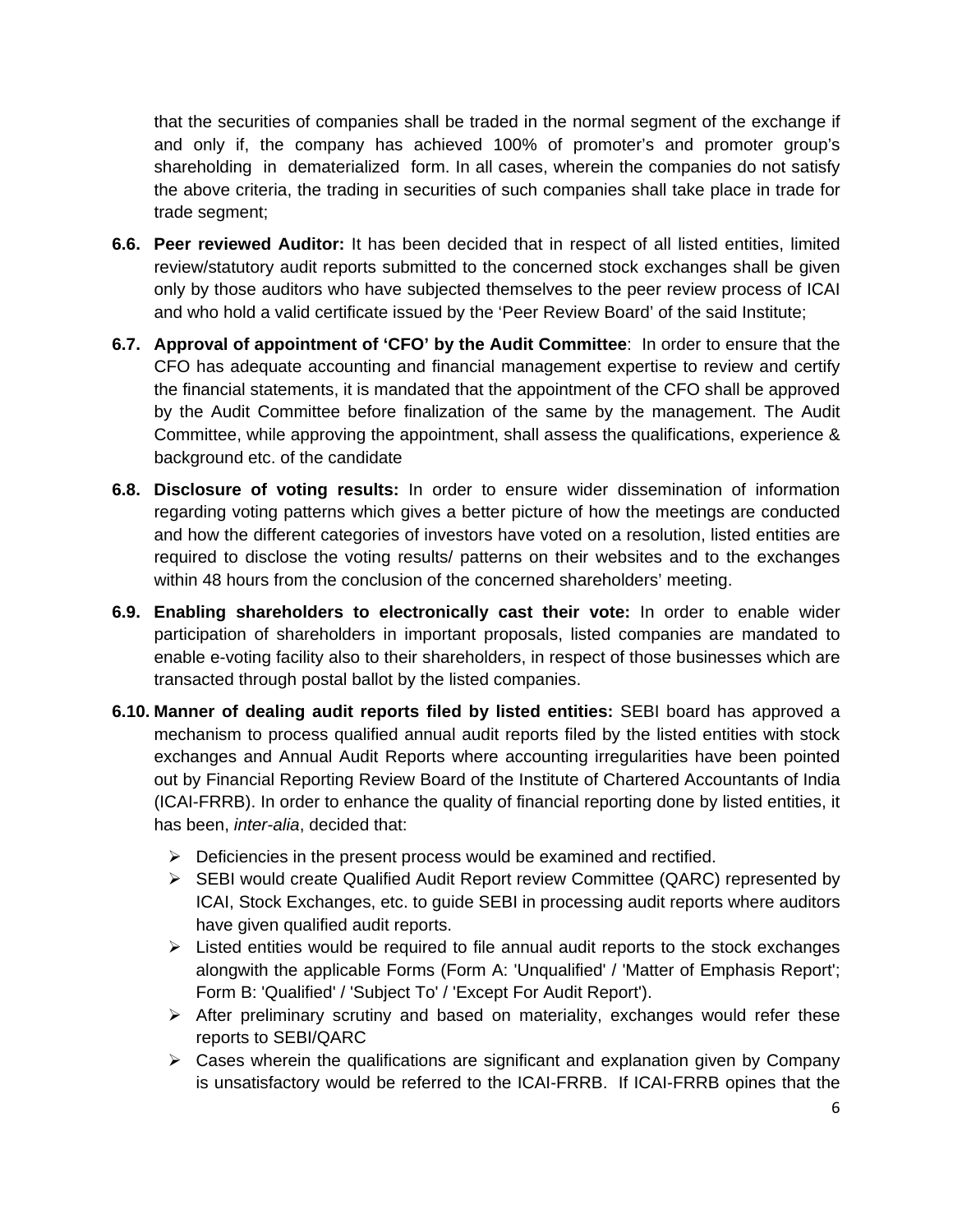qualification is justified, SEBI may mandate a restatement of the accounts of the entity and require the entity to inform the same to the shareholders by making the announcement to stock exchanges.

**6.11.** Recently, NSE held a conference jointly with SEBI and CFA Institute on "Independent Directors - issues and Challenges" – to create awareness among independent Directors;

# **7.** *Companies Bill, 2012***:**

- **7.1.** It may be noted that the Companies Bill, 2012 is passed by Lok Sabha. Though SEBI suggested that SEBI may be given jurisdiction to prescribe matters relating to corporate governance for listed companies, it was decided by Ministry of Corporate Affairs that core governing principles of corporate governance may be provided in the bill itself. Thus, in the Companies Bill 2012, various new provisions have been included (which are not provided for in Companies Act, 1956) for better governance of the companies. Some of those new provisions are:
	- Requirement to constitute Remuneration and nomination committee and Stakeholders Grievances Committee
	- Granting of More powers to Audit Committee
	- Specific clause pertaining to duties of directors
	- Mode of appointment of Independent Directors and their tenure
	- Code of Conduct for Independent Directors
	- Rotation of Auditors and restriction on Auditor's for providing non-audit services
	- Enhancement of liability of Auditors
	- Disclosure and approval of RPTs
	- Mandatory Auditing Standards
	- Enabling Shareholders Associations/Group of Shareholders for taking class action suits and reimbursement of the expenses out of Investor Education and Protection Fund
	- Constitution of National Financial Reporting Authority, an independent body to take action against the Auditors in case of professional mis-conduct
	- Requirement to spend on CSR activities
- **7.2.** The Companies Bill contains detailed provisions pertaining to corporate governance. Once the bill is enacted, the entire clause 49 may be revisited to make it consistent with the Companies Act. However, SEBI can impose more stringent conditions to the listed companies through listing agreement, than those proposed in the Companies Bill, considering the need to have better governance practices in the listed companies, provided those provisions are not derogatory to the provisions of the enactment.

# **8. Policy document on Corporate Governance:**

**8.1.** In December 2009, Ministry of Corporate Affairs specified Voluntary Guidelines on Corporate Governance. These guidelines provide for a set of good practices, which will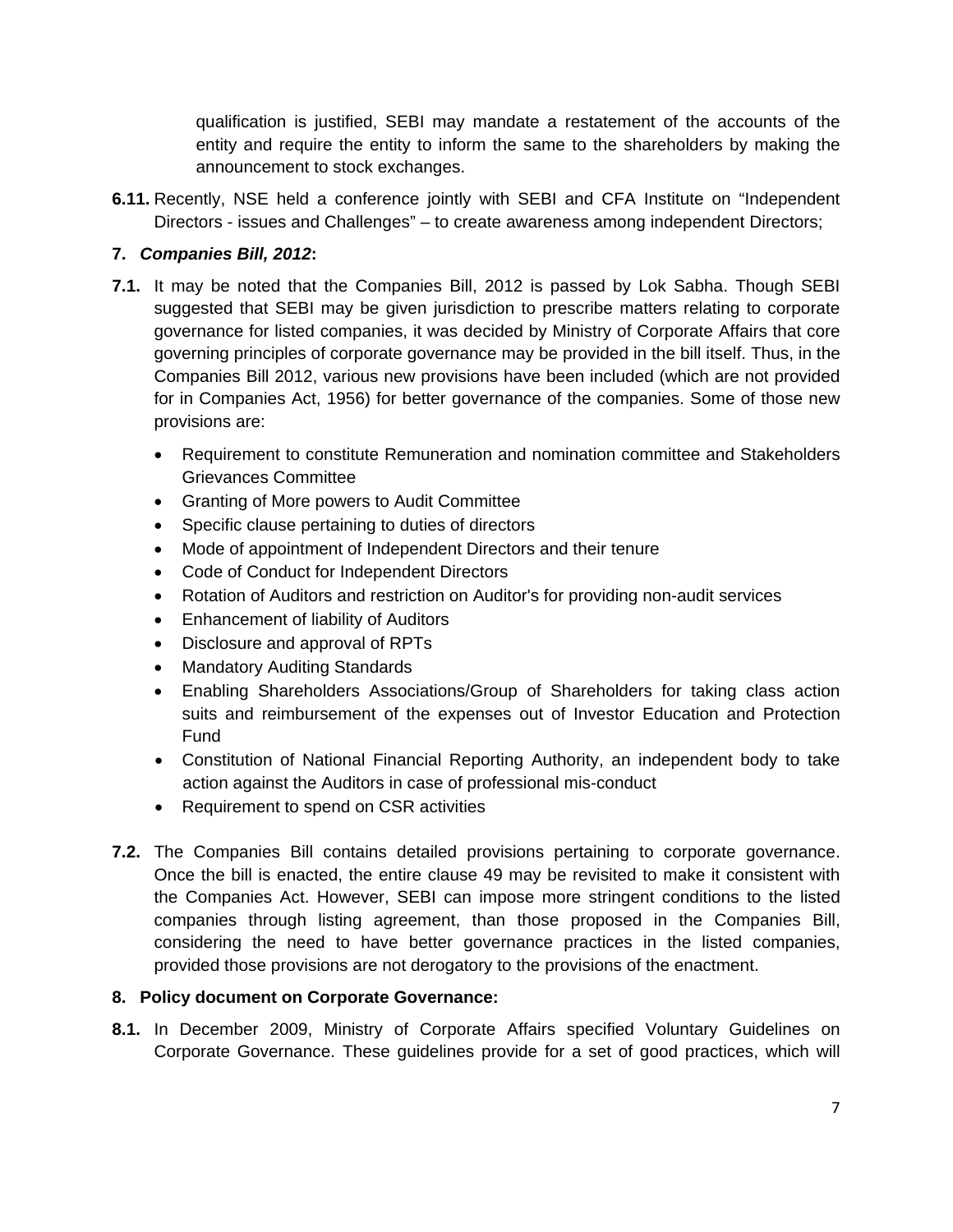help the companies to strengthen their internal governance processes and may be voluntarily adopted by the Indian Public companies

**8.2.** In March 2012, Ministry of Corporate Affairs constituted a committee under the Chairmanship of Mr. Adi Godrej, Chairman, Godrej Industries Limited, to formulate policy document on Corporate Governance. In September, 2012 the Committee submitted its document, specifying seventeen guiding principles on corporate governance.

### **9. The purpose and scope of the concept paper:**

- **9.1.** SEBI is of the view that any code of Corporate Governance must be dynamic, evolving and should change with changing context and times. SEBI, time to time, is in receipt of the suggestions and clarifications from the industries to review the corporate governance code. To keep pace with the changing expectations of the investors, shareholders, and other stakeholders, all such suggestions received are placed before the Primary Market Advisory Committee (PMAC) or SEBI Committee on Disclosure and Accounting Standards (SCODA). Subsequently, these suggestions are taken to SEBI Board and necessary amendments are carried out to extant regulations/Listing Agreement.
- **9.2.** Though the good practices prevailing in other jurisdictions and recent reports of OECD and other international bodies have been referred to in framing this concept paper, only those proposals, which would be relevant to India, considering the uniqueness of shareholding pattern of Indian listed companies and which are consistent with the existing framework have been dealt upon.
- **9.3.** Presently, it is felt that the existing clause 49 may be revisited in the view of change in scenarios subsequent to the framing of the code in 2004. The intention of reviewing the Clause 49 is not to add on to another code of compliance, but to compare the various existing best practices and to make our framework more effective. All the proposals mentioned in Companies Bill, 2012, MCA Voluntary Guidelines, 2009 and the MCA - Guiding principles of corporate governance have been perused and necessary reference has been made in the concept paper at relevant places, so that there is no variation with the guiding principles prescribed by MCA . Pending enactment of the Companies Bill, SEBI may prescribe these conditions detailing the governance conditions of the listed companies, which are mostly in line with the principles and text of the provisions of Companies Bill, 2012. In case of variations, the clause 49 will be revisited on enactment of Companies Bill, 2012.
- **9.4.** The objective of the concept paper is to entice a wider debate on the governance requirement for the listed companies so as to adopt better global practices. While it needs to be ensured that the proposals suggested would not result in increasing the additional cost of compliances by huge margin and that the cost should not outweigh the benefit of listing, at the same time, it is necessary to bring back the confidence of the investors back to the capital market, for channelizing savings into investment, which is the need of the hour.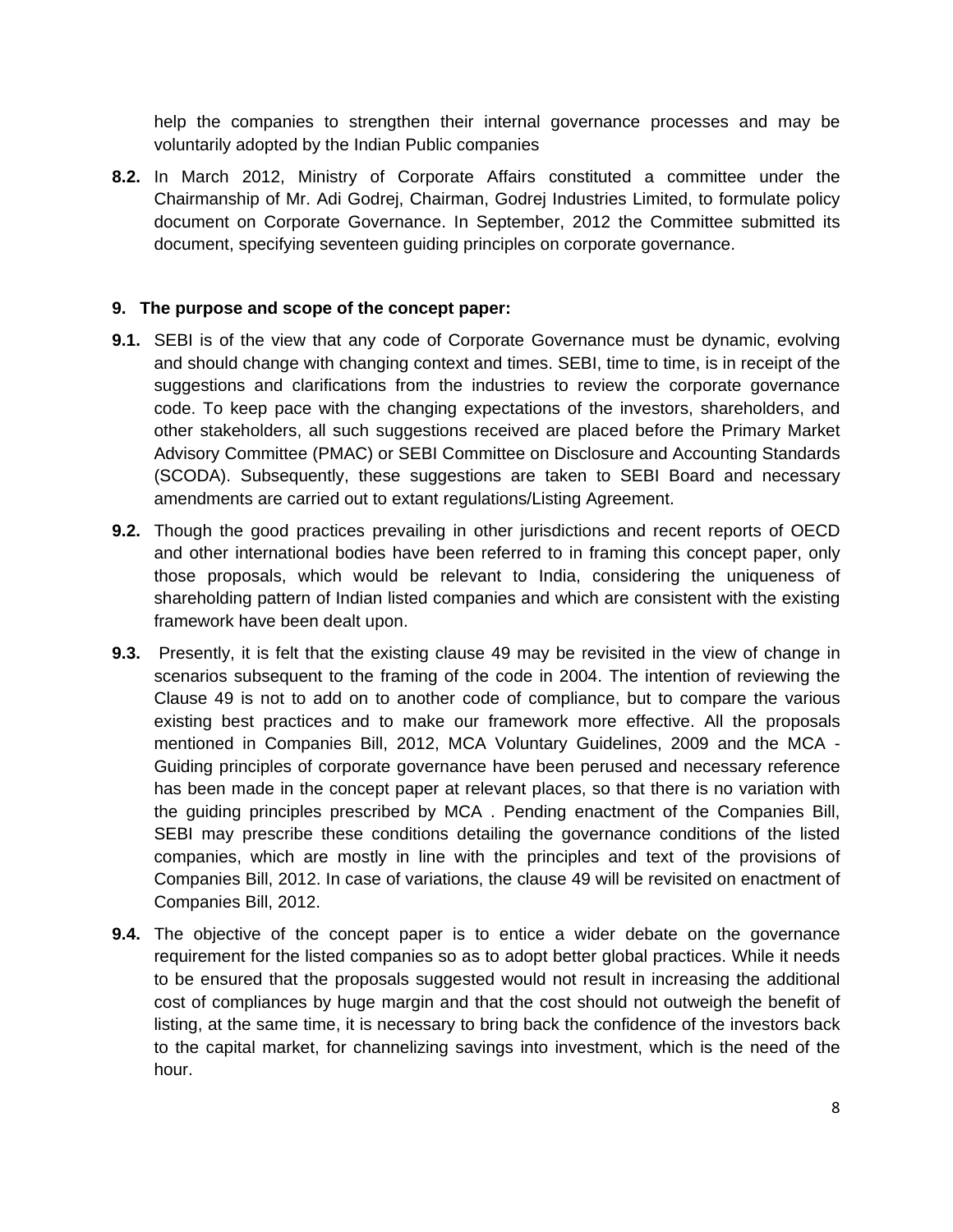- **9.5.** *Though some of these proposals are already provided for in the Companies Bill, 2012 and the Companies Bill is waiting parliamentary nod, it is proposed to advance the implementation of these proposals to listed companies to make them acclimatize to these provisions***.**
- **9.6.** Considering the need to revise existing clause 49 on enactment of the Companies Bill, 2012, the changes needed in Clause 49 are placed at Annexure.
- **9.7.** Following additional proposals may be examined to improve the governance level of companies in India.

## *10. Overarching principles of Corporate Governance*

- **10.1.** While some countries, including the UK and many Commonwealth countries, adopted what became known as a 'principles-based' or 'comply or explain' approach to the enforcement of the provisions of corporate governance codes, in US, provisions of Sarbanes Oxley and other statutes follow a rule based approach. In India, clause 49 is a hybrid approach, as those requirements which can be enforced are classified as mandatory and others, which are desirable, are classified as non-mandatory. The disclosures of the compliance with mandatory requirements and adoption (and compliance) / non-adoption of the non-mandatory requirements shall be made in the section on corporate governance in the Annual Report.
- **10.2.** It is felt that rule based approach alone may not serve the purpose of improving the Corporate Governance of listed companies. A hybrid approach, wherein the broad principles are laid down to give broad direction to the companies on Corporate Governance and what is expected of them followed by rules to mandate compliance with specific aspects of Corporate Governance would be considered as the most effective mechanism for improving Corporate Governance in the Indian scenario.
- **10.3.** In this context, it may be noted that OECD has prescribed Six major principles of Corporate Governance which have already been discussed in Para 5. Further, as referred to in Para 8, a Committee constituted by MCA under the Chairmanship of Shri. Adi Godrej has also specified seventeen guiding principles of Corporate Governance. Broadly, the regulatory framework in India is almost in compliance with the said OECD Principles and the seventeen guiding principles, barring a few, which are also sought to be addressed in this concept paper.
- **10.4.** Accordingly, it is proposed to explicitly specify the principles of Corporate Governance in the listing agreement, which are broadly based on the OECD Principles of Corporate Governance and the guiding principles of Corporate Governance specified by Adi Godrej Committee:
	- i. The company should seek to protect and facilitate the exercise of shareholders' rights
	- ii. The company should ensure the equitable treatment of all shareholders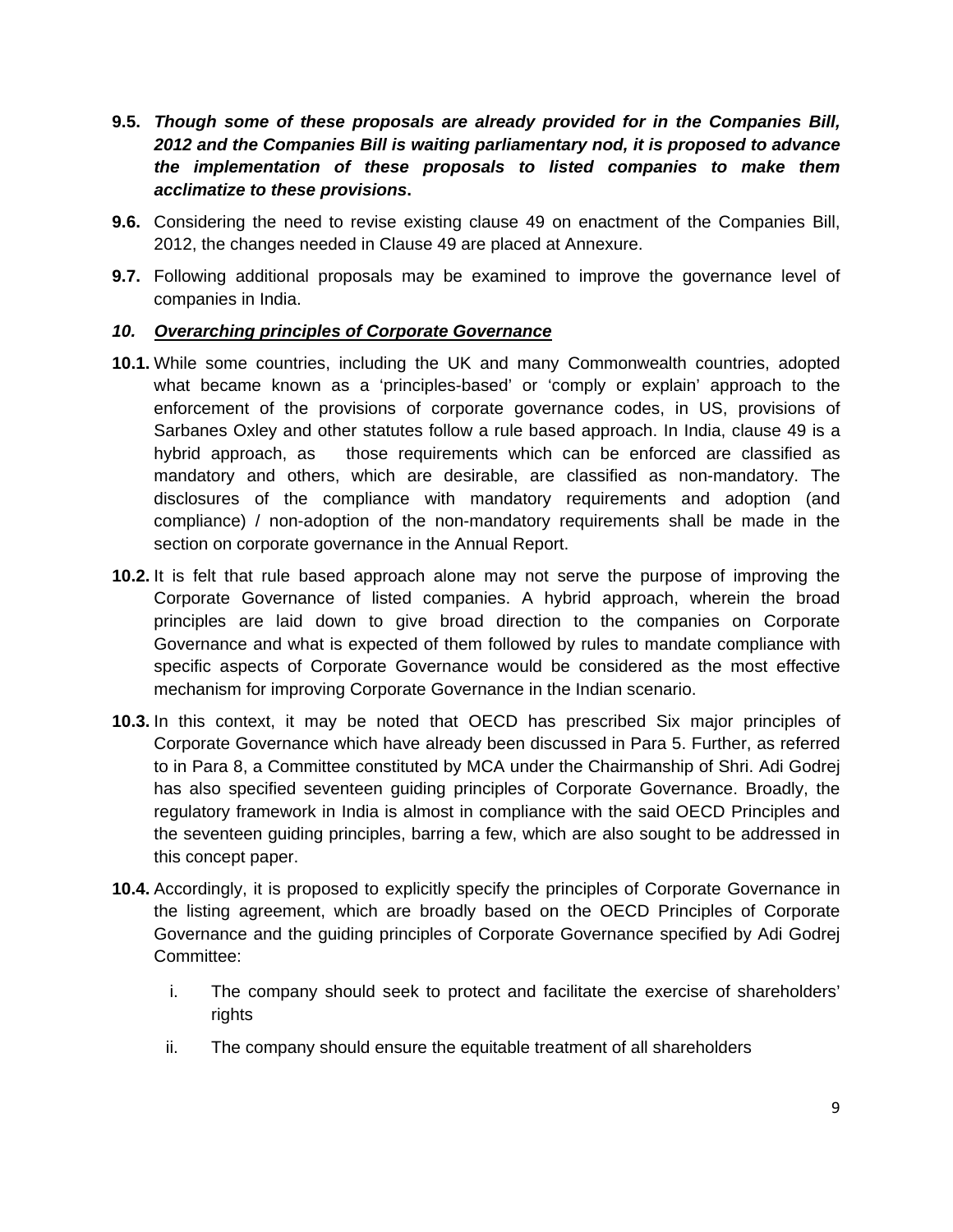- iii. The Company should frame its policies/procedures to facilitate shareholders to obtain effective redress for violation of their rights.
- iv. The company should recognise the rights of stakeholders in Corporate Governance and encourage co-operation between company and stakeholders.
- v. The company should ensure timely and accurate disclosure on all material matters including the financial situation, performance, ownership, and governance of the company.
- vi. The company should strive to bring in diversity of thought, experience, knowledge, understanding, perspective, gender and age in the Board.
- vii. The company should have an induction/on-boarding program which should also address the unique legal and regulatory compliance issues facing the company and its industry.
- viii. The company should appoint an Independent Director as a Lead Director who shall chair the meetings of Independent Directors and act as a liaison between Independent Directors and Management/Board/Shareholder.
- ix. The company should facilitate and encourage direct conversations between the independent directors, and one-on-one meetings between a committee of independent directors with the auditors.
- x. The company shall maintain minutes of the meetings which should explicitly record dissenting opinions, if any.
- xi. The company should encourage continuing Board training and education to ensure that the Board members are kept up to date.
- xii. The Company should frame, monitor and review a Board Evaluation framework and disclose the same to shareholders periodically.
- xiii. The Company should formulate and implement an effective whistleblower mechanism and disclose the same.
- xiv. The Board should provide the strategic guidance to the company, ensure effective monitoring of the management and should be accountable to the company and the shareholders.
- xv. The Board should set a corporate culture and the values by which executives throughout a group will behave.
- xvi. The Board should have ability to 'step back' to assist executive management by challenging the assumptions underlying: strategy, strategic initiatives (such as acquisitions), risk appetite, exposures and the key areas of the company's focus;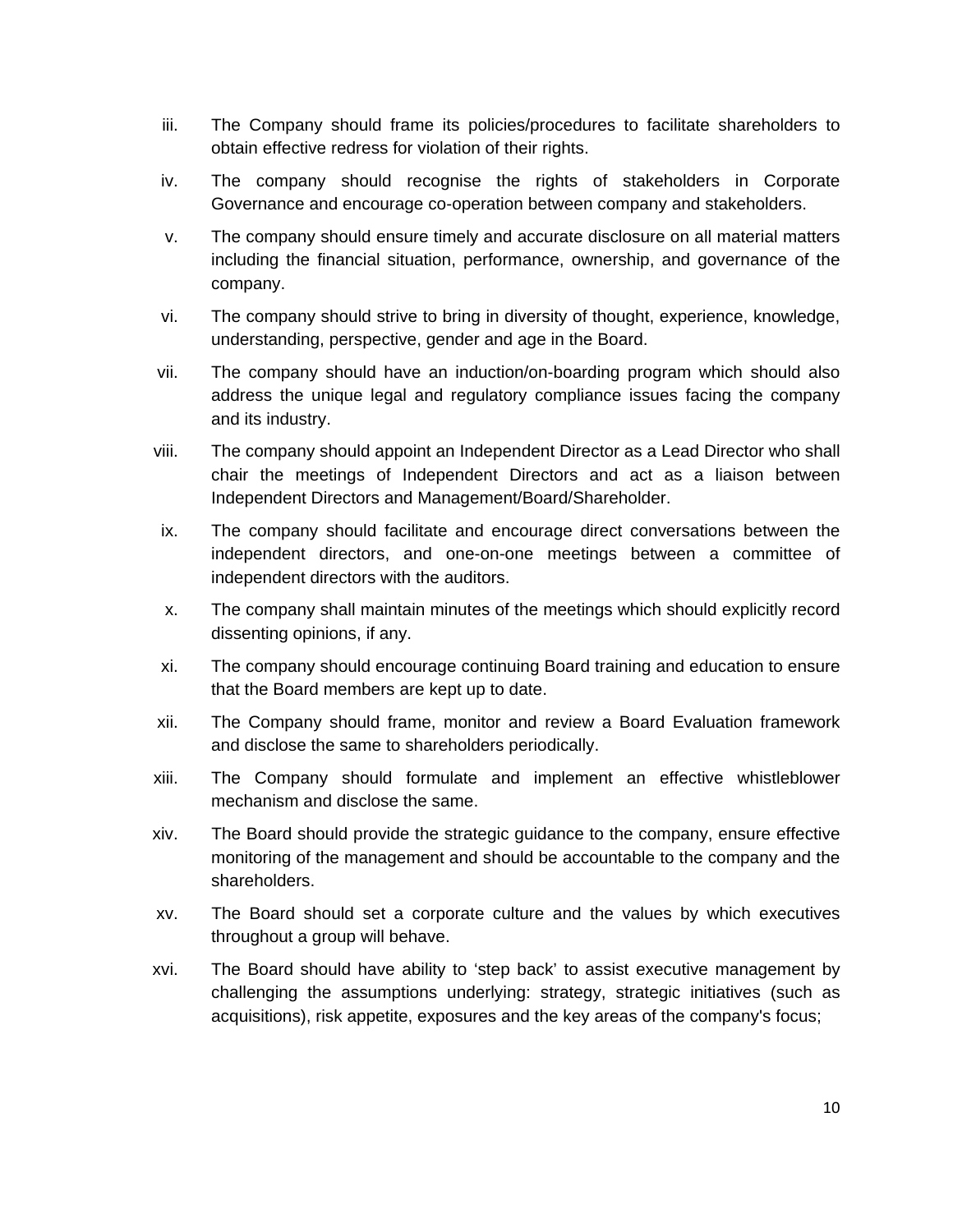- xvii. The Board should ensure that, while rightly encouraging positive thinking, these do not result in over-optimism that either leads to significant risks not being recognised or exposes the company to excessive risk;
- xviii. The Board should satisfy and balance the interests of a wider set of stakeholders and should try to balance performance with compliance.
- xix. The Board Chair, CEO and the rest of the board should work cohesively to identify as to what is the right mix of skills that is required for selecting the senior management.
- xx. Senior Management must place the relevant information immediately/periodically before the board and shall also send the Board Agendas in advance so as to enable the Board to make well informed decision.
- xxi. The Board and top management should conduct themselves so as to meet the expectations of operational transparency to stakeholders while at the same time maintaining confidentiality of information in order to foster a culture for good decision-making.
- xxii. Board of a listed company should ensure that plans are in place for the orderly succession for appointments to the board and senior management.
- xxiii. The board should eliminate policies that promote excessive risk-taking for the sake of short-term increases in stock price performance and ensure that a risk/crisis management plan is in place.
- xxiv. All the directors of the company (including independent directors) shall exercise their duties with due and reasonable care, skill and diligence;
- xxv. Incentives to the top management should be based on remuneration that aligns with the long term interest of the company
- xxvi. Executive directors and senior management should provide all the facilities for the independent directors to perform the role in a better manner as a Board member and also a member of a committee;

These principles will have overriding effect over the specific rules laid down in the listing agreement. All listed companies would be required to follow the above principles in the governance of the company.

#### **11.** *Proposals***:**

#### *11.1. Appointment of independent directors by minority shareholders*

There is a need to adopt a more professional, independent and transparent approach for appointing independent directors. Presently, the appointment/removal of independent directors is done through election by majority. As such, they occupy their position at the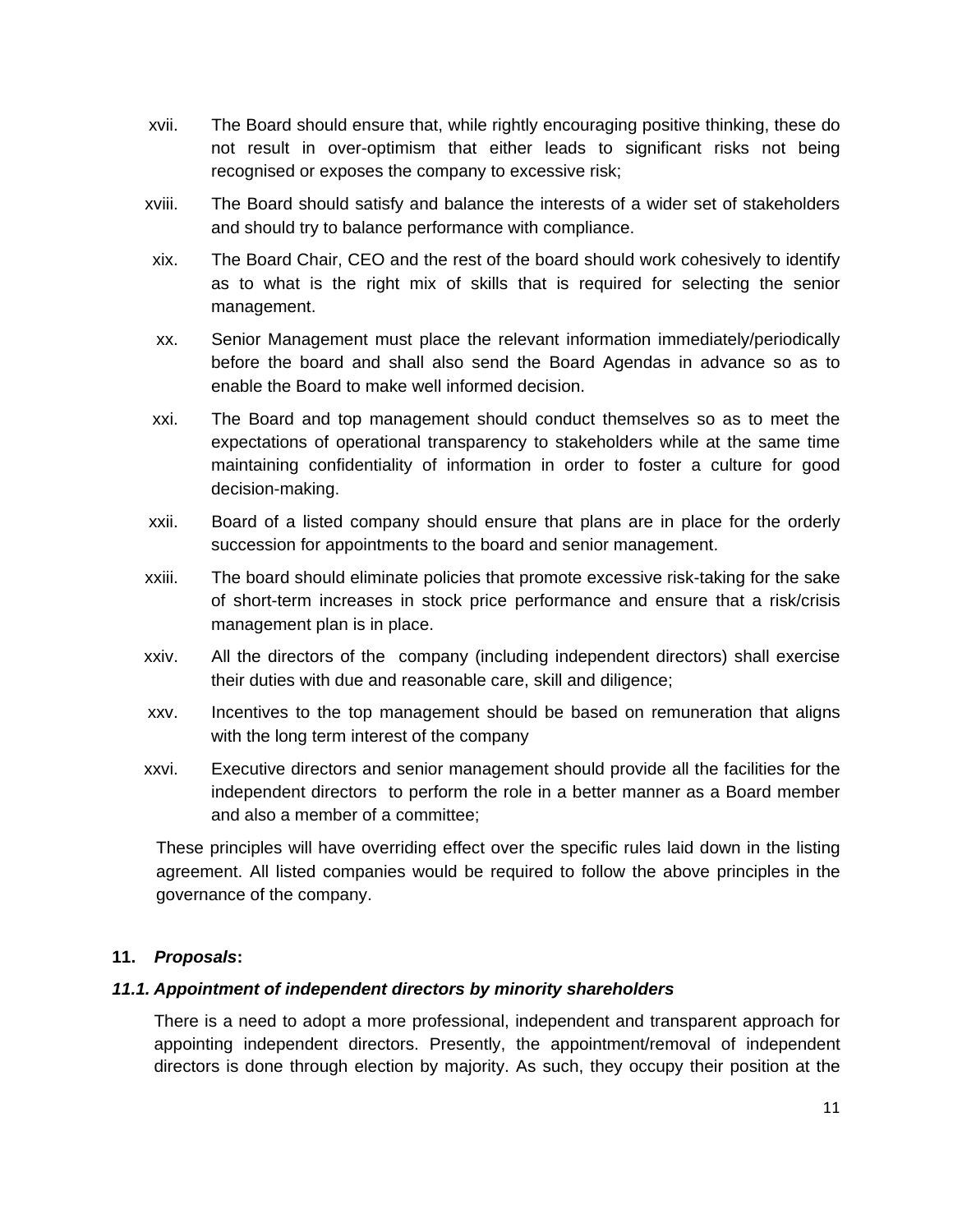pleasure of the controlling shareholders and may therefore be prone to act in accordance with the will of the major shareholders. This, in effect, may hinder their "independence" and may limit their efficacy, which would defeat the purpose of appointment of independent directors.

Companies Bill, 2012 provides for the manner of selection of Independent Directors from a data bank maintained by anybody, institute or association notified by the Central Government. As per the Companies Bill, an independent director may be selected from a databank containing names, addresses and qualifications of persons who are eligible and willing to act as independent directors. Responsibility of exercising due diligence before selecting a person from the data bank shall lie with the company making such appointment.

Some jurisdictions, like Italy, have provisions for *appointment of independent directors by minority shareholders*. Similarly, in UK, FSA has proposed a dual voting structure whereby independent directors of premium listed companies with controlling shareholders must be approved both by the shareholders as a whole and the independent shareholders. However, viability of this proposal in Indian context needs to be examined. The requirement in India is to have one-third or half of the member of the Board as Independent Directors. In such cases, if all the independent directors are to be appointed by "majority of minority", it may result in "abuse by minority" (a large corporate firm can easily acquire majority holding among the non-promoter holders, who are normally dispersed and may appoint "its person" to destabilize its rival board).

Section 252 of the Companies Act, 1956 enables a public company having paid-up capital of five crore rupees or more or having one thousand or more small shareholders, to elect a director elected by such small shareholders. "Small shareholders" has been defined as a shareholder holding shares of nominal value of not more than Rs. 20,000 or such other sum as may be prescribed. Clause 151 of the Companies Bill has similar provision enabling a listed company to elect such small shareholders in such manner and with such terms and conditions as may be prescribed. This provision may be workable in Indian context and it may be explored as to whether listed companies beyond a market cap need to be mandated to have at least one *small shareholder director*.

#### *11.2. Cumulative voting for appointment of Independent Director:*

There are suggestions that introduction of cumulative voting or proportionate voting, which is permitted in the Philippines and China, may provide alternatives to the director selection process and may foster stronger minority shareholder protection in India's legal framework for corporate governance. Cumulative voting allows shareholders to cast all of their votes for a single nominee for the board of directors when the company has multiple openings on its board. In contrast, in regular voting, shareholders cannot give more than one vote per share to any single nominee. With cumulative voting, one could choose to vote all available votes for one candidate, split his vote between two candidates, or otherwise divide his votes whichever way he wanted. However, there is no empirical evidence to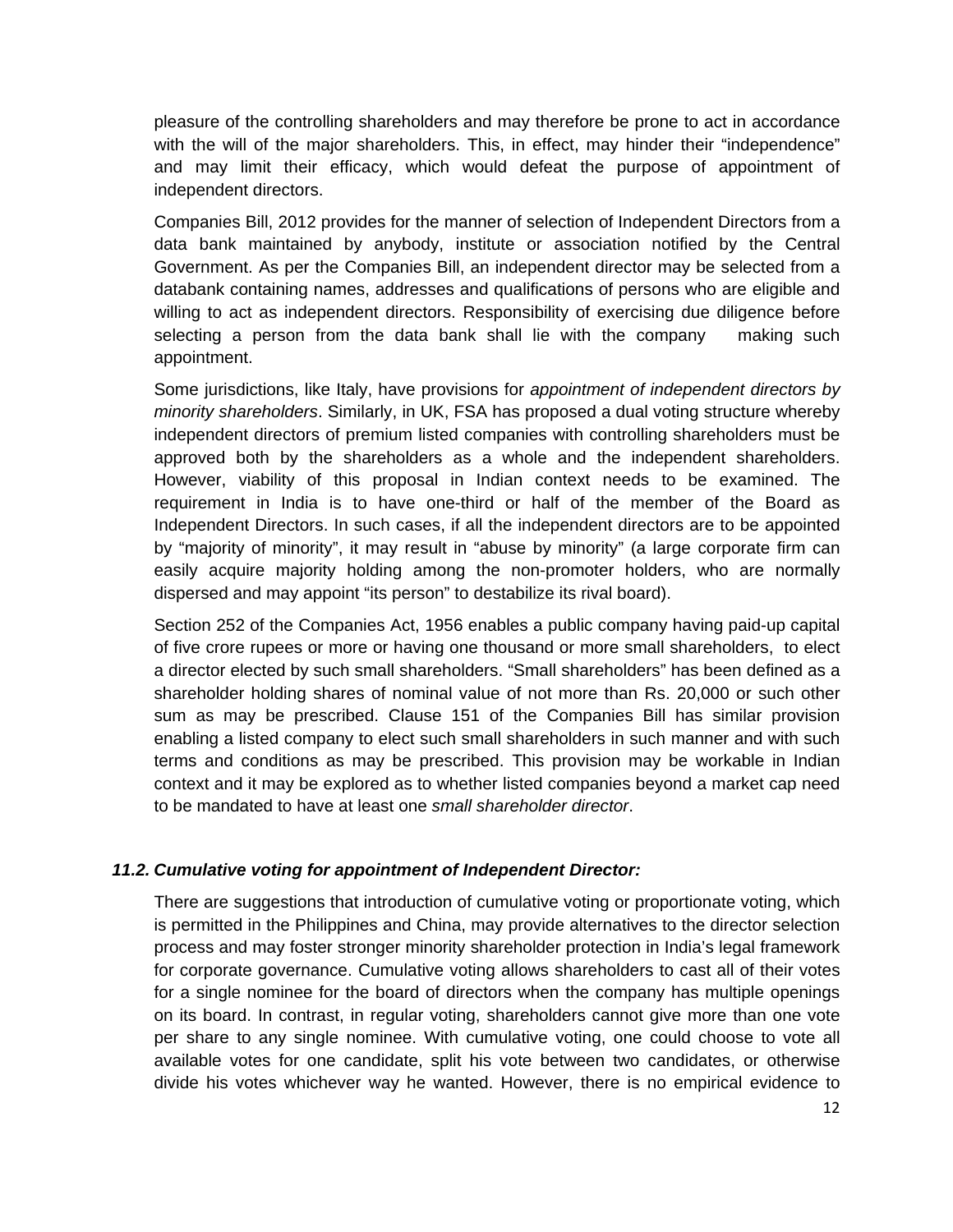state that cumulative voting has resulted in improving the governance practices. Presently, Companies Act, 1956 enables election of directors through cumulative voting. As per the provisions of the Companies Act, the articles of a company may provide for the appointment of not less than two-thirds of the total number of the directors of a public company, according to the principle of proportional representation, whether by the single transferable vote or by a system of cumulative voting or otherwise, the appointments being made once in every three years and interim casual vacancies being filled in accordance with the provisions. Hence, the said option is already provided in the Companies Act/bill and best left to the choice of the company.

## **11.3.** *Formal letter of appointment***:**

As per voluntary Guidelines issued by MCA, Companies should issue formal letters of appointment to Non- Executive Directors (NEDs) and Independent Directors - as is done by them while appointing employees and Executive Directors. The letter should specify:

- The term of the appointment;
- The expectation of the Board from the appointed director; the Board-level committee(s) in which the director is expected to serve and its tasks;
- The fiduciary duties that come with such an appointment along with accompanying liabilities;
- Provision for Directors and Officers (D&O) insurance, if any,;
- The Code of Business Ethics that the company expects its directors and employees to follow;
- The list of actions that a director should not do while functioning as such in the company; and
- The remuneration, including sitting fees and stock options etc, if any.

Such formal letter should form part of the disclosure to shareholders at the time of the ratification of his/her appointment or re-appointment to the Board. This letter should also be placed by the company on its website, if any, and in case the company is a listed company, also on the website of the stock exchange where the securities of the company are listed.

The aforesaid provision is also inserted in the Companies Bill, 2012. *It is proposed to align the requirements of clause 49 with aforesaid provision.* 

#### *11.4. Certification course and training for independent directors*

SEBI has established National Institute of Securities Markets (NISM), a public trust, to add to market quality through educational initiatives. School for Corporate Governance, NISM, jointly works with the Global Corporate Governance Forum of International Finance Corporation in conducting workshops on various aspects of corporate governance. Apart from that NISM is conducting certified course for various market participants. A separate course for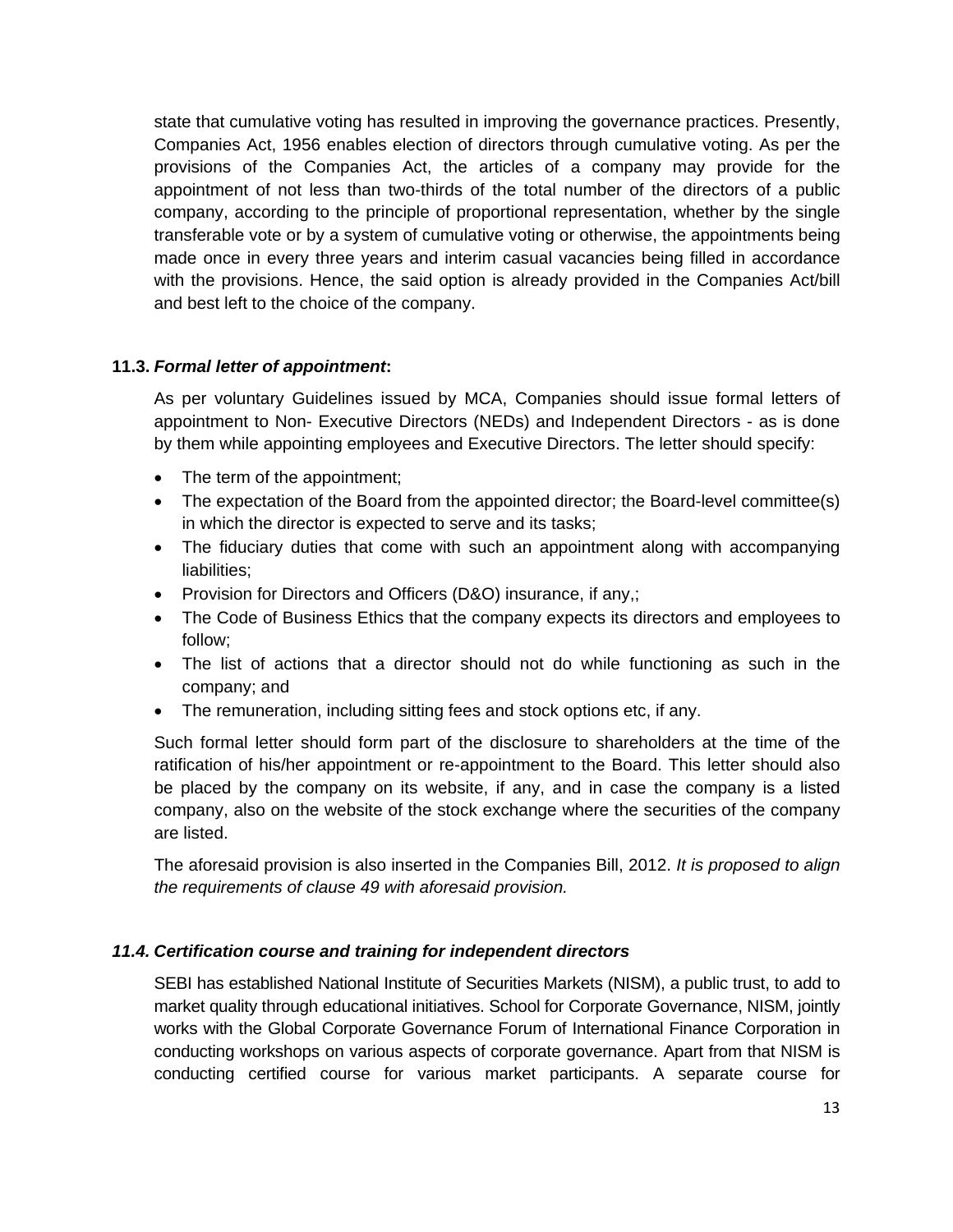independent directors may be devised by NISM for independent directors covering their role, liabilities, expectations from various stake holders, internal controls, risk management systems, business models and independent directors may be mandated to clear such courses, before their appointment. Apart from conducting induction courses, NISM may also conduct training/ review courses for independent directors.

As per the Guiding principles of Corporate Governance, the companies should ensure that directors are inducted through a suitable familiarization process covering, inter-alia, their roles, responsibilities and liabilities. Efforts should be made to ensure that every director has the ability to understand basic financial statements and related documents/papers. There should be a statement to this effect by the Board in the Annual Report. Besides this, the Board should also adopt suitable methods to enrich the skills of directors from time to time.

As part of good governance it is important that the people heading the organisation are up to date with the latest trends in their field. In order to ensure that they are kept up to date, regular training session can be conducted. The training requirements of the independent directors inducted by the listed companies would vary depending upon their qualifications, background, familiarity with business models followed by the company, its size, industry, organizational perspective etc.

OECD recommends that efforts by private-sector institutes, organisations and associations to train directors should be encouraged. Such training should focus on both discharge of fiduciary duties and value-enhancing board activities. International technical-assistance organizations should facilitate these efforts as appropriate.

There is a non-mandatory provision in Clause 49 of the listing agreement, regarding training of Board members stating that the listed company may train its Board members in the business model as well as the risk profile of the business parameters of the company, their responsibilities as directors, and the best ways to discharge them.

*While the requirement may be retained as non-mandatory, it is proposed to require disclosure of the methodology/details of training imparted to Independent Directors in the Boards' Report.* 

#### *11.5. Treatment of nominee director as Non-Independent Director:*

Presently, explanation to Clause 49 (I) (A) (iii) provides that the nominee directors appointed by an institution which has invested in or lent to the company shall be deemed to be independent directors. However, it is clarified in the explanatory note that "institution" for the above purpose means only a public financial institution as defined in Section 4A of the Companies Act, 1956 or a "corresponding new bank" as defined in section 2(d) of the Banking Companies (Acquisition and Transfer of Undertakings) Act, 1970 or the Banking Companies (Acquisition and Transfer of Undertakings) Act, 1980. Accordingly, the exemption given to 'nominee directors' shall be applicable only to the nominee directors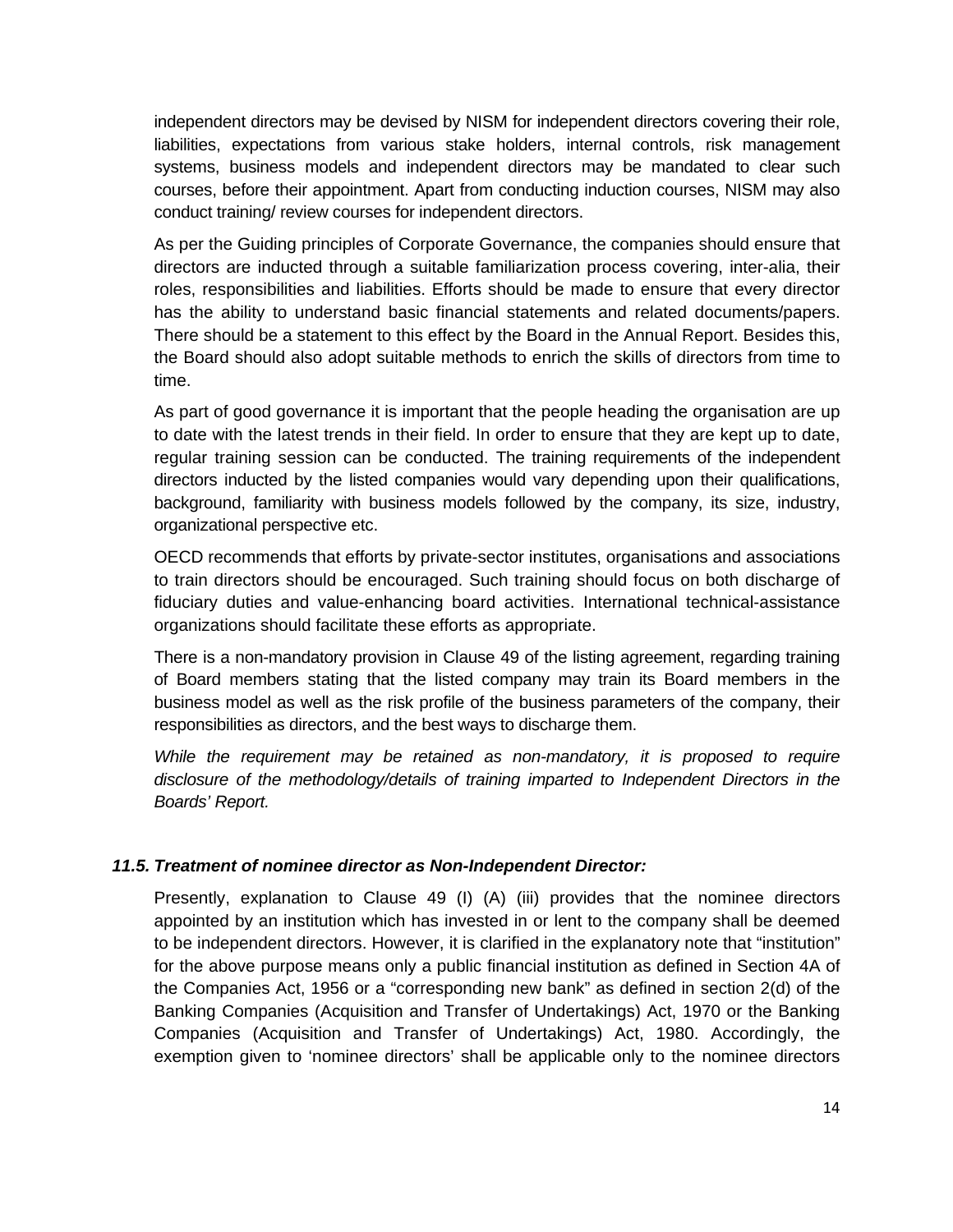appointed by the above institutions and other nominee directors will not be considered 'independent' for the purpose of Clause 49 of the Listing Agreement.

It may be stated that the requirement of Independent director has been incorporated in Clause 49 of the Listing Agreement so as to bring in an independent judgment on the deliberations of the board of the company, especially on issues of strategy, performance, management of conflicts and standards of conduct. Independent Directors are supposed to serve the interest of the other minority shareholders as well and to act in the paramount interest of the company as a whole. But this principle, may be compromised if the director is appointed, under an agreement by a institution or body or by a lender, as precedence may be given to the interest of the nominating body over the paramount interest of the company and the expected independence of judgment of the nominee director may be lost..

With regard to nominee directors, even Narayana Murthy Committee Report, on the basis of which revised clause 49 has been amended, felt that institution of nominee directors may create conflict of interest as they may be answerable only to the institutions/organisations they represent and generally, may take no responsibility for the company's management or fiduciary responsibility to other shareholders. It is necessary that all directors, whether representing institutions or otherwise, should have the same responsibilities and liabilities.

The Companies Bill, 2012 defines Independent director as a non-executive director of the company, other than a nominee director. Further, the Bill defines "nominee director" as a director nominated by any financial institution in pursuance of the provisions of any law for the time being in force, or of any agreement, or appointed by any Government, or any other person to represent its interests.

*Thus, it is proposed to exclude the nominee directors from the category of independent directors to align the provisions of Clause 49 with the bill.* 

#### *11.6. Mandate minimum and maximum age for Independent Directors*

There are no existing norms for independent directors in terms of age. While clause 49 of listing agreement fixes the minimum age for the ID to be 21 years, the Bill does not prescribes so.

As per Schedule XIII of Companies Act, 1956, a managing director or whole time director should have completed the age of 25 years and should not have attained the age of 70 years. Where he has not completed the age of 25 years, but has attained the age of majority or he has attained the age of 70 years, his appointment need to be approved by a special resolution passed by the company in general meeting. Otherwise, approval of the Central Government is required. The requirement of special resolution/Central Government approval is expected to address any concern in this regard. A similar provision is also incorporated in the Companies Bill.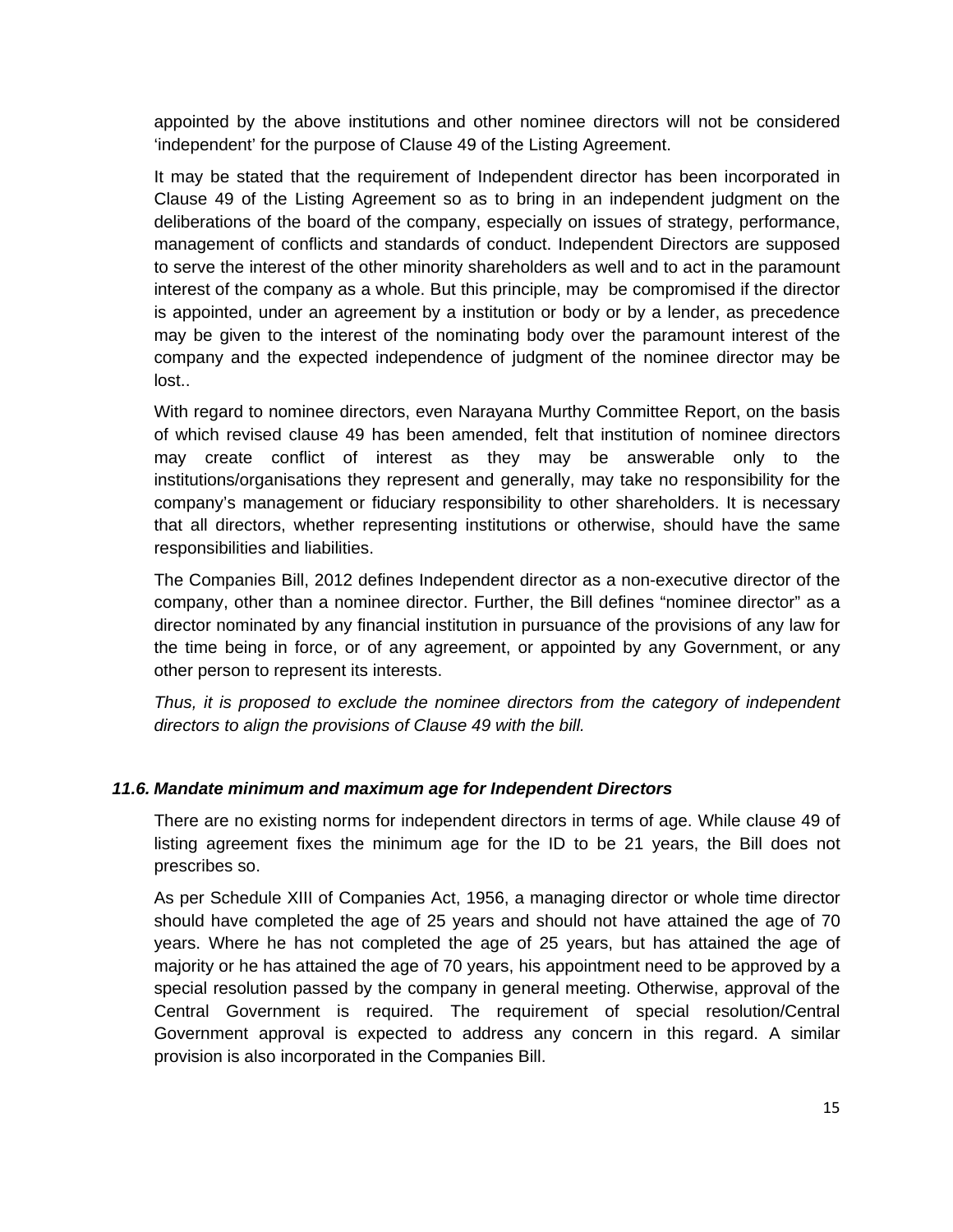It would be difficult to stipulate maximum age for an independent director since it would differ from company to company based on the line of activities it is engaged in. The Bill prescribes maximum age limit for key managerial personnel to retire at age of 70, however for IDs, no retiring age is stipulated.

*The proposal to have minimum and maximum age for the independent director may be examined in light of the above.* 

## *11.7. Mandating maximum tenure for independent director:*

Presently, as per clause 49, Independent Directors may have a tenure not exceeding, in the aggregate, a period of nine years, on the Board of a company. However, this is only a non-mandatory requirement. Over a period of time, an independent director may develop a friendly relationship with the company and the board and may develop a casual approach, which may affect his envisaged role.

As per voluntary guidelines issued by MCA, an Individual may not remain as an Independent Director in a company for more than six years. A period of three years should elapse before such an individual is inducted in the same company in any capacity. No individual may be allowed to have more than three terms as Independent Director.

As per the Companies Bill, Independent Directors shall hold office for a term up to 5 consecutive years on the Board of a company, but shall be eligible for re- appointment on passing of a special resolution by the company and disclosure of such appointment in the Board's report. He shall hold office for not more than two consecutive terms, but such independent director shall be eligible for appointment after the expiration of three years of ceasing to become an independent director; During the said period of three years, he shall not be appointed in or be associated with the company in any other capacity, either directly or indirectly.

*It is proposed to align the requirements with the provisions of Companies Bill.* 

#### *11.8. Requiring Independent directors to disclose reasons of their resignation:*

As per clause 49, an independent director who resigns or is removed from the Board of the Company shall be replaced by a new independent director within a period of not more than 180 days from the day of such resignation or removal, as the case may be. However, there is no provision to disclose the reason of their resignation.

Often directors resign from the board, without quoting any reasons. Resignation of nonexecutive directors might be due to their disagreement with the management in certain matters. It has been suggested that the reason for the resignation of the independent director should be submitted to the Board of the company which in turn should circulate the same to the shareholders and inform the stock exchange in this regard.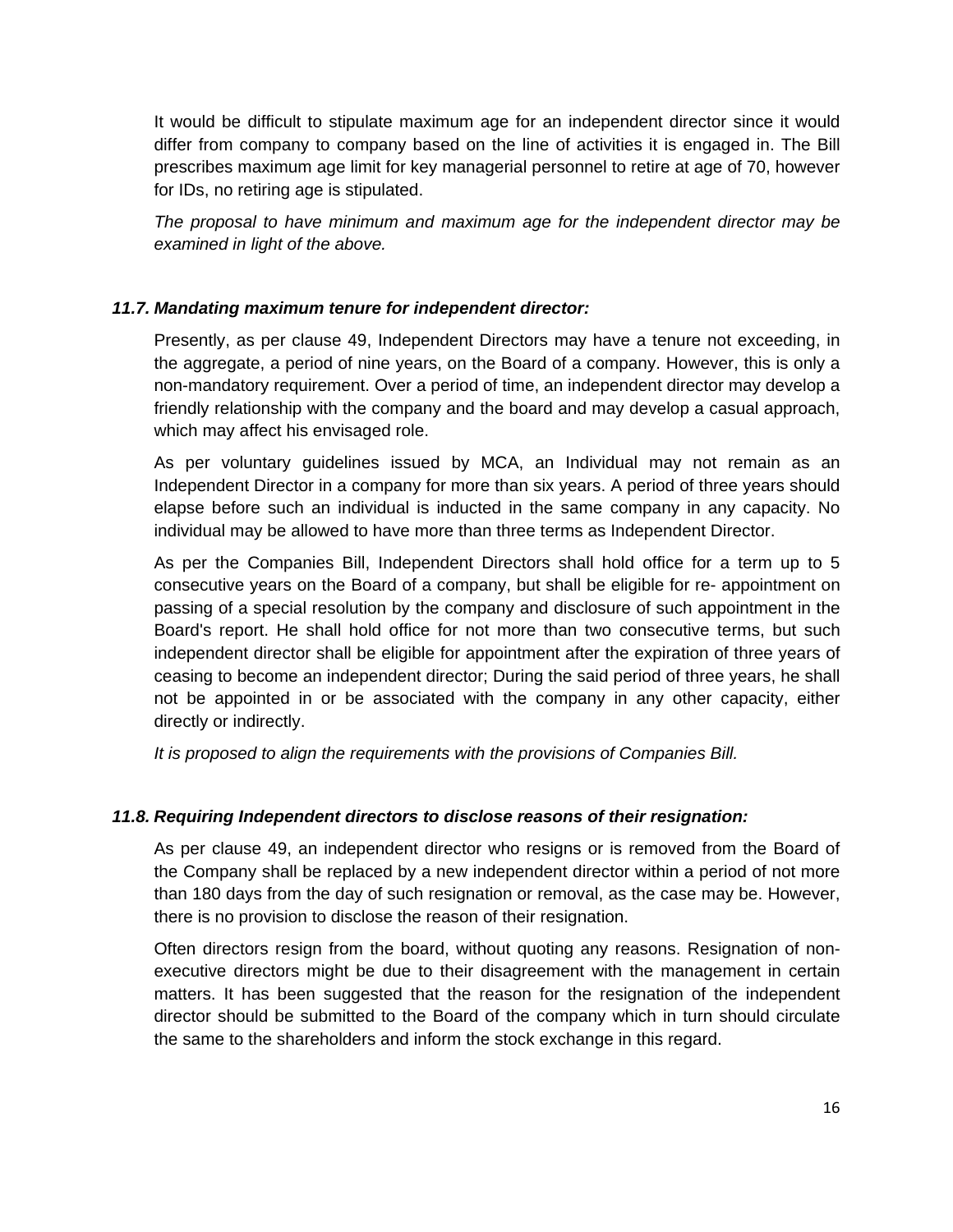It may be noted that the Combined Code on Corporate Governance, UK (June 2008) states that "*On resignation, a non-executive director should provide a written statement to the chairman, for circulation to the board, if they have any concerns*." But the Combined Code is not mandated, as the "Comply or Explain" principle prevails in UK*.* However, on the flip side, the proposal to disclose reasons of resignation to the shareholders & stock exchanges would attract speculative media coverage and affect sentiments of the stakeholders. Hence, *non-executive directors may be required to submit the reasons for resignation thereof in writing. Letter of resignation may be tabled at the ensuing Board meeting and reasons thereof read out. Details of deliberations at the meeting may be recorded in the minutes and appropriate disclosures may be made in the Directors' Report.* 

As per Companies Bill, a director may resign from his office by giving a notice in writing to the company and the Board shall, on receipt of such notice take note of the same and the company shall intimate the Registrar and shall also place the fact of such resignation in the report of directors laid in the immediately following general meeting by the company. Director shall also forward a copy of his resignation along with detailed reasons for the resignation to the Registrar within thirty days of resignation.

#### *It is proposed to align the requirements with the provisions of Companies Bill.*

It may not avoid some directors quoting "personal reasons", however, atleast there would be requirement to ensure recording of such statement before the board. But anyone who uses the 'personal reasons' excuse may, if have other listed directorships, be required to explain in the same announcement why these 'personal reasons' do not make it necessary to resign from those positions, too.

#### *11.9. Clarity on liabilities and on remuneration of independent directors:*

There is need to bring in risk-return parity to the post of "independent directors" to attract quality people into the Board. Presently, there is no clarity on the liability of independent directors. The remuneration paid to independent directors (only sitting fees in most cases) is found to be inadequate considering the risk and responsibility associated with the post. Though the Companies Bill states that an independent director shall not be entitled to any stock option, it allows payment of sitting fees, reimbursement of expenses and profit related commissions.

Since most of the responsibilities for governance are placed on the independent directors, to attract competent persons to the board (to improve their participation in the Board and committee meetings), it is reasonable to provide for some minimum monetary compensation. On one hand the quantum of compensation should not be affect their independence and at the same time, it should attract competent persons to occupy the position in the board. Presently, as per clause 49 independent directors are entitled to get directors remuneration (may be a commission on the percentage of net profit, but not monthly remuneration as it may affect their independence and role) apart from the sitting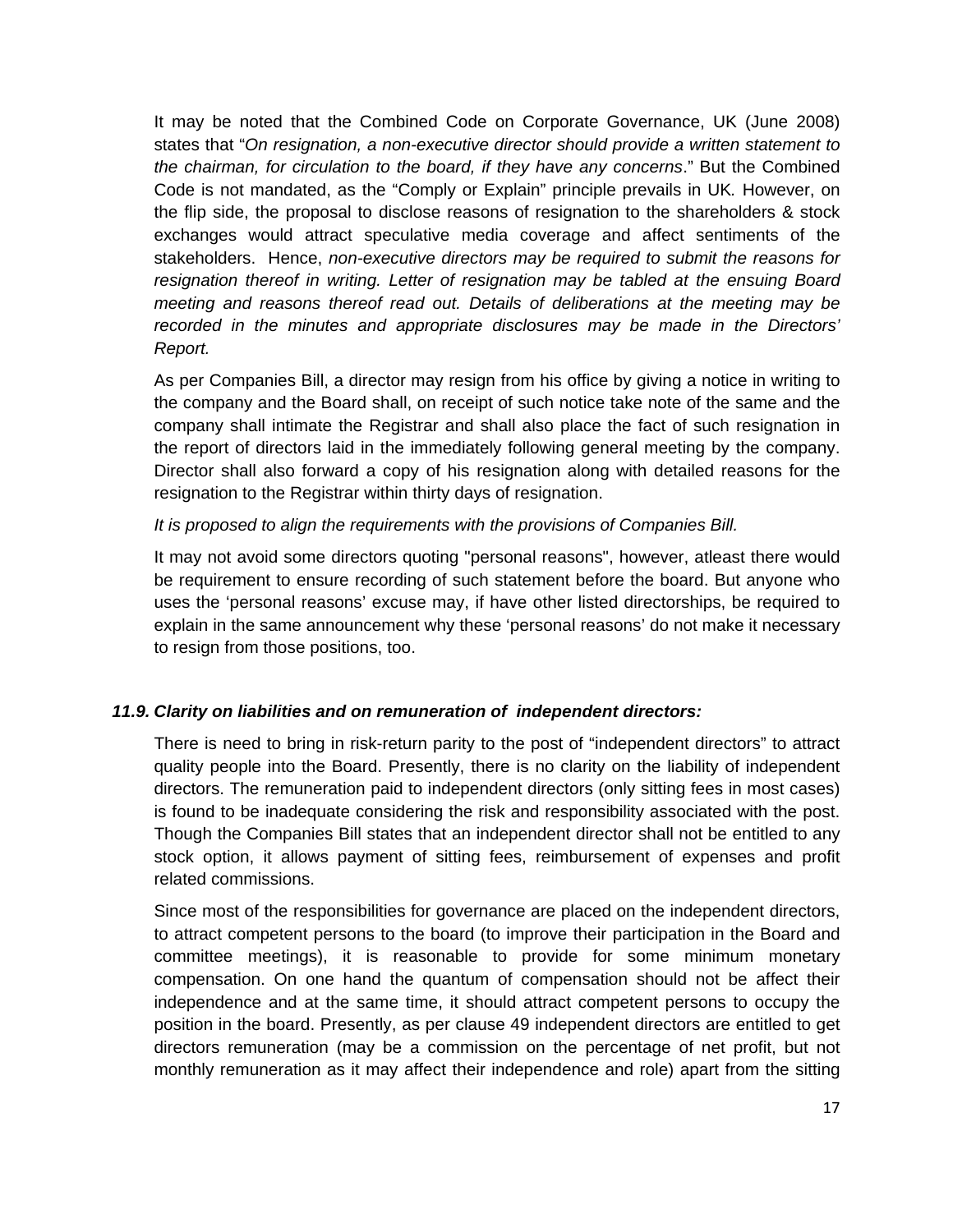fees. But, it is important to have a balance of fixed and variable pay and introduce an objective process of board evaluation facilitated by external experts.

As per clause 49 of corporate governance, "*All fees/compensation, if any paid to non*executive directors, including independent directors, shall be fixed by the Board of *Directors and shall require previous approval of shareholders in general meeting. The shareholders' resolution shall specify the limits for the maximum number of stock options that can be granted to non-executive directors, including independent directors, in any financial year and in aggregate"*.

As per the proposed Companies Bill, independent directors shall not be entitled to any remuneration, other than sitting fees, reimbursement of expenses for participation in the Board and other meetings and profit related commission as may be approved by the members. *It is proposed to align the requirements of Clause 49 with the provisions of Companies Bill.*

The Companies Bill 2012 also makes independent director liable, only in respect of such acts of omission or commission which had occurred with his knowledge, attributable through Board processes and with his consent or connivance or where he had not acted diligently.

#### *11.10. Performance evaluation of independent director:*

Presently, Clause 49 requires that the performance evaluation of non-executive directors be done by a peer group comprising the entire Board of Directors, excluding the director being evaluated; and Peer Group evaluation could be the mechanism to determine whether to extend / continue the terms of appointment of non-executive directors. But this is a non-mandatory requirement.

The Companies Bill mentions that performance evaluation of independent directors shall be done by the entire Board of Directors, excluding the director being evaluated. On the basis of the report of performance evaluation, it shall be determined whether to extend or continue the term of appointment of the independent director.

It is proposed *to mandate the requirement of performance evaluation for Directors and to require such evaluation report of the independent director should also based on his attendance and contribution to the board/committee meetings and such appraisal shall be placed before the nomination committee for taking a decisions for reappointment.*

#### *11.11. Lead Independent Director*

The OECD Principles of Corporate Governance (Principle VI (E)) envisages the post of lead-independent director to chair the meetings of outside directors. The UK Corporate Governance Code provides for the post of Senior Independent Director whose name shall be disclosed in the Annual Report. The code also provides that the senior independent director should be available to shareholders if they have concerns which contact through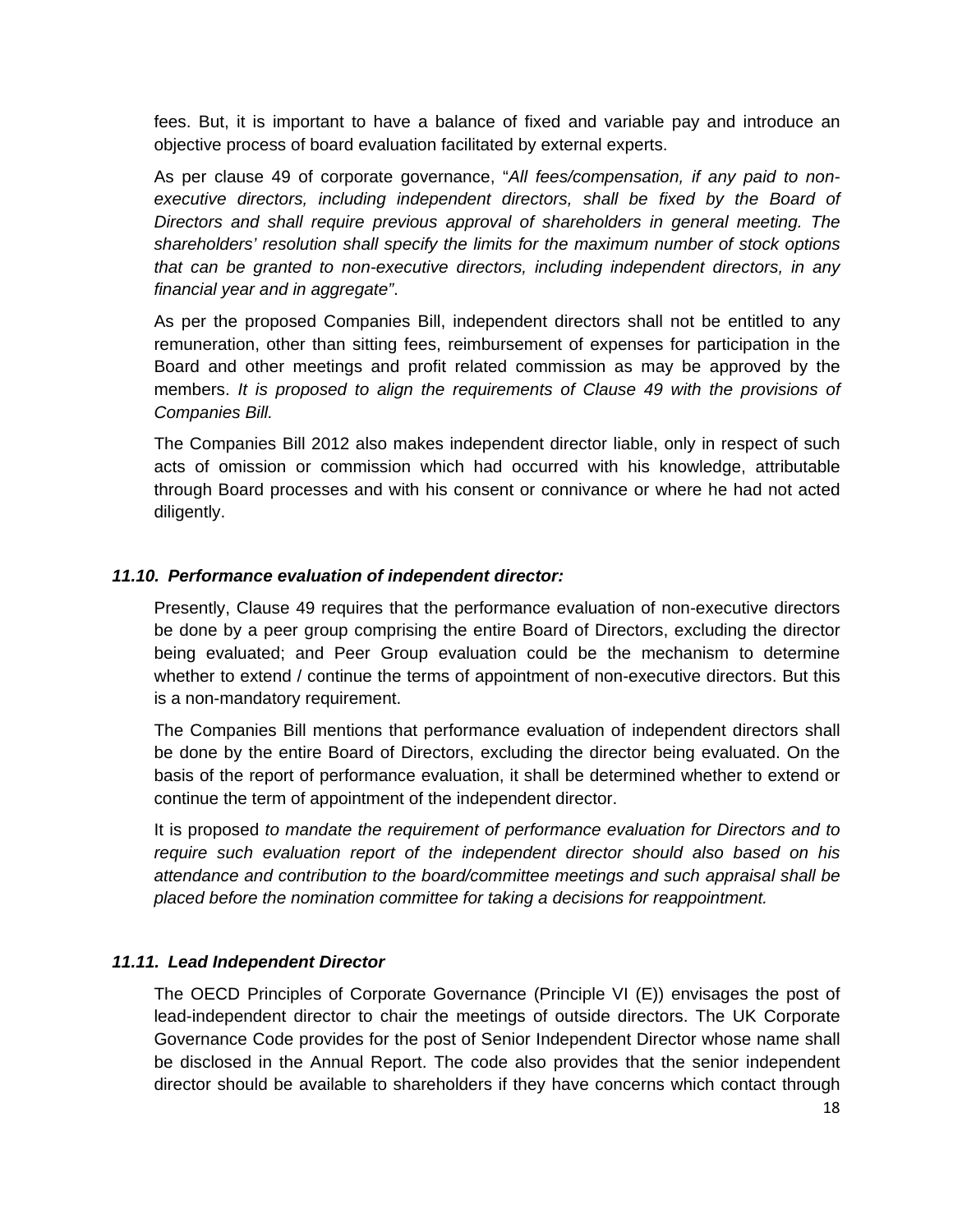the normal channels of chairman, chief executive or other executive directors has failed to resolve or for which such contact is inappropriate. The 17 guiding principles of Corporate governance also provides for a Lead Independent Director. These principles envisage the lead director as an independent chief among all board members who assists in coordinating the activities and decisions of the other non-executive and/or independent directors and chairs the meetings of Independent Directors. *In case the company has an Independent Chairman, he shall act as the Lead Independent Director. On a flip side, such proposal may lead to creation of power centre among independent directors, whereas independent directors are collectively expected to function in tandem in the interest of all the stakeholders. To avoid the same, the post may be rotated among the independent directors every three years. This proposal may be examined in light of the above.* 

#### *11.12. Separate meetings of Independent Directors*

Meetings of independent directors in the absence of management/executive directors provide an opportunity for the Independent Directors to express their views freely and without hesitation and are expected to improve the level of corporate governance to a higher level. Pursuant to passing of the Sarbanes Oxley Act, the stock exchanges in US amended their listing rules to provide for a compulsory meeting of Independent/Nonmanagement/outside directors separately in the absence of the executive directors. In the United States, NASDAQ Listing Rules (Rule 5605 (2)) requires independent directors to have regularly scheduled meetings at which only independent directors are present, at least twice a year. Rule 303.A.03 of the NYSE Listing Rules also contains similar requirement. UK Corporate Governance Code also provides for meetings of the nonexecutive directors led by the senior independent director at least annually to appraise chairman's performance and on such other occasions as are deemed appropriate. The Companies Bill 2012 also provides for separate meetings of Independent Directors at least once a year. In these meetings, *Independent Directors would be expected to examine*  internal controls and general governance practices prevailing in the company and bring *out any inefficiency to the attention of shareholders and their report in this regard may form part of the annual report. Further, such meetings may also review the performance of the Chairman, non-independent directors and the Board as a whole. It is proposed to amend clause 49 to align it with the requirements of Bill.* 

#### *11.13. Restriction on the number of independent directorships*

It has been suggested that there should be a cap on the number of independent directorships a person can serve, so that he can have necessary time to analyse the agendas of the committee meetings and the board meetings of the company in which he is acting as Independent director and to make effective contributions in this regard.

Presently, though there is no restriction on the number of independent directorship. But it is pertinent to note that Section 275 of the Companies Act restricts the number of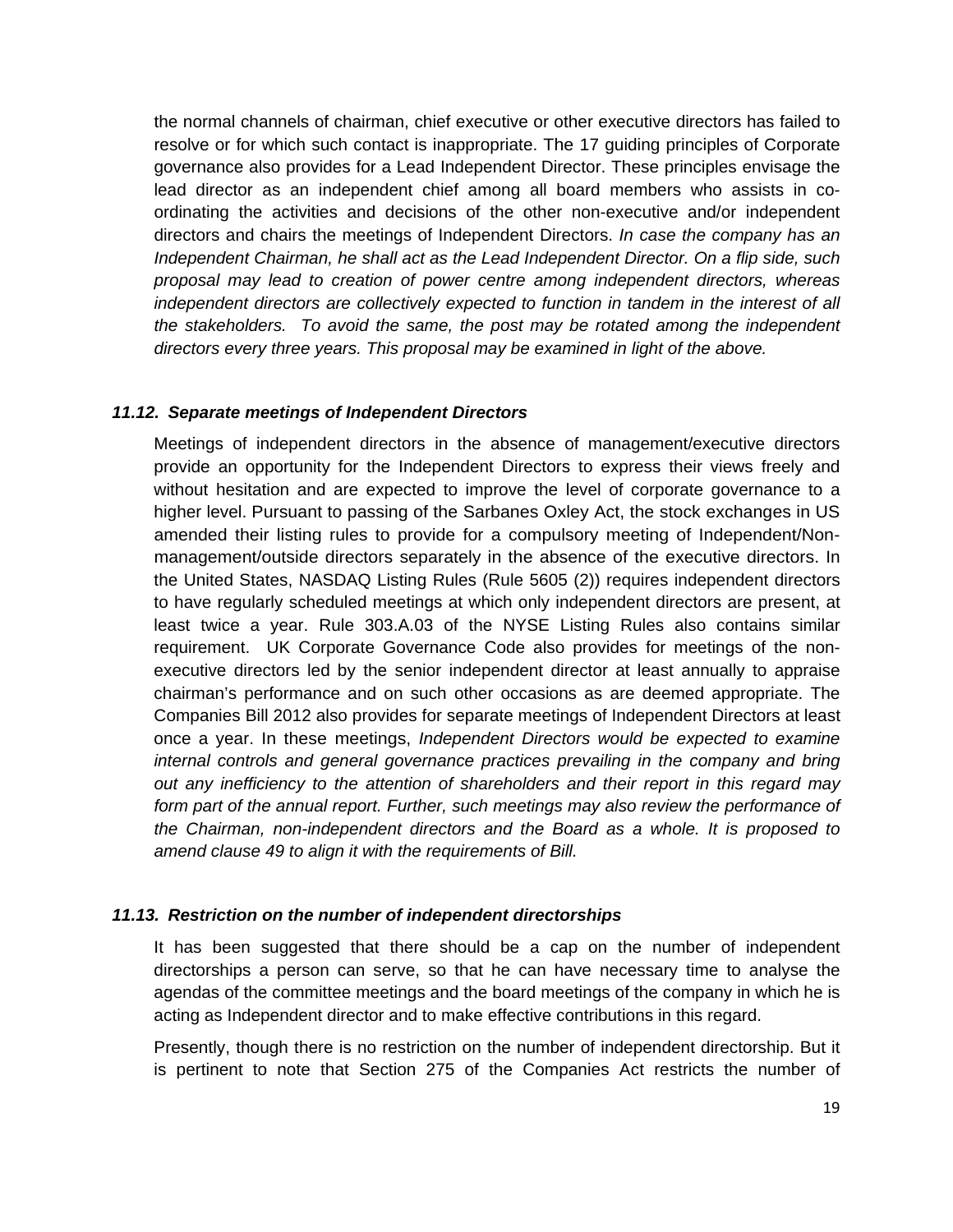directorship of a person to fifteen public companies whereas the Companies Bill proposes to restrict the number of directorships of a person to ten public companies.

Though the Companies Act puts a ceiling of 15 directorships of public companies, among public companies, listed ones demand a much greater degree of commitment from an Independent Director, including attending at least four board meetings and several meetings of one or more of the many committees during a year.

As per the Voluntary Guidelines issued by MCA, the maximum number of public companies in which an individual may serve as an Independent Director should be restricted to seven. *It needs to be examined as to whether to restrict number of independent directorships.* 

## *11.14. Separating the position of Chairman and that of the Managing Director / CEO*

There are suggestions that the position of Chairman and that of the Managing Director / CEO should be segregated to avoid one person having unfettered powers of management. It might be noted that requirement to segregate the role of Chairman and CEO is common among the most of the developed jurisdiction like US, UK France etc.

As per Voluntary Guidelines issued by MCA, to prevent unfettered decision making power with a single individual, there should be a clear demarcation of the roles and responsibilities of the Chairman of the Board and that of the Managing Director/Chief Executive Officer (CEO). The roles and offices of Chairman and CEO should be separated, as far as possible, to promote balance of power.

As per, OECD report on "Corporate Governance and the Financial Crisis - Conclusions and emerging good practices to enhance implementation of the Principles", when the roles of CEO and the Chairman are not separated, it is important in larger, complex companies to explain the measures that have been taken to avoid conflicts of interest and to ensure the integrity of the chairman function.

As per Companies Bill, 2012, an individual shall not be appointed or reappointed as the chairperson of the company, in pursuance of the articles of the company, as well as the managing director or Chief Executive Officer of the company at the same time unless,—

(a) the articles of such a company provide otherwise; or

(b) the company does not carry multiple businesses

As per Clause 49, where the Chairman of the Board is a non-executive director, at least one-third of the Board should comprise of independent directors and in case he is an executive director, at least half of the Board should comprise of independent directors.

*It is proposed to align the requirements of clause 49 with the Bill.* 

#### *11.15. Board diversity*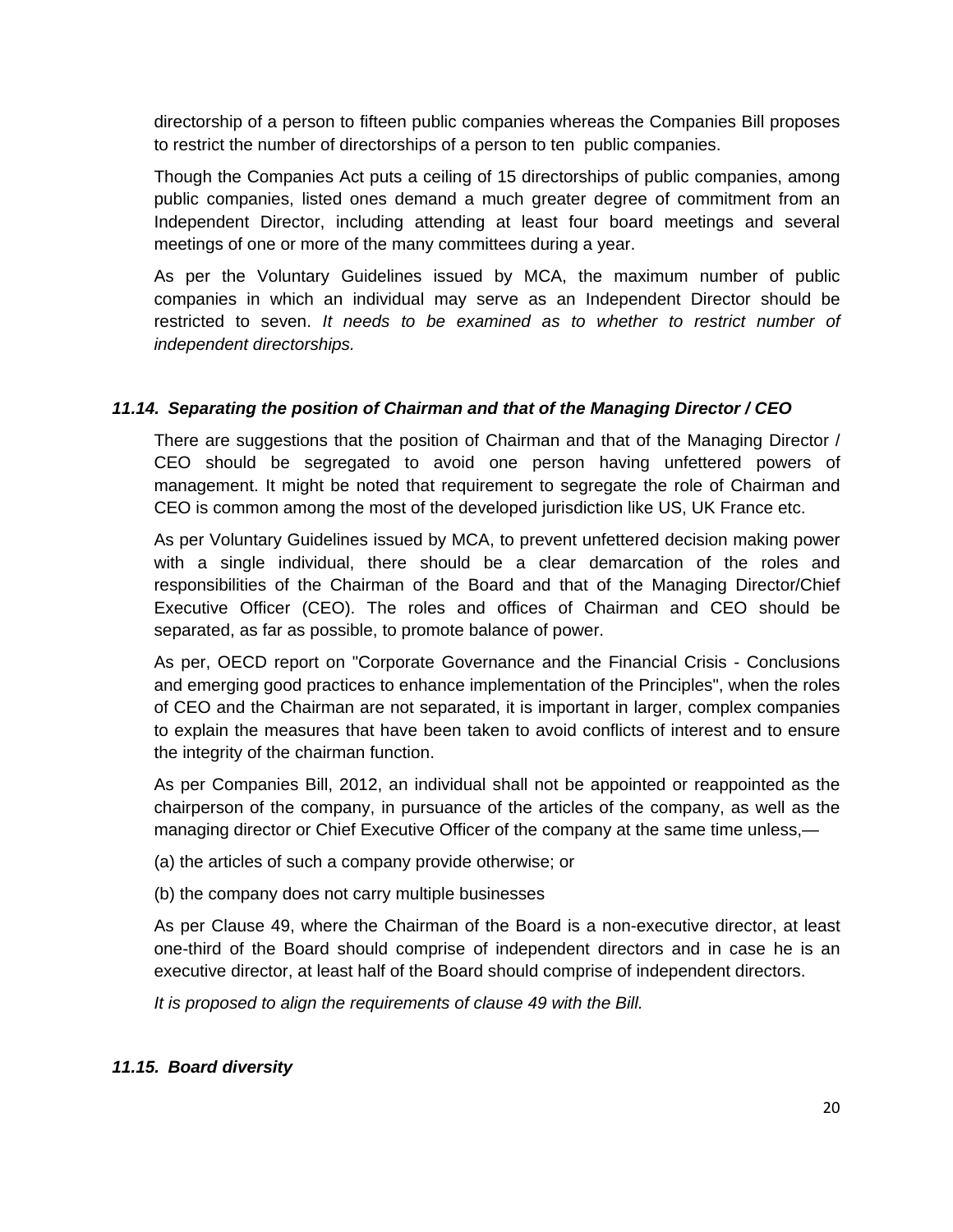Report of the Committee constituted by MCA to formulate a Policy Document on Corporate Governance mentions the necessity of having more diversified board, which contributes to better performance, since in such cases decisions would be based on evaluating more alternatives compared to homogenous boards. Diversity, in all its aspects, serves an important purpose for board effectiveness. It can widen perspectives while making decisions, avoid similarity of attitude and help companies better understand and connect with their stakeholders. The handful number of woman directors in the board of Indian listed companies may explain the need for bringing gender diversity in the board. The Companies Bill, 2012 has taken some positive steps in this regard by providing the Central Government with the power to prescribe rules for providing minimal women's representation on corporate boards in certain classes of companies.

Presently, Clause 49 states that the company may ensure that the person who is being appointed as an independent director has the requisite qualifications and experience which would be of use to the company and which, in the opinion of the company, would enable him/her to contribute effectively to the company in his capacity as an independent director. Further, it may be examined whether *to make the nomination committee*  responsible for ensuring that persons from divergent background and gender are *nominated for maintaining board diversity.*

#### *11.16. Succession Planning*

Principle VI (D) (3) of the OECD Principles of Corporate Governance – 'Responsibilities of the Board', requires the Board to oversee succession planning. Globally, the standards on succession planning differ in various jurisdictions. In the United States, though succession planning is not mandated, shareholders can require companies to disclose and even put to vote the succession plan of the listed companies. The UK Corporate Governance Code recommends that 'the board should satisfy itself that plans are in place for the orderly succession for appointments to the board and to senior management. The Guiding Principles of Corporate Governance also lists Succession Planning as one of the guiding principles of corporate governance. The best way to ensure that a company does not suffer due to a sudden unplanned for gap in leadership is to develop an action plan for a successful succession transition. Hence, *Board of a listed company may be required to ensure that plans are in place for the orderly succession for appointments to the board and senior management. Further, the viability of mandatory disclosure of Succession Planning to Board/Shareholders at periodic intervals may also be examined.* 

#### *11.17. Risk Management*

Clause 49(IV)(C) of the Listing Agreement requires the company to lay down procedures to inform Board members about the risk assessment and minimization procedures and to review them periodically to ensure risk control. OECD Report on "Corporate Governance and the Financial crisis - Conclusions and emerging good practices" mentions the need to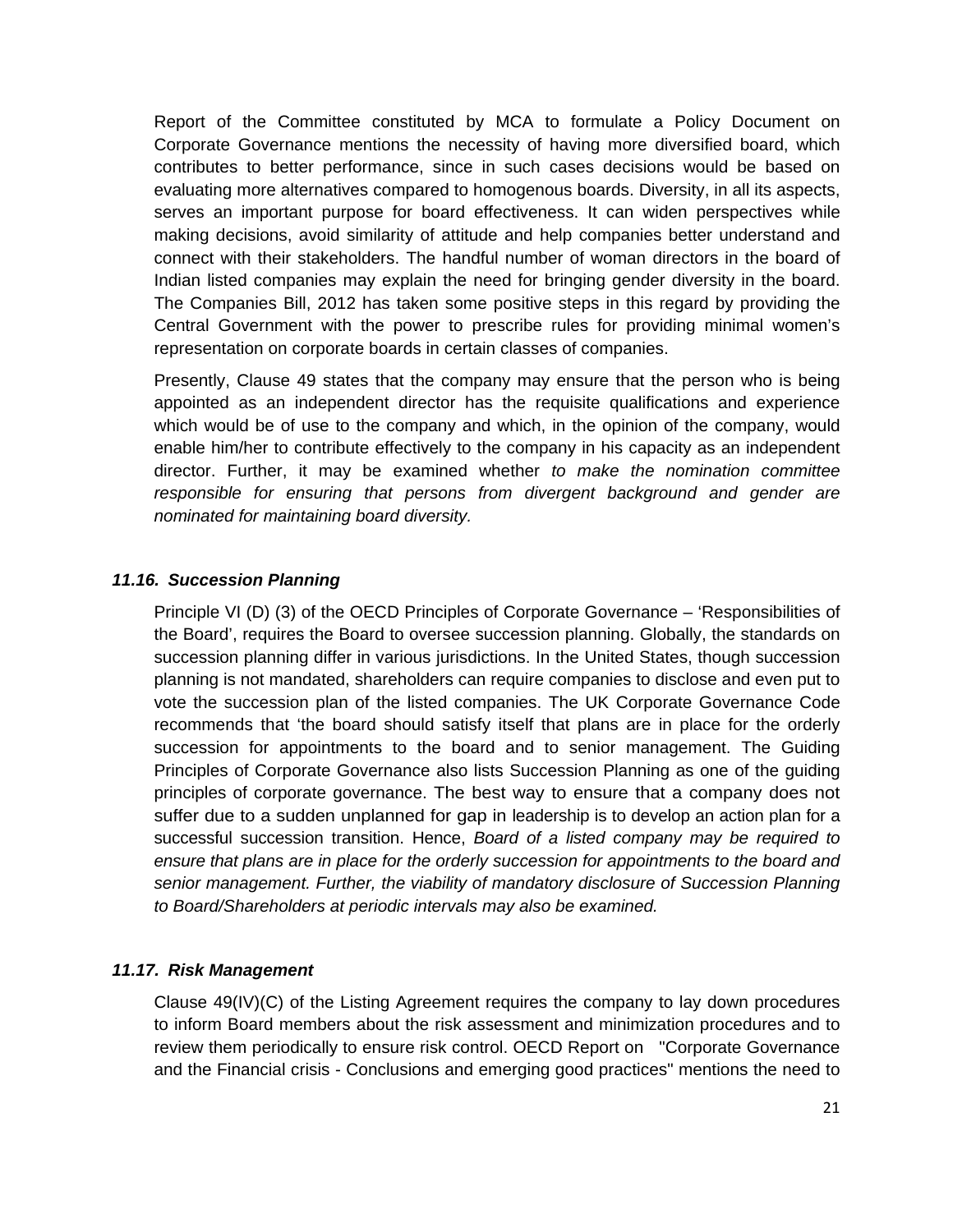have an effective risk management as one of the four major findings of the crisis. The 17 guiding principles of Corporate governance enlists Risk Management and Crisis management as two of the corporate governance principles. The Companies Bill requires companies to disclose the development and implementation of risk management policy in the Board's Report. Further, Clause 177 of the Bill enlists evaluation of risk management system as one of the functions of the Audit Committee. In this regard, it may be deliberated on *whether the risk management be made the ultimate responsibility of the Board or the responsibility can be delegated to the Risk Management Committee or to the Audit Committee. The feasibility of appointment of Chief Risk Officer/Risk Manager for large listed companies may also require consideration. Further, it has to be examined as to whether more specific parameters/requirements such as framing a risk management plan, its compulsory monitoring and reviewing by a Board/Board Committee and the disclosure thereof to the shareholders at periodic intervals (preferably on annual basis) be laid down in the Listing Agreement*.

#### *11.18. Reporting of the internal auditor*

Audit Committee has been assigned a significant role in the Companies Act, 1956 and in the listing agreement. Audit Committee is expected to oversee the company's financial reporting process, review periodical and annual financial statements (including Related Party transactions) and adequacy of the internal control systems and to review the findings by the internal auditors and also the oversight of the company's risk management policies and programs.

Appropriate reporting relationships are absolutely critical if internal auditing is to achieve the independence, objectivity, and organizational stature necessary to fulfil its obligations and mandate to effectively assess internal controls, risk management, and governance. *To achieve necessary independence, best practices suggest that the internal auditor should report directly to the audit committee or its equivalent. For day to day administrative purposes, the internal auditor should co-ordinate with the senior most executives (i.e. CEO/CFO) of the organization. This suggestion needs to be deliberated upon.* 

#### *11.19. Mandatory rotation of audit partners*

The quality of financials reported by companies and the true and fair view of the financial statements submitted by listed entities to the stock exchanges have, of late, come into sharp focus, after the Satyam episode. SEBI has recently taken various steps in this regard to repose the faith in the audit done by listed companies

- by mandating compliance with accounting standards,
- by doing peer review audit of Sensex and Nifty Companies,
- by mandating the appointment of peer reviewed auditor for listed companies and companies proposing to list,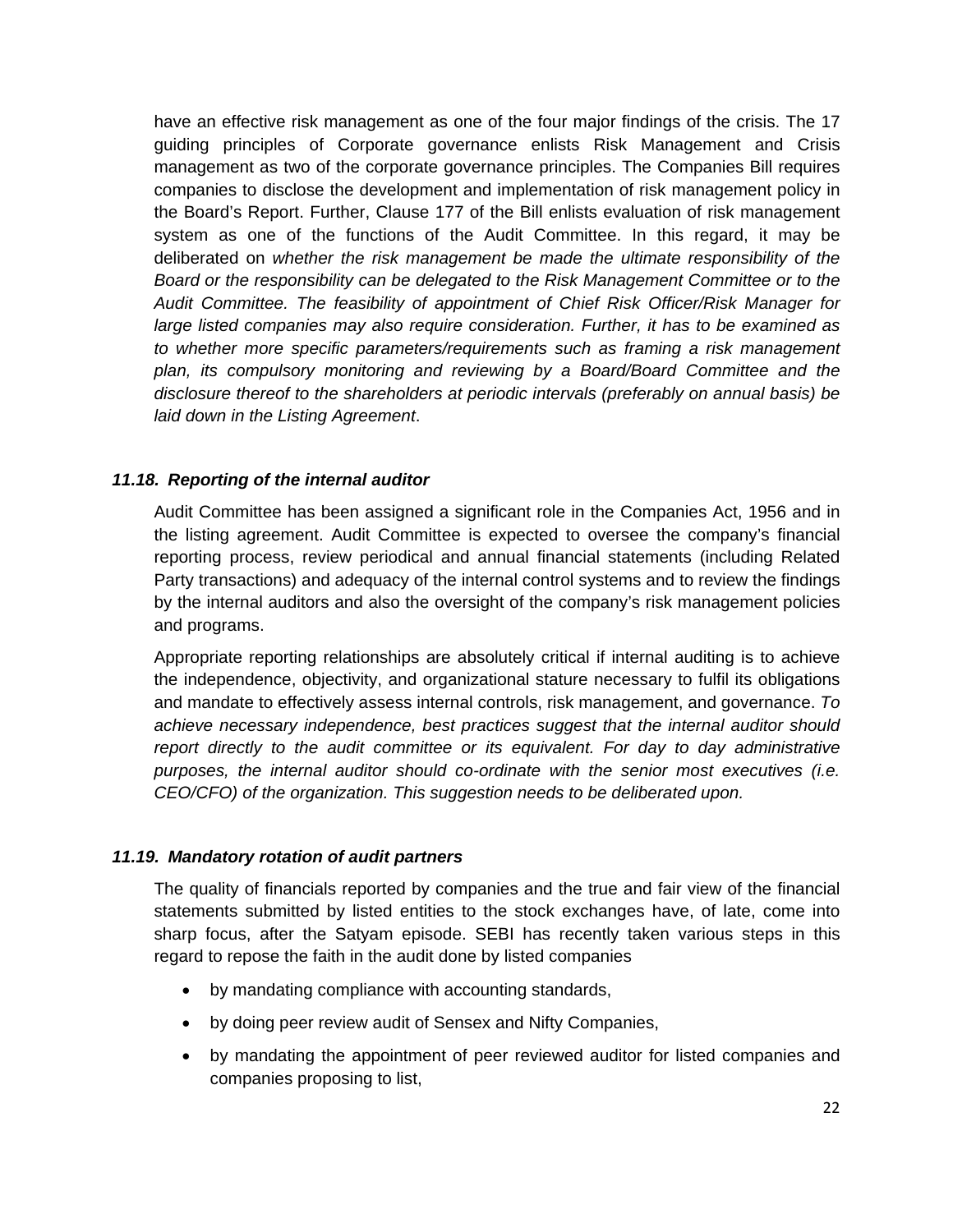- by constituting a Forensic Accounting Cell,
- by mandating re-statement of accounts, by taking action against auditors etc.

In this context, it was felt relevant to discuss the need for independence of the statutory auditors with respect to the listed entity. A longer association between a particular audit firm and a listed entity may lead to developing friendly relationship between the two and defeat the true sense of independence of the auditors. Mandatory rotation of statutory auditors could break such a continued long-term association of an audit firm with the management of the listed entity.

Auditors may become stale and view the audit as a simple repetition of earlier engagements. Mandatory rotation may increase the possibility that the new auditors may detect any oversight, thereby adding to the pressure for the auditor to take a tough stand on any contentious issues. Companies Bill 2012 requires rotation of auditors and states that no listed company shall appoint or re-appoint— (a) an individual as auditor for more than one term of five consecutive years; and (b) an audit firm as auditor for more than two terms of five consecutive years. It further states that an individual auditor who has completed his term shall not be eligible for re-appointment as auditor in the same company for five years from the completion of his term. *It is proposed to align the requirement of listing agreement with the Bill.* 

#### **11.20.** *Making Whistle Blower Mechanism a compulsory requirement***:**

Presently, as per clause 49, the listed company may establish a mechanism for employees to report to the management, their concerns about unethical behaviour, actual or suspected fraud or violation of the company's code of conduct or ethics policy. This mechanism could also provide for adequate safeguards against victimization of employees who avail of the mechanism and also provide for direct access to the Chairman of the Audit committee in exceptional cases. Once established, the existence of the mechanism may be appropriately communicated within the organization.

However, this requirement is a non-mandatory requirement.

It may be noted that MCA Voluntary Guidelines also has a similar requirement.

"*The companies should ensure the institution of a mechanism for employees to report concerns about unethical behaviour, actual or suspected fraud, or violation of the company's code of conduct or ethics policy. The companies should also provide for adequate safeguards against victimization of employees who avail of the mechanism, and also allow direct access to the Chairperson of the Audit Committee in exceptional cases*."

Further, the guiding principles of corporate governance enlisted by MCA stresses the need to have well laid out Whistle-Blower Policy mechanism. The need for an effective legislation is essential in India with the growing number of scams related to corrupt practices in corporate India. There are global legislations in place, which protect whistleblowers such as The Public Interest Disclosure Act, 1998, in the UK (which protects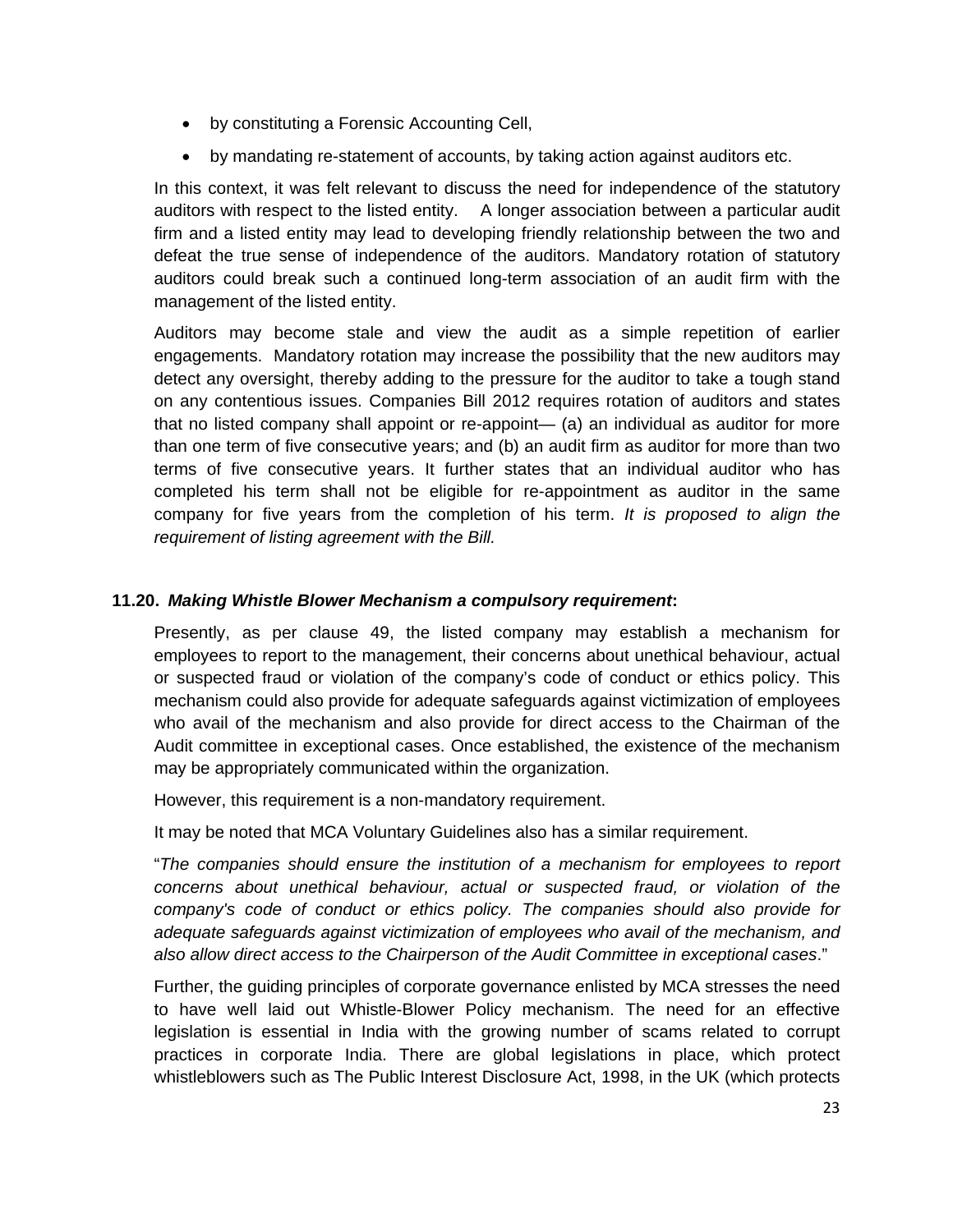whistle blowers from victimization and dismissal) and the Sarbanes Oxley Act, 2002 (which provides for the protection of whistle blowers and is applicable even to employees in public listed companies).

The Companies Bill 2012 has mentioned the concept in respect of higher accountability standards to be maintained by companies. Further, Clause 177 (9) of the Bill requires that every listed company or such class or classes of companies, as may be prescribed, shall establish a vigil mechanism for directors and employees to report genuine concerns in such manner as may be prescribed. The vigil mechanism shall provide for adequate safeguards against victimization of persons who use such mechanism and make provision for direct access to the chairperson of the Audit Committee in appropriate or exceptional cases.

Within the legal framework specified above, companies should look to formulate and implement their own whistleblower policies. Several large organisations have already implemented the same. A committee set up to look into the alerts raised by whistleblowers should investigate such disclosures. A non-executive director could act as an ombudsman and take charge of such an investigation. The whistle blower policy of the company should be under the ambit of the Audit Committee. The identity of the whistleblower and any other employee investigating the matter should be protected. If the disclosures are found to be true, suitable action should be taken and efforts should be made to protect the whistleblower. The action that it takes should be adequate and should act as a deterrent against such offences in the future. The policy should be such that it encourages such disclosures to be made but ensures that frivolous accusations do not become a means to harass senior management.

*It is propose to align the requirements of clause 49 with the provisions of the Companies Bill.* 

#### *11.21. Making the Remuneration committee a mandatory one and expanding its scope:*

Constitution of a Remuneration Committee is a non-mandatory requirement under Clause 49. Further, the clause states that to avoid conflicts of interest, the remuneration committee, which would determine the remuneration packages of the executive directors may comprise of at least three directors, all of whom should be non-executive directors, the Chairman of committee being an independent director.

It may be noted that certain well-developed jurisdictions, including US and UK, have the concept of "Nomination committee" which consist of Independent directors, the role of which, inter-alia includes, suggesting to the Board the name of the qualified persons for appointment as independent directors. The suggestion of the nomination committee can be carried forward to the General meeting and this will ensure that there is an objective criteria for appointing the Independent directors and help in reducing the influence of the Promoters/major stakeholders in appointing the independent directors. Further, this committee may also review the remuneration packages to the executive directors and Key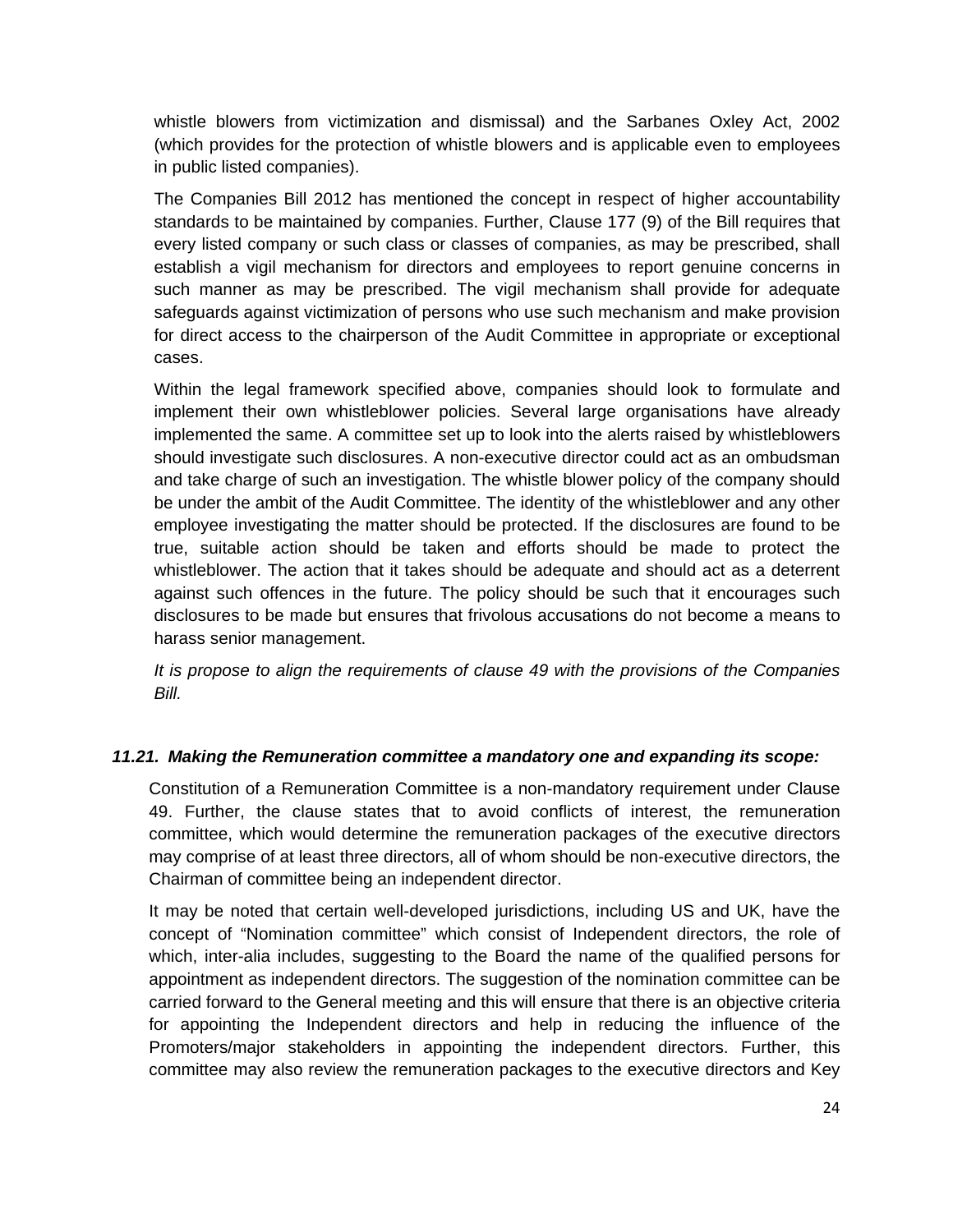Managerial Persons regularly. The committee shall disclose the remuneration policies in the Board's report.

As per Companies Bill, 2012, Board of Directors of every listed company shall constitute the Nomination and Remuneration Committee consisting of three or more non-executive directors out of which not less than one half shall be independent directors. Such committee shall identify persons who are qualified to become directors and who may be appointed in senior management in accordance with the criteria laid down and recommend to the Board their appointment and removal and shall carry out evaluation of every director's performance. Such committee shall also formulate the criteria for determining qualifications, positive attributes and independence of a director and recommend to the Board a policy, relating to the remuneration for the directors, key managerial personnel and other employees. It shall ensure that the level and composition of remuneration is reasonable and sufficient to attract, retain and motivate directors of the quality required to run the company successful, relationship of remuneration to performance is clear and meets appropriate performance benchmarks; and remuneration to directors, key managerial personnel and senior management involves a balance between fixed and incentive pay reflecting short and long term performance objectives appropriate to the working of the company and its goals:

*It is proposed to align the requirement of clause 49 with the provisions of Companies Bill.* 

## *11.22. Enhanced disclosure of remuneration policies:*

It may be noted that, on average, the remuneration paid to CEOs in certain Indian Companies are far higher than the remuneration received by their foreign counterparts and there is no justification available to that effect. Presently, Companies Act, 1956 specifies the limit on managerial remuneration and provides for central government approval (approval for the remuneration beyond the specified limit). Similar requirements are also incorporated in the Companies Bill.

In this regard, it may also be noted that the Companies Bill requires the listed companies to constitute "Nomination and Remuneration Committee", which shall recommend to the Board a remuneration policy for the directors, key managerial personnel and other employees. While formulating the policy, it should inter-alia ensure that it involves a balance between fixed and incentive pay reflecting short and long term performance objectives appropriate to the working of the company and its goals. Further, as per the Companies Bill, listed companies need to disclose in the Board's report, the ratio of the remuneration of each director to the median employee's remuneration and such other details as may be prescribed. *The above provisions may be incorporated in the Listing Agreement.* 

#### **11.23.** *Stakeholders Relationship Committee***:**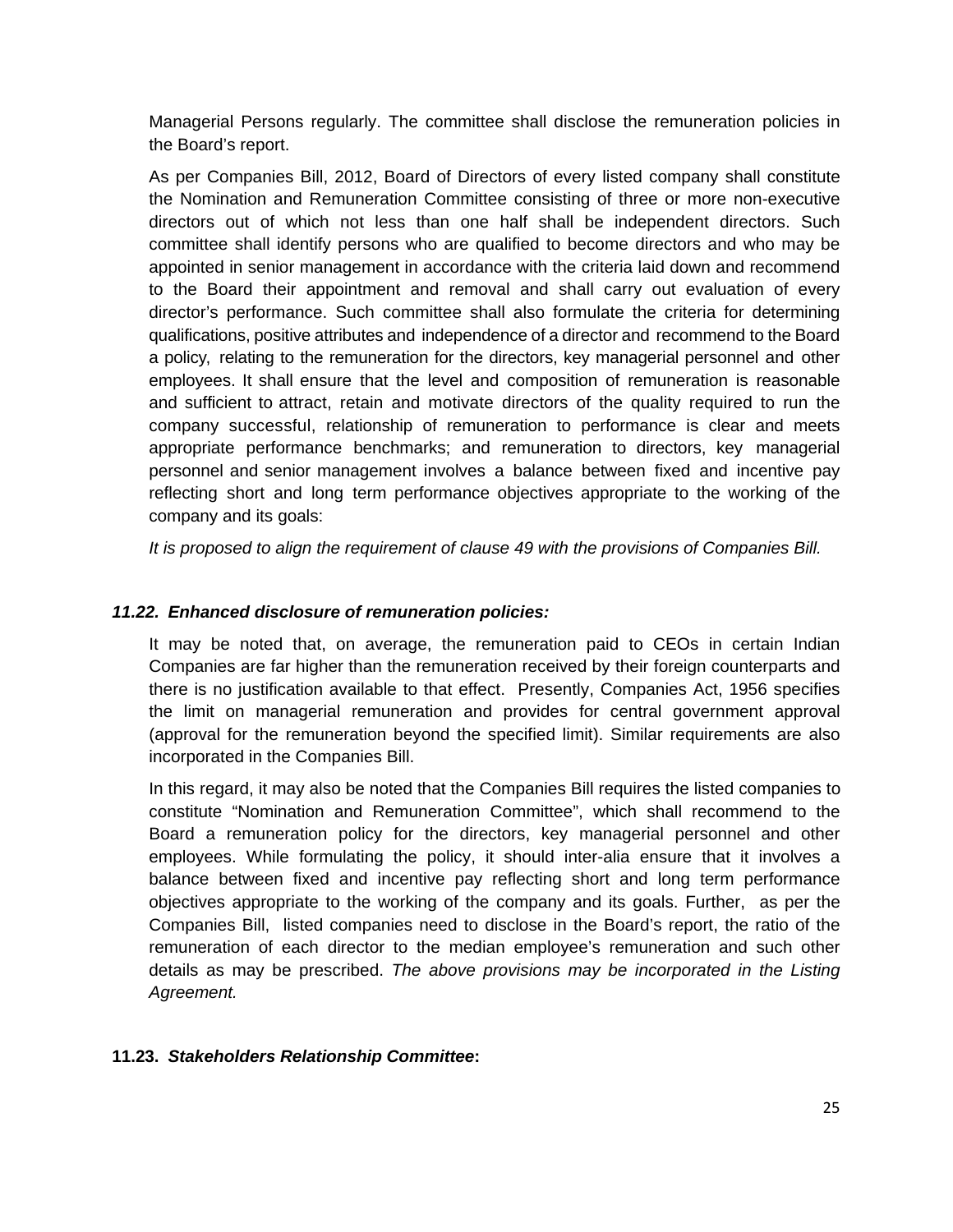Presently, Clause 49 requires constitution of 'Shareholders/Investors Grievance Committee', under the chairmanship of a non-executive director for specifically looking into the redressal of investors' complaints like transfer of shares, non-receipt of balance sheet, non-receipt of declared dividends etc.

Clause 178 of the Companies Bill, 2012 mandates constitution of a Stakeholders Relationship Committee which shall be chaired by a non-executive director for companies which consists of more than 1000 shareholders, debenture-holders, deposit-holders and any other security holders at any time during a financial year. This committee shall consider and resolve the grievances of security holders of the company.

*It is proposed to amend the listing agreement, so as to make it in line with the provisions of Companies Bill by expanding the scope of Shareholders/Investors Grievance Committee.* 

#### **11.24.** *Mandating e-voting for all resolutions of a listed company***:**

To ensure good governance, Section 192A was inserted in the Companies Act, 1956 through Companies (Amendment) Act, 2000. The said section, read with Companies (Passing of the resolution by postal ballot) Rules, 2011, requires listed companies to conduct certain businesses only by way of postal ballot, instead of transacting it in general meeting of the company. Further, it encourages the companies to transact any other business through postal ballot. Companies (Passing of the Resolution by Postal Ballot) Rules, 2011 specifies nine businesses which should be transacted only through postal ballot. In addition, SEBI (Issue of Capital and Disclosure Requirements) Regulations, 2009, SEBI (Substantial Acquisition of Shares and Takeovers) Regulations, 2011 and SEBI (Delisting of Equity Shares) Regulations, 2009 requires listed companies to pass certain additional businesses through postal ballot. However, experience shows that the postal ballot forms returned are negligible. It may be because of the fact that in some cases, the ballot forms do not reach the shareholders on time. Further, Section 192A mentions that "postal ballot" also includes voting by electronic mode.

Considering the same and pursuant to the budget proposal for 2012 for providing opportunities for wider shareholder participation in important decisions of the companies through electronic voting facilities, SEBI has issued circular dated July 13, 2012 mandating the listed companies to provide e-voting facility also to their shareholders, in respect of those businesses which are transacted through postal ballot by the listed companies. To begin with, this requirement was made applicable to top 500 listed entities. Though Companies Act, 1956 requires businesses relating to consideration of the annual report, declaration of a dividend, appointment of directors in the place of those retiring, and appointment and the fixing of remuneration of the auditors to be passed at Annual General Meeting, nothing prevents the companies from offering postal ballot /e-voting facilities to their shareholders. Further, the Companies Bill also specifically recognises voting by electronic means. Hence, *the proposal to require listed companies to provide postal ballot /e-voting facilities for all the resolutions to be passed at general meetings may be explored, so as to enable wider participation of shareholders in the corporate democracy.*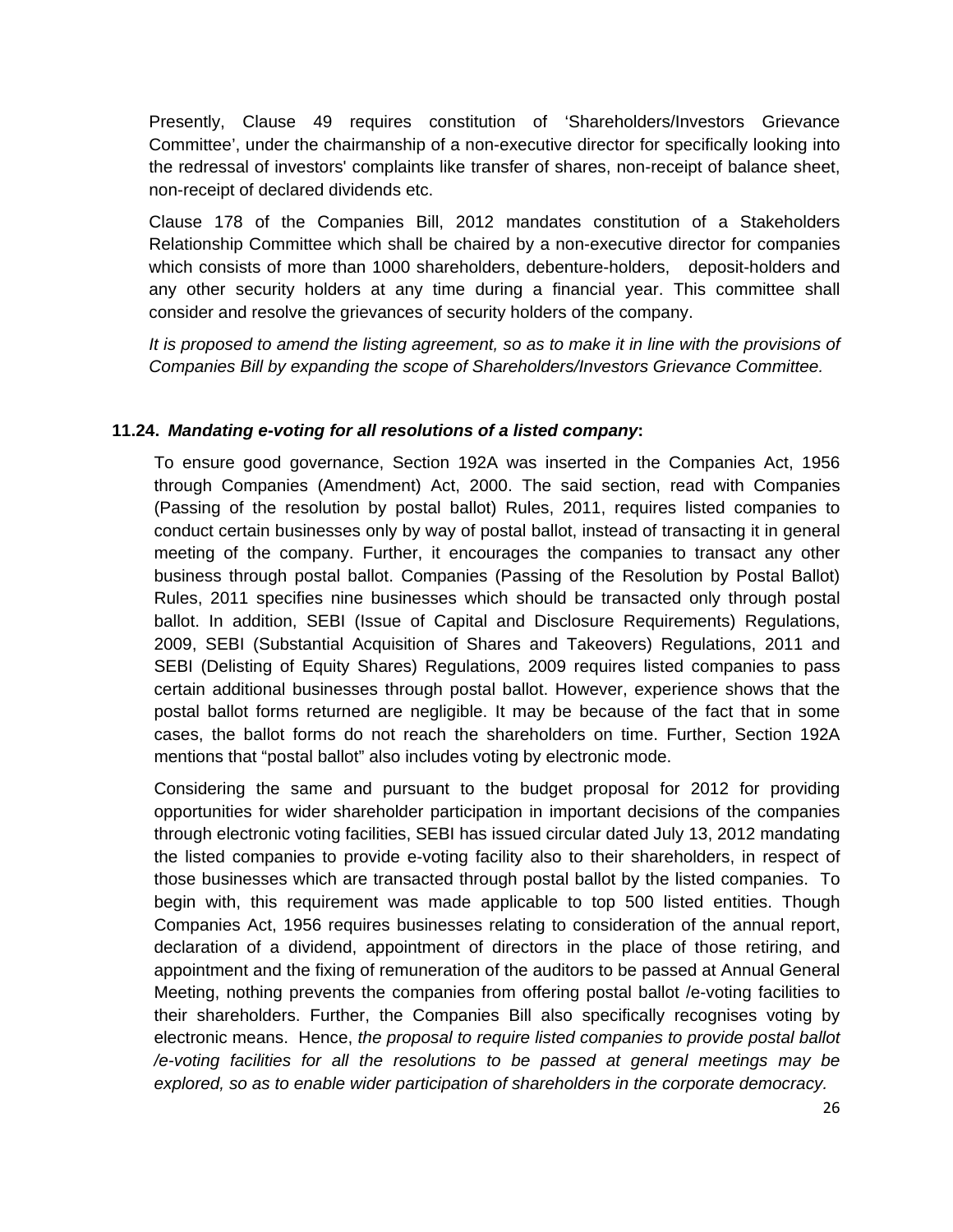#### *11.25. Abusive RPTs:*

Abusive RPTs are real concerns as they can be used for personal aggrandisement of controlling shareholders, especially in Asian jurisdictions, which are characterised by concentrated shareholdings. This would dent the confidence of the investors and jeopardise the process of channelizing savings into capital market/investment. There are two modes for regulating RPTs - approval based controls which require approval by Board of Directors/ Shareholders and disclosure based controls required under AS-18. Focus should not be on making approval norms stringent but on making disclosure norms effective

Some of the proposals to curb such abusive RPTs are as follows:

#### **a) Requiring approval by shareholders for divestment of major subsidiaries:**

Divestment of major subsidiaries does not require shareholder's approval as per the existing law. There have been instances where ownership of major subsidiaries was transferred to controlling shareholders, without taking the approval of other shareholders.

Section 292 of the Companies Act, 1956 mentions that the powers for investing funds of the company have to be exercised by the board only in its meeting by means of resolutions passed at meeting (i.e. it cannot be passed through circulation). Section 293 (1) (a) of the Companies Act, 1956 requires shareholder's approval for selling off whole or substantial part of an undertaking. However, there is no specific requirement regarding selling up of the shares in subsidiary (i.e. divesting) in the Companies Act. This has led to abuse by controlling shareholders by divesting the major subsidiaries without proper valuation to the companies indirectly owned by them.

This lacuna is left uncorrected in the Companies Bill. As SEBI have powers under SEBI Act, 1992 to prescribe listing conditions, which may be in addition to but not in derogation of the provisions of the Companies Act, we may require the *listed companies to obtain shareholder's approval, in case of divestment of shares in subsidiaries through inserting a provision in listing agreement.*

#### **b) Immediate and continuous disclosures of material RPTs:**

Presently, RPTs are disclosed to Stock Exchanges only annually. This limits the effectiveness of the disclosure as the information reaches the investors much after the transactions were carried out.

Many of the jurisdictions such as Singapore, Italy and Israel have provisions mandating immediate disclosure of the material RPTs. This would help in better scrutiny of the transactions by investors, public, regulators and the media thereby limiting scope for abusive RPTs. This *requirement can be mandated by amending the reporting requirements specified under the Listing Agreement. Suitable threshold limits for the reporting requirements need to be analyzed*.

#### **c) Prohibiting/regulating grant of affirmative rights to certain investors:**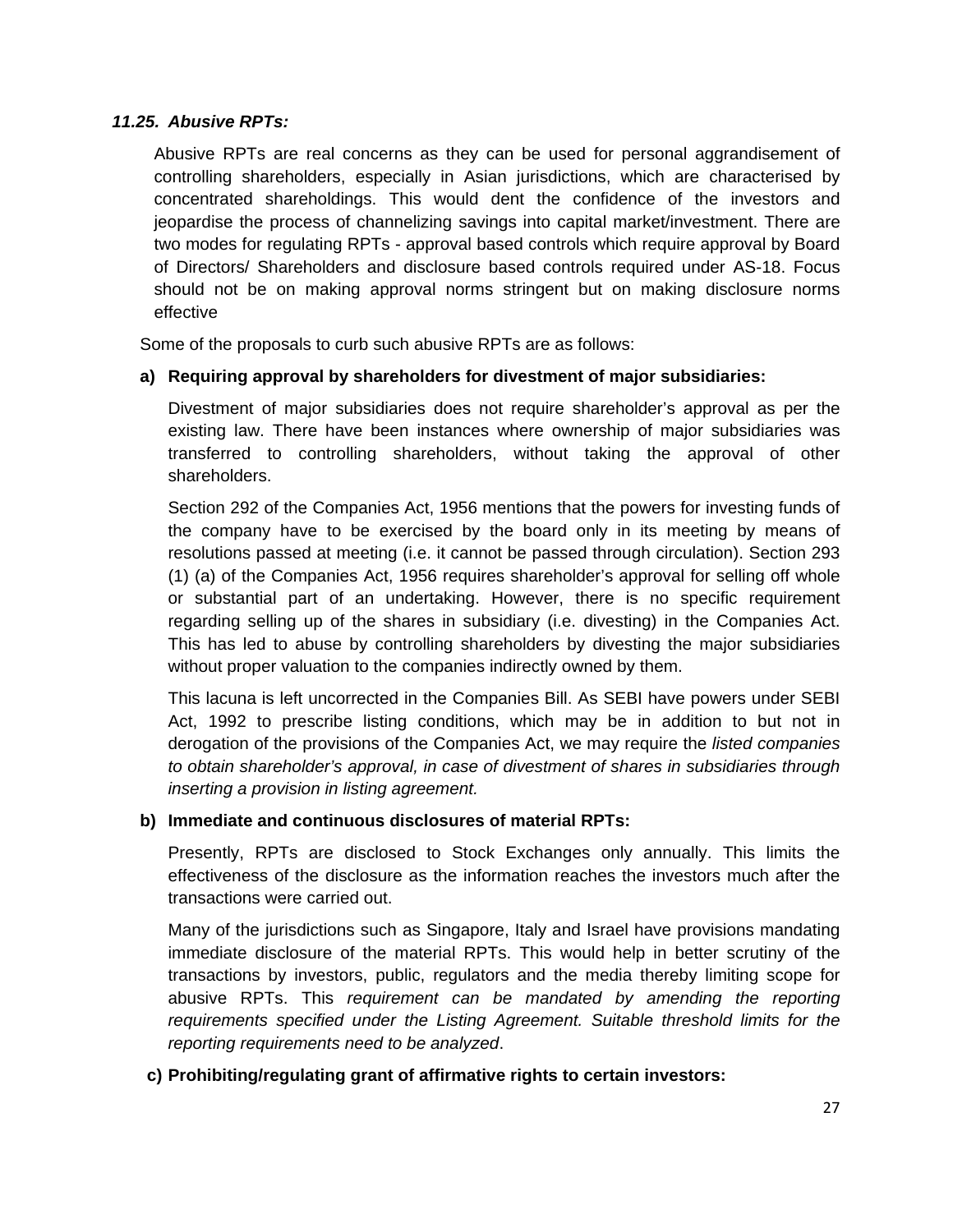Whenever a company seeks funds from a private equity investor or a financial institution, it will enter into shareholders/share subscription or investment agreement. In these agreements, it is normal to find clauses pertaining to "drag along rights" and "tag-along rights". Apart from these rights, sometimes these agreements do grant certain superior rights to these investors like access rights information (right to receive selective information), right to appoint their nominee directors in the board, requirements that the presence of their nominee is necessary to constitute a quorum etc. These rights are subsequently incorporated into the articles of the company by amending the articles. Further, in the case of Messer Holdings Limited, Bombay High Court on September 1, 2010, has held that such consensual agreements between shareholders are legally valid.

Though these rights are intended to protect the institutions investing their funds in these companies, since these rights are not available to all the other shareholders, especially minority shareholders, it is debatable as to whether these superior rights may lead to oppression of minority. Apart from that, there are also concerns regarding selective sharing of price sensitive information to these investors. Though, these may be oppressive to minority shareholders, it appears that presently there are no restrictions for a listed company to enter into such an agreement, as such an amendment to articles may not, presently, be in violation of clauses of listing agreement or SEBI Regulations. The remedy can be obtained by minority holders through a petition made under Section 397/398 to the Company Law Board (against oppression and mis-management).

In this regard*, it has to be examined whether listed company should be permitted to enter into such an agreement granting superior affirmative rights to selective investors*

#### **d) Approval of major RPTs by 'Majority of the minority'**

Many of the abusive RPTs are undertaken between company groups controlled by the controlling shareholders. As such, providing for shareholders approval of RPTs may not serve the intended purpose as the controlling shareholders intended to do an abusive RPT would have sufficient majority to obtain the shareholder approval easily. Hence, there is a requirement for mandating approval of such major RPTs by majority of the minority or disinterested shareholders. Such a requirement is in practice in some of the developed jurisdictions.

As suggested by SEBI, Clause-188 of the Companies Bill, 2012 contains a similar provision prohibiting interested shareholders from voting in Related Party Transaction approvals. *Provisions of listing agreement need to be aligned with the Bill*

## **e) Pre-approval of RPTs by Audit Committee and encouraging them to refer major RPTs for third party valuation.**

Presently, the audit committee reviews RPTs on a periodic basis after such transactions have taken place. Such reviews are of limited use as the transaction could not be undone even if the Audit Committee expresses negative opinion on the transactions.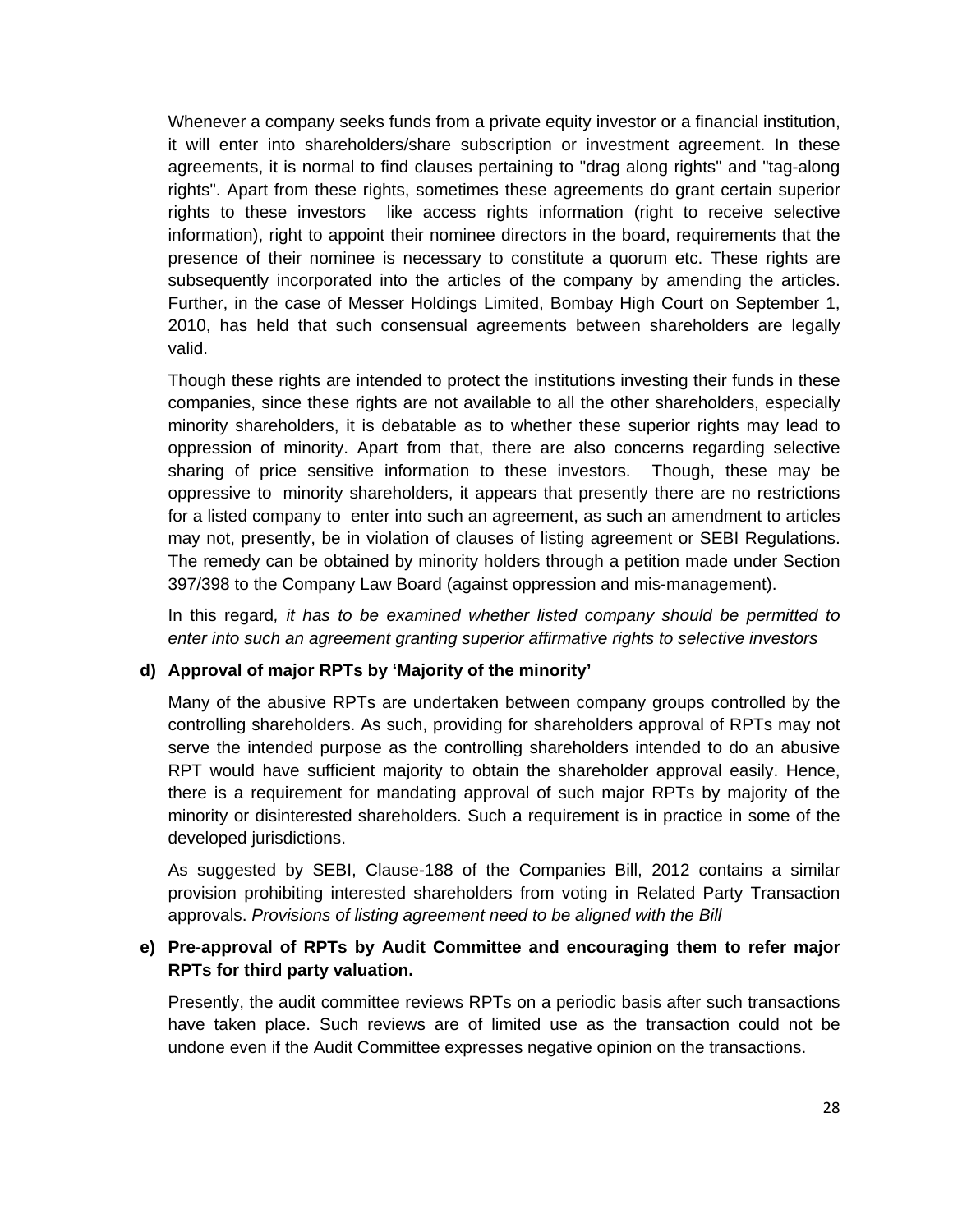This handicap can be removed if the requirement of pre-approval by audit committee of major RPTs and major restructuring proposals could be mandated.

The Companies Bill, inter-alia, requires the Audit Committee to approve or modify transactions with related parties, scrutinize inter-corporate loans and investments and value undertakings or assets of the company, wherever it is necessary. Further, Companies Bill gives Audit Committee the authority to investigate into any matter falling under its domain and the power to obtain professional advice from external sources and have full access to information contained in the records of the company. *It is proposed to align the requirements of listing agreement with the Bill.*

#### **f) Approval of Managerial Remuneration by disinterested shareholders**

The remuneration paid to CEOs in certain Indian Companies is far higher than the remuneration received by their foreign counterparts and there is no justification given to that effect. Presently, Companies Act, 1956 specifies the limit on managerial remuneration and provides for central government approval for the remuneration beyond the specified limit. Similar requirements are also incorporated in the Companies Bill..

It is observed that most of the Indian companies are managed by promoters and this brings in the concern of excessive managerial remuneration to executives forming part of promoter/promoter group, which partakes the nature of an abusive related party transaction.

Clause 188 of the Companies Bill, 2012 contains a provision prohibiting interested shareholders from voting in Related Party Transaction approvals. In line with the above, *it is proposed to consider mandating approval of disinterested/minority shareholders for managerial remuneration beyond a particular limit.*

# **g) Expanding the scope of Related Party Transactions**

Presently, related party transactions, as defined in AS-18 is considered for the purpose of Listing Agreement. The converged Accounting Standard Ind AS-24 which corresponds to IAS-24 and deals with RPTs contains a wider definition of related parties as well as Key Managerial Persons. Existing AS 18 covered key Managerial Personnel (KMPs) of the entity only, whereas, Ind AS 24 covers KMPs of the parent as well. There is extended coverage in case of joint ventures in Ind AS 24 whereas as per existing AS 18, co-ventures or co-associates are not related to each other. Ind AS 24 requires extended disclosures for compensation of KMPs under different categories, whereas the existing AS 18 does not contain a specific provision in this regard. Further, Ind AS 24 requires disclosure of "the amount of the transactions" whereas existing AS 18 gives an option to disclose the "Volume of the transactions either as an amount or as an appropriate proportion.

*Considering the wider coverage and more specificity of disclosure provided in Ind-AS 24, it is proposed to consider adoption of the definition and requirements in Ind-AS 24 for the purpose of requirements of the listing agreement.*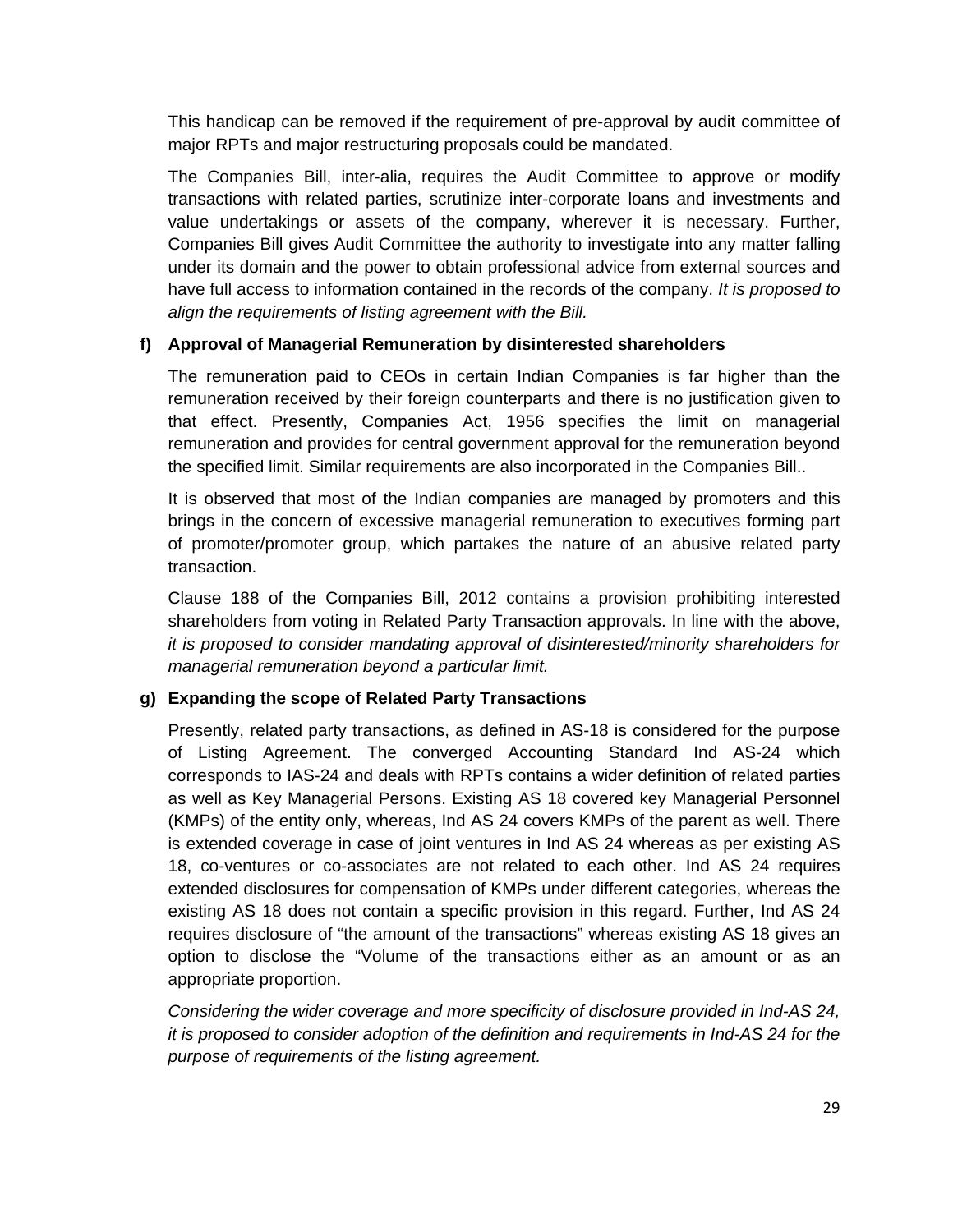#### *11.26. Fiduciary responsibility of controlling shareholders*

Controlling shareholders, better known as promoters in India, who controls the management of the company, owe a fiduciary responsibility to the minority shareholders and the company as a whole. There have been instances where the controlling shareholders have used the company to steer their personal interests sacrificing the overall interest of the company, mostly through abusive RPTs.

Current laws/regulations do not explicitly lays down fiduciary responsibilities of the controlling shareholders.

In UK, FSA has proposed to reinstate the express provision that a listed company must be capable of acting independently of a controlling shareholder and its associates. Accordingly, it has proposed definitions for controlling shareholders, independent shareholders, etc. Further, proposal has also been made to mandate the listed company to enter into a relationship agreement, where it has a controlling shareholder, and that this agreement must comply with content requirements set out by FSA which may, *inter-alia*, include the following:

- transactions and relationships with a controlling shareholder are conducted at arm's length and on normal commercial terms;
- a controlling shareholder must abstain from doing anything that would have the effect of preventing a listed company from complying with its obligations under the Listing Rules;
- a controlling shareholder must not influence the day to day running of the company at an operational level or hold or acquire a material shareholding in one or more significant subsidiaries;
- the relationship agreement must remain in effect for so long as the shares are listed and the listed company has a controlling shareholder, etc.

The requirement for a relationship agreement will apply to a listed company on a continuous basis. It is also proposed to subject all material amendments to the relationship agreement to a shareholder vote that excludes a controlling shareholder in order to allow independent shareholders to have a say in how the relationship between the listed company and a controlling shareholder is managed and how it develops going forward. In determining what constitutes a material change, the listed company should have regard to the cumulative effect of all changes since the shareholders last had the opportunity to vote on the relationship agreement or, if they have never voted, since listing.

In line with the above, it is proposed *to lay down specific fiduciary responsibilities of controlling shareholders and also consider the feasibility of mandating relationship agreement between the company and the controlling shareholder specifying the duties and responsibilities of controlling shareholders.*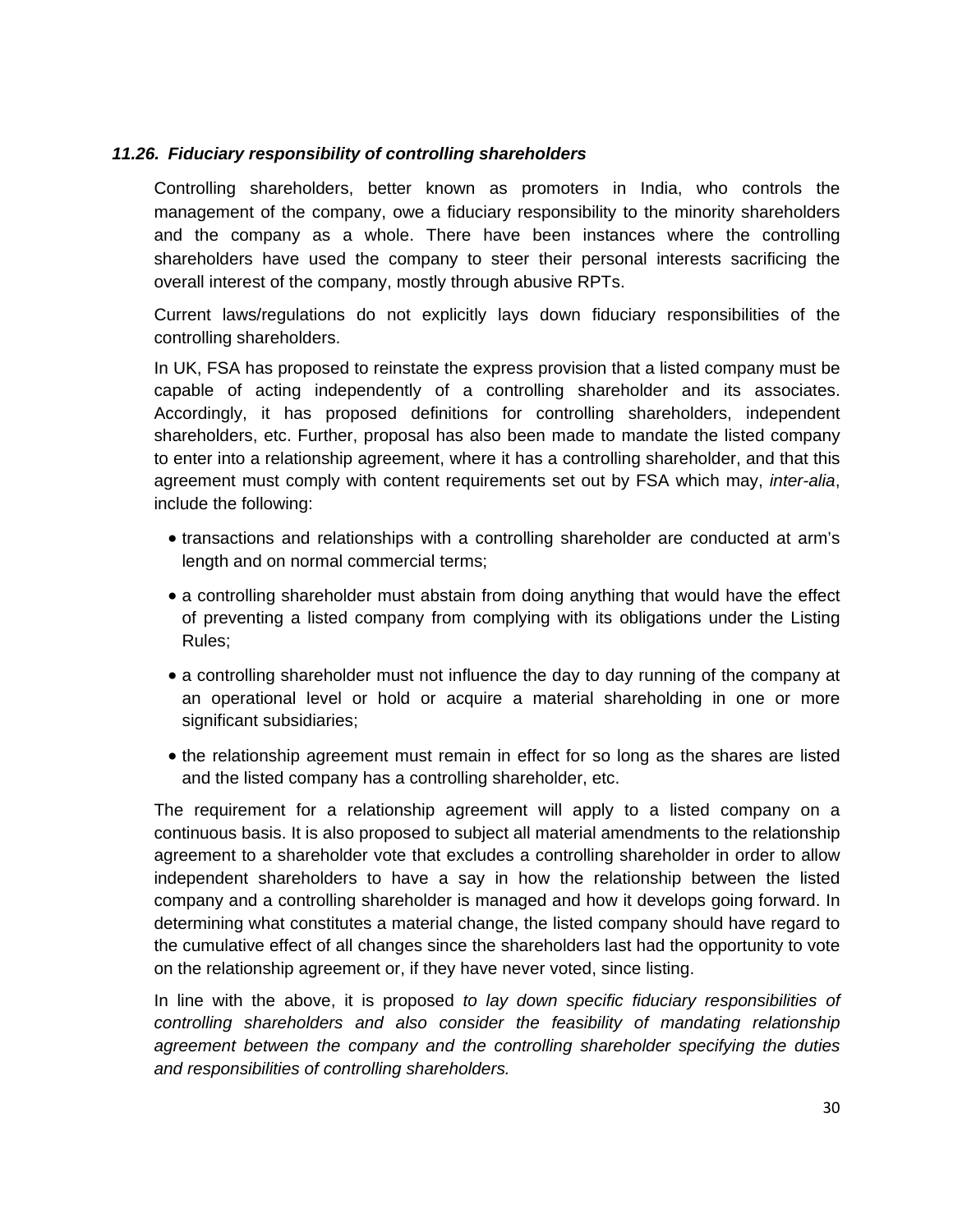### *11.27. Strengthening Private Sector Enforcement*

Enforcement of Corporate Governance can be through intervention of public sector agencies such as government, regulators and government controlled stock exchanges or through private sector intervention through class action suits etc. The key actors of private enforcement may include individual shareholders and stakeholders, self-regulatory organisations and institutions to which supervision and regulation is delegated, privatesector stock exchanges, associations of industries, shareholder associations, etc. The OECD Thematic Review on Supervision and Enforcement has observed that private supervision and enforcement can complement public supervision and enforcement, but in most countries are seldom used.

In this regard, the following steps, which are expected to strengthen the private sector enforcement, may be considered:

- *Recognising and encouraging proxy advisory firms*
- *Improving financial and other support to investor associations/groups for group action*
- *Delegating more enforcement powers to stock exchanges*
- *Improving Investor education and awareness and the grievance redressal machinery*

# *11.28. Improving investor education and awareness for better participation and deliberations at General Meetings*

Investor education has been hailed as the key for improving governance standards and preventing abusive RPTs. This would not only improve the level of participation in general meetings but also in improving the quality of deliberations happening at the General Meetings.

SEBI has been the front runner in conducting investor education and awareness programmes.

#### *11.29. Provision for regulatory support to class action suits*

Presently, Regulation 5 (2) of SEBI (Investor Protection and Education Fund) Regulations, 2009 mentions that Investor Protection and Education Fund created by SEBI may, interalia, be used for aiding investors' associations recognized by SEBI to undertake legal proceedings (not exceeding seventy five per cent. of the total expenditure on legal proceedings) in the interest of investors in securities.

Though there are provisions for oppression and mismanagement, there is no express recognition of class action suits in Companies Act, 1956. However, Clause 245 of the Companies Bill, 2012 expressly provides for class action suits and Clause 125 provides for re-imbursement of expenses incurred in class action suits from the Investor Education and Protection Fund of MCA.

*This provision in the proposed Companies Bill, if enacted, would address the issue.*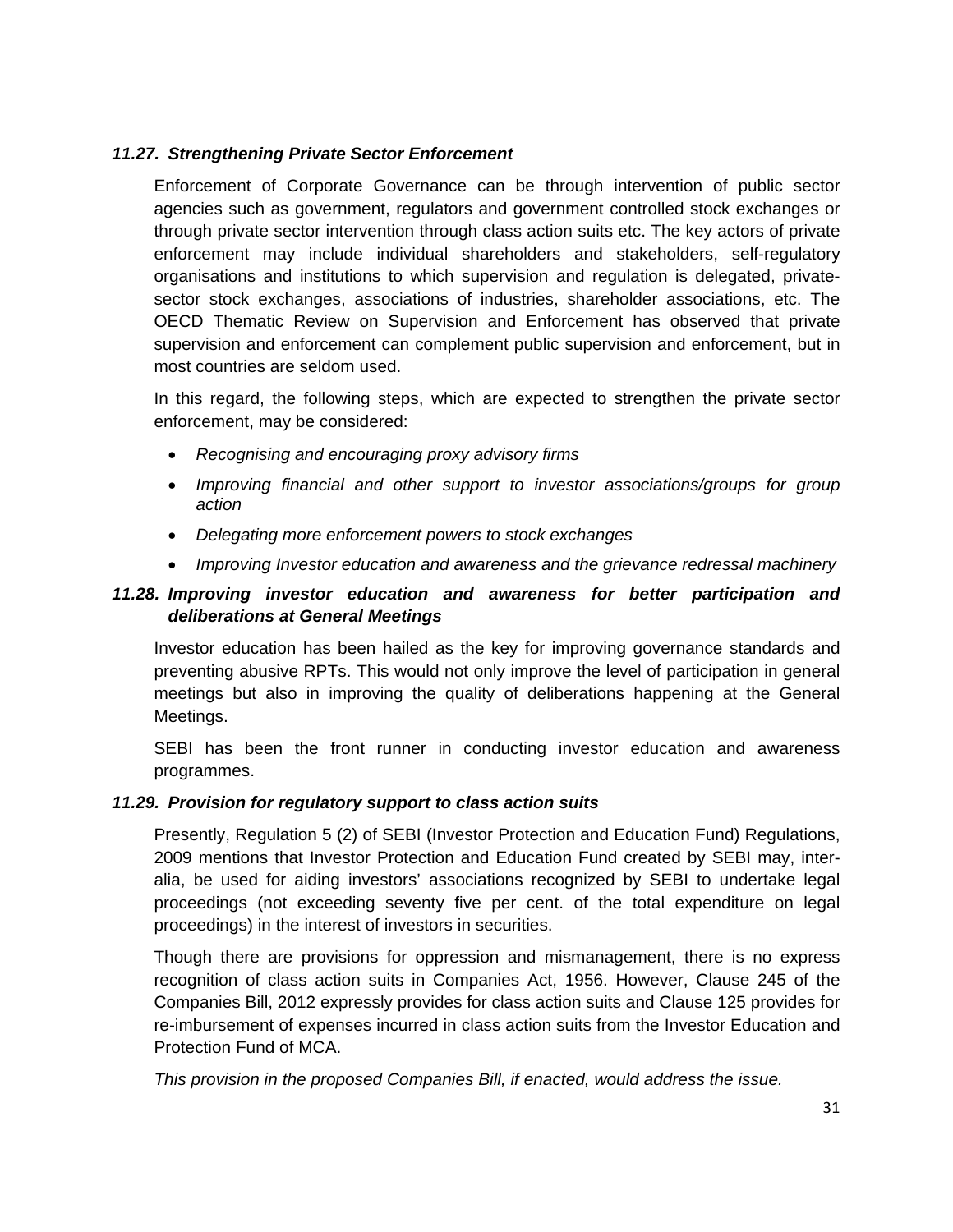#### *11.30. Role of Institutional Investors*

Corporate governance codes and guidelines have long recognised the important role that institutional investors have to play in corporate governance. The effectiveness and credibility of the entire corporate governance system and the company oversight to a large extent depends on the institutional investors who are expected to make informed use of their shareholders' rights and effectively exercise their ownership functions in companies in which they invest. Increased monitoring of Indian listed corporations by institutional investors will drive the former to enhance their corporate governance practices, and ultimately their ability to generate better financial results and growth for their investors. At present, there are four main issues with role of institutional investor and corporate governance:

- Issues relating to disclosure by institutional investors of their corporate governance and voting policies and voting records
- Issues relating to the disclosure of material conflicts of interests which may affect the exercise of key ownership rights
- Focus on increasing the size of assets under management rather than on improving the performance of portfolio companies.
- Institutional investors are becoming increasingly short-term investors.

Several countries mandate their institutional investors acting in a fiduciary capacity to disclose their corporate governance policies to the market in considerable details. Such disclosure requirements include an explanation of the circumstances in which the institution will intervene in a portfolio company; how they will intervene; and how they will assess the effectiveness of the strategy. In most OECD countries, Collective Investment Schemes (CIS) are either required to disclose their actual voting record, or it is regarded as good practice and implemented on an "comply or explain" basis.

In addition, Principle 1G of the OECD Principles calls for institutional investors acting in a fiduciary capacity to disclose their overall corporate governance and voting policies with respect to their investments, including the procedures that they have in place for deciding on the use of their voting rights.

SEBI has recently required listed companies to disclose the voting patterns to the stock exchanges and Asset Management Companies of Mutual Funds to disclose their voting policies and their exercise of voting rights on their web-sites and in Annual Reports. Ministry of Corporate Affairs' (MCA) initiative on E-voting will also enable scattered minority shareholders to exercise voting rights in General Meetings.

# **a) Institutional investors should have a clear policy on voting and disclosure of voting activity**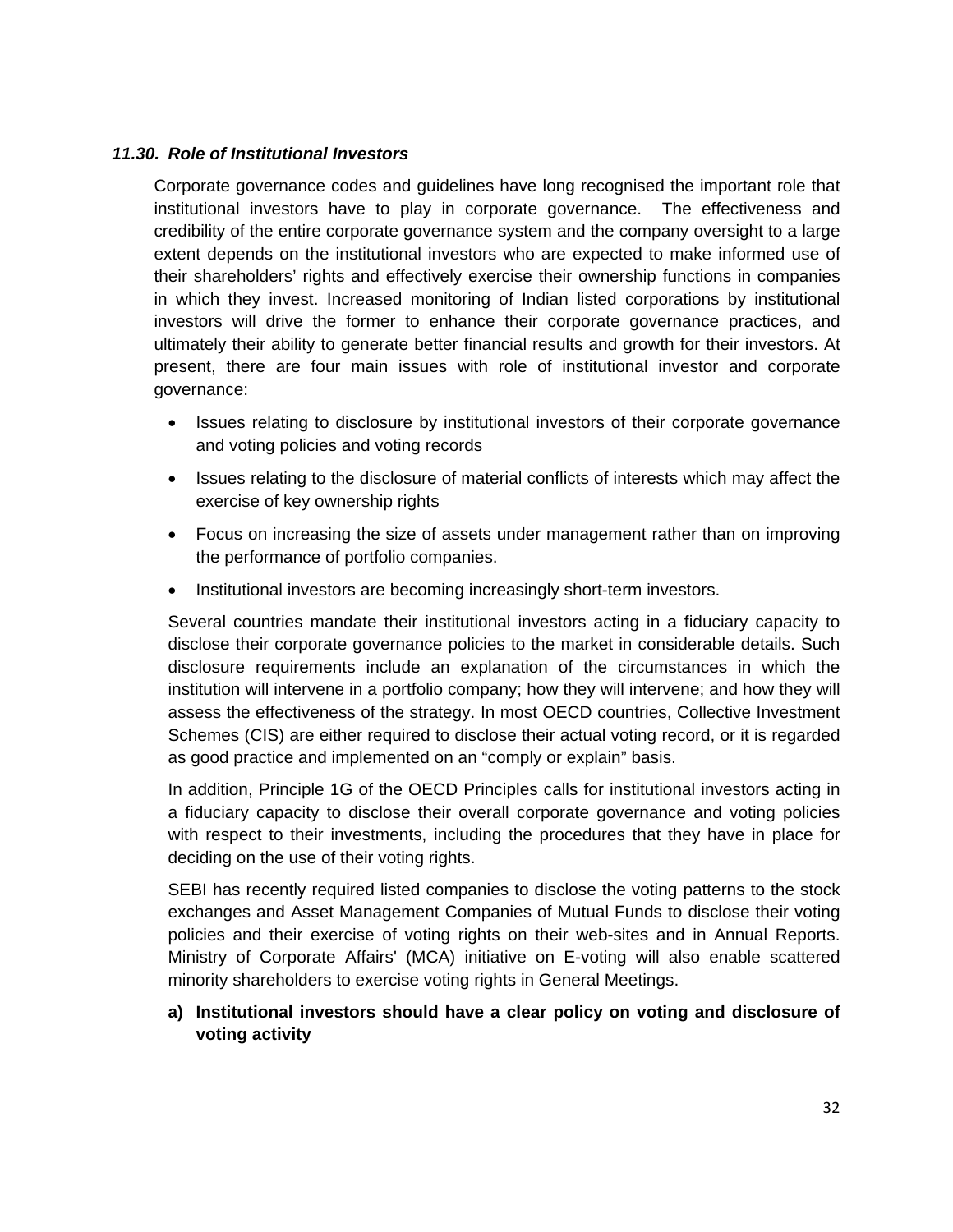Institutional investors should seek to vote on all shares held. They should not automatically support the board. If they have been unable to reach a satisfactory outcome through active dialogue then they should register an abstention or vote against the resolution. In both instances, it is good practice to inform the company in advance of their intention and the reasons thereof. Institutional investors should disclose publicly voting records and if they do not, the reasons thereof.

#### **b) Institutional investors to have a robust policy on managing conflicts of interest**

An institutional investor's duty is to act in the interests of all clients and/or beneficiaries when considering matters such as engagement and voting. Conflicts of interest will inevitably arise from time to time, which may include when voting on matters affecting a parent company or client. Institutional investors should formulate and regularly review a policy for managing conflicts of interest.

#### **c) Institutional investors to monitor their investee companies**

Investee companies should be monitored to determine when it is necessary to enter into an active dialogue with their boards. This monitoring should be regular and the process should be clearly communicable and checked periodically for its effectiveness.

As part of these monitoring, institutional investors should:

- Seek to satisfy themselves, to the extent possible, that the investee company's board and committee structures are effective, and that independent directors provide adequate oversight, including by meeting the chairman and, where appropriate, other board members;
- Maintain a clear audit trail, for example, records of private meetings held with companies, of votes cast, and of reasons for voting against the investee company's management, for abstaining, or for voting with management in a contentious situation; and
- Attend the General Meetings of companies in which they have a major holding, where appropriate and practicable.

Institutional investors should consider carefully the explanations given for departure from the Corporate Governance Code and make reasoned judgements in each case. They should give a timely explanation to the company, in writing where appropriate, and be prepared to enter a dialogue if they do not accept the company's position.

Institutional investors should endeavor to identify problems at an early stage to minimise any loss of shareholder value. If they have concerns they should seek to ensure that the appropriate members of the investee company's board are made aware of them.

Institutional investors may not wish to be made insiders. They will expect investee companies and their advisers to ensure that information that could affect their ability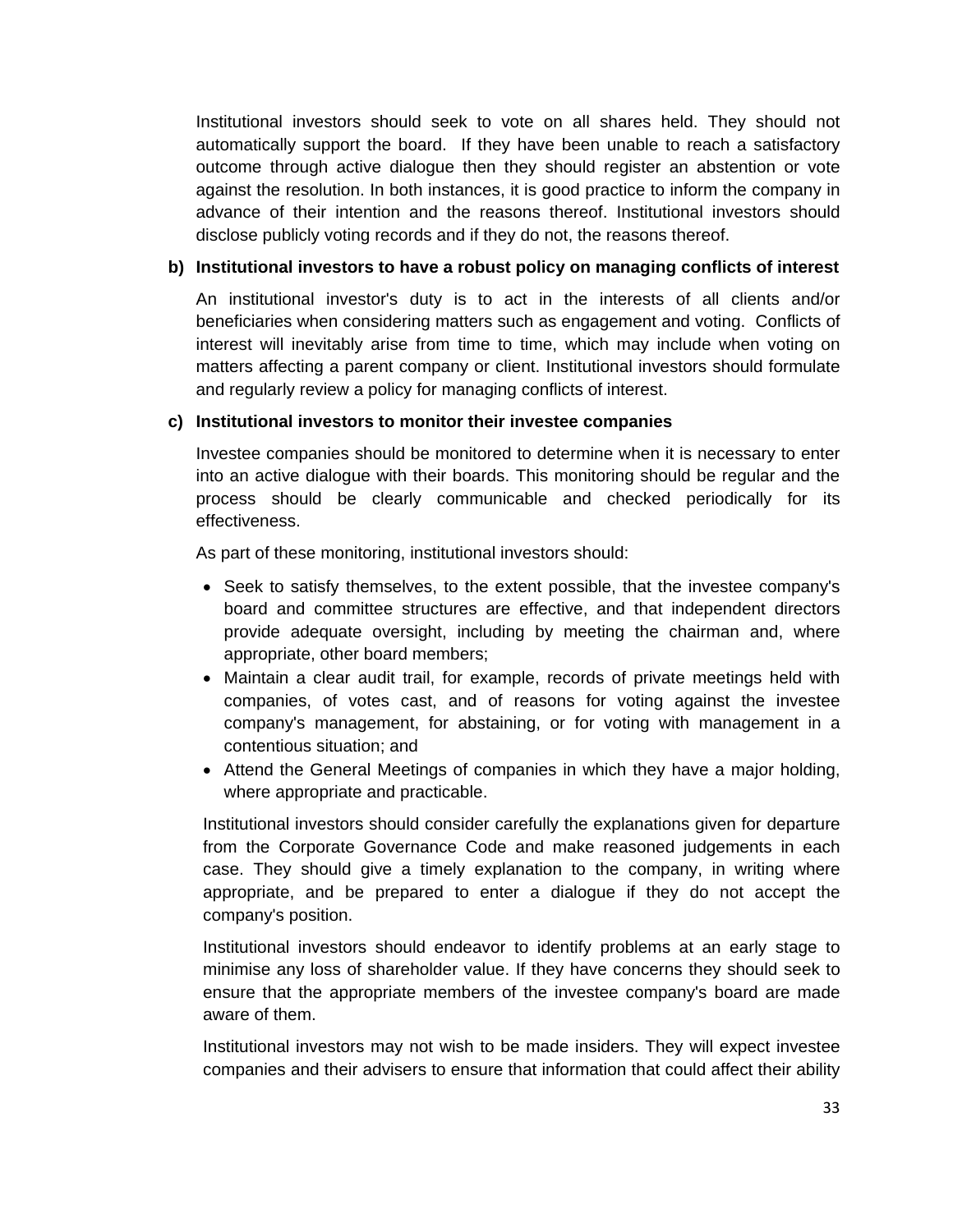to deal in the shares of the company concerned is not conveyed to them without their agreement.

# **d) Institutional investors to be willing to act collectively with other investors where appropriate**

At times collaboration with other investors may be the most effective manner to engage. Collaborative engagement may be most appropriate during significant corporate or wider economic stress, or when the risks posed threaten the ability of the company to continue. Institutional investors should disclose their policy on collective engagement. When participating in collective engagement, institutional investors should have due regard to their policies on conflicts of interest and insider information.

# **e) Institutional investors to establish clear guidelines on when and how they will escalate their activities as a method of protecting and enhancing shareholder value**

Institutional investors should set out the circumstances when they will actively intervene and regularly assess the outcomes of doing so. Intervention should be considered regardless of whether an active or passive investment policy is followed. Initial discussions should take place on a confidential basis. However, if boards do not respond constructively when institutional investors intervene, then institutional investors will consider whether to escalate their action, for example, by

- holding additional meetings with management specifically to discuss concerns;
- expressing concerns through the company's advisers;
- meeting with the chairman, senior independent director, or with all independent directors;
- intervening jointly with other institutions on particular issues;
- making a public statement in advance of the AGM;
- submitting resolutions at shareholders' meetings; etc.

# **f) Institutional investors to report periodically on their responsibilities and voting activities**

Those who act as agents should regularly report to their client's details of how they have discharged their responsibilities. Such reports may comprise of qualitative as well as quantitative information. The particular information reported, including the format in which details of how votes have been cast are presented, should be a matter for agreement between agents and their principals.

Those that act as principals, or represent the interests of the end-investor, should report at least annually to those to whom they are accountable on their policy and its execution.

Like US funds, Indian asset management funds are now required to disclose their general policies and procedures for exercising the voting rights in respect of the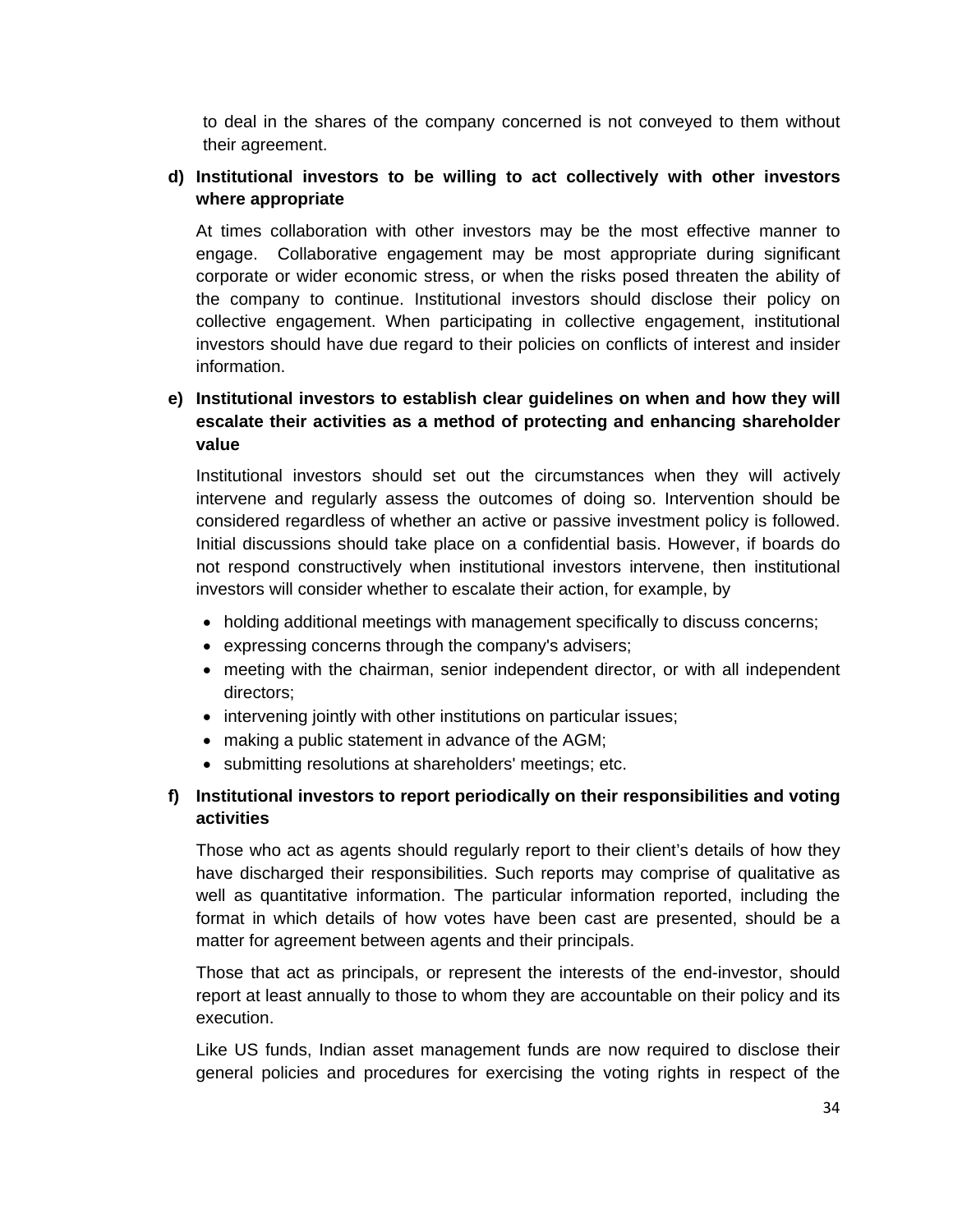shares held by them on their websites as well as in the annual report distributed to the unit holders from the financial year 2010-11. However, there is only a marginal increase in for/against votes and many funds fail to even attend meetings and have abstention as a policy. Even among funds that voted, there is little alignment between the votes and the voting policy.

In view of above, existing policy need to be examined. It may be deliberated on how to create incentives for institutional investors that invest in equities to become more active in the exercise of their ownership rights, without coercion, without imposing illegitimate costs on them, and given India's specific situation.

Fund houses should be mandated to adopt the global practice of quarterly vote reporting and fund-wise vote reporting and to adopt detailed voting policies. Further, vote reporting by fund houses should also be subject to audit.

#### *11.31. Enforcement for non-compliance of Corporate Governance Norms*

While much has been talked on the policy aspect of the Corporate Governance, at present monitoring of the compliance of the same is done only through disclosures in the annual report of the company and periodic disclosures of the various clauses of Clause 49 of the Listing Agreement on the stock exchange website.

- As per Clause 49 of the Listing Agreement, there should be a separate section on Corporate Governance in the Annual Reports of listed companies, with detailed compliance report on Corporate Governance. The companies should also submit a quarterly compliance report to the stock exchanges within 15 days from the close of quarter as per the prescribed format. The report shall be signed either by the Compliance Officer or the Chief Executive Officer of the company.
- The listed companies should obtain a certificate from either the auditors or practicing company secretaries regarding compliance with all the clauses of Clause 49 and annex the certificate with the directors' report, which is sent annually to all the shareholders of the company. The same certificate shall also be sent to the Stock Exchanges along with the annual report filed by the company. Stock exchanges are required to send a consolidated compliance report to SEBI on the compliance level of Clause 49 by the companies listed in the exchanges within 60 days from the end of each quarter.
- Listing Agreement is essentially an agreement between exchanges and the listed company. BSE and NSE have listing departments, which oversee the compliances with the provisions of listing agreement. Non-submission of corporate governance report may result in suspension in trading of the scrip. As per the norms laid by BSE, the securities of the company would trigger suspension for non-submission of Corporate Governance report for 2 consecutive previous quarters or late submission of Corporate Governance report for any 2 out of 4 consecutive previous quarters.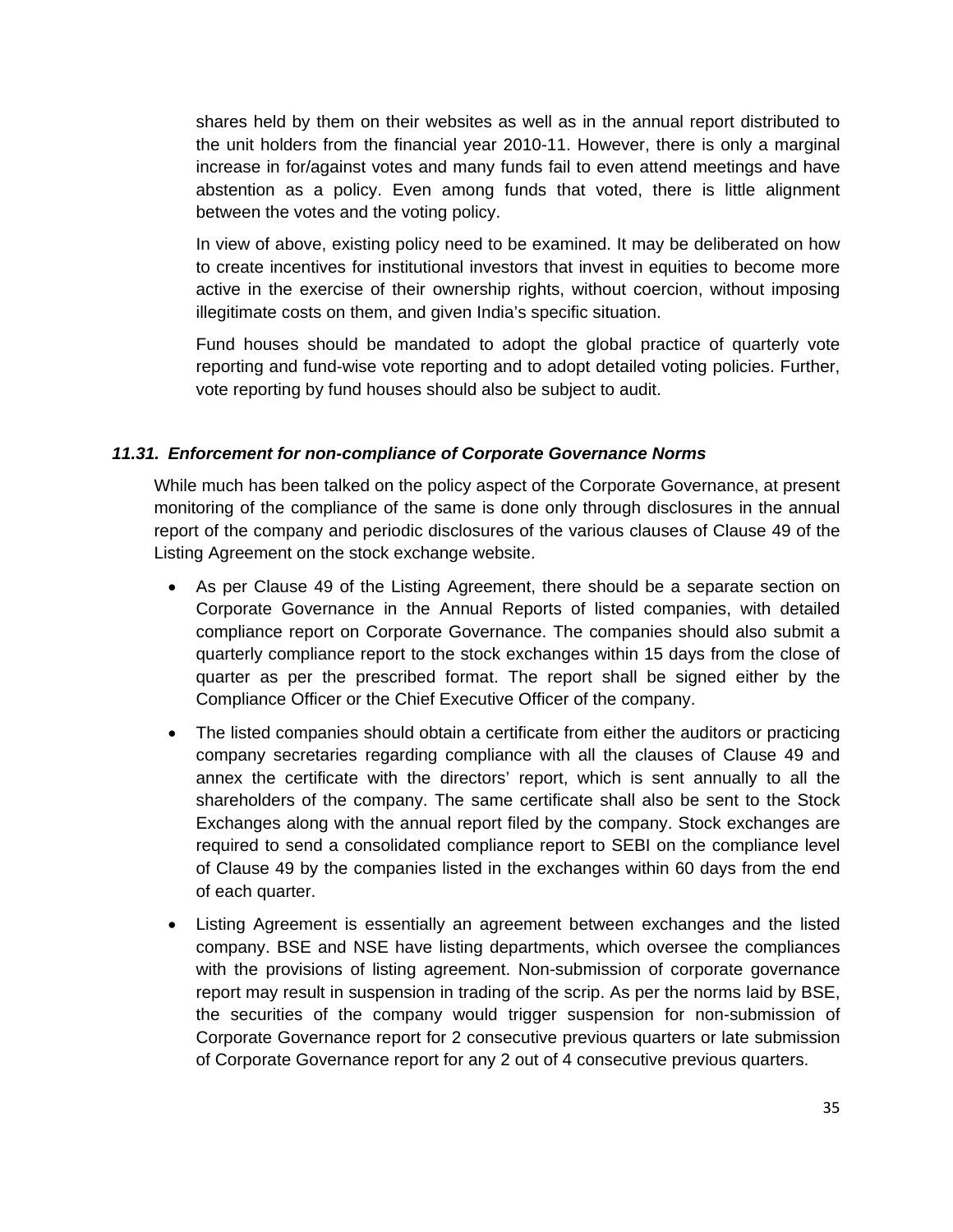For violations of the provisions of listing Agreement, following course of actions by SEBI is possible:

- o Delisting or suspension of securities
- o Adjudication for levy of monetary penalty on companies/directors/promoters by **SEBI**
- o Prosecution
- o Debarring directors/promoters from accessing capital market or being associated with listed companies.

Delisting or suspension is generally not considered an investor friendly action and therefore, cannot be resorted to as a matter of routine and can be used only in cases of extreme / repetitive non-compliance. Prosecution, on the other hand, is a costly and time-consuming process.

In order to strengthen the monitoring of the compliance, following measures may be considered:

- Carrying out of Corporate Governance rating by the Credit Rating Agencies.
- Inspection by Stock Exchanges/ SEBI/ or any other agency for verifying the compliance made by the companies.
- Imposing penalties on the Company/its Board of Directors/Compliance Officer/Key Managerial Persons for non-compliance either in sprit or letter

Presently, provisions of listing agreement are being converted into Regulations for better enforcement.

# **Public Comments**

Comments on the above framework may be emailed on or before January 31, 2013 to anandr@sebi.gov.in / cfddil@sebi.gov.in or sent by post to:-

*Sunil Kadam General Manager Corporation Finance Department - Division of Issues and Listing Securities & Exchange Board of India SEBI Bhavan Plot No. C4-A, "G" Block Bandra Kurla Complex Bandra (East) Mumbai - 400 051 Ph: +912226449630*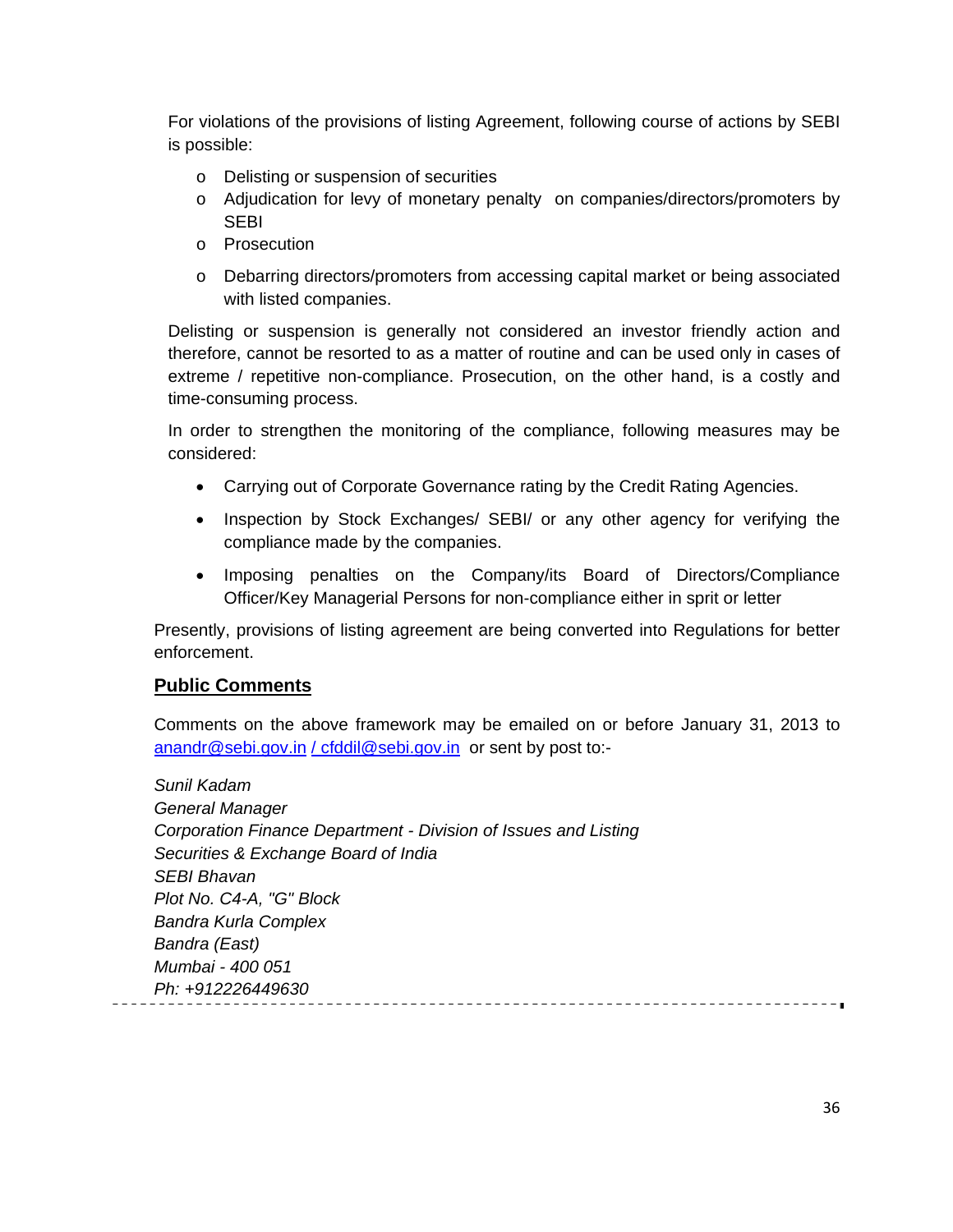| Annexure- Proposed amendments to Clause 49 of the Listing Agreement pursuant to enactment of the Companies Bill 2012 |  |  |
|----------------------------------------------------------------------------------------------------------------------|--|--|
|                                                                                                                      |  |  |

| S <sub>1</sub> | <b>Particulars</b> | Provisions in the Companies Bill       | <b>Provisions in the Listing Agreement</b>                                  | <b>Proposed</b><br>amendments<br>in |
|----------------|--------------------|----------------------------------------|-----------------------------------------------------------------------------|-------------------------------------|
|                |                    | 2012                                   |                                                                             | <b>Clause 49</b>                    |
| $\mathbf{1}$   | Composition<br>of  | Clause 149 (4) "Every listed public    | Clause 49 (I) $(A)$ – "The Board of directors                               | It is proposed to retain the        |
|                | Board-<br>the      | company shall have at least one-third  | of the company shall have an optimum                                        | existing provisions in the listing  |
|                | Independent        | of the total number of directors as    | combination of executive and non-                                           | agreement which have stricter       |
|                | <b>Directors</b>   | independent directors and the Central  | executive directors with not less than fifty                                | requirement.                        |
|                |                    | Government may<br>prescribe<br>the     | percent of the board of directors                                           |                                     |
|                |                    | minimum number of independent          | comprising of non-executive directors.                                      |                                     |
|                |                    | directors in case of any class or      |                                                                             |                                     |
|                |                    | classes of public companies."          | Where the Chairman of the Board is a                                        |                                     |
|                |                    |                                        | non-executive director, at least one-third of                               |                                     |
|                |                    |                                        | the Board should comprise of independent                                    |                                     |
|                |                    |                                        | directors and in case he is an executive                                    |                                     |
|                |                    |                                        | director, at least half of the Board should                                 |                                     |
|                |                    |                                        | comprise of independent directors.                                          |                                     |
|                |                    |                                        |                                                                             |                                     |
|                |                    |                                        | Provided that where the non-executive                                       |                                     |
|                |                    |                                        | Chairman is a promoter of the company or                                    |                                     |
|                |                    |                                        | is related to any promoter or person                                        |                                     |
|                |                    |                                        | occupying management positions at the                                       |                                     |
|                |                    |                                        | Board level or at one level below the                                       |                                     |
|                |                    |                                        | Board, at least one-half of the Board of the                                |                                     |
|                |                    |                                        | company shall consist of independent                                        |                                     |
|                |                    |                                        | directors."                                                                 |                                     |
| $\overline{2}$ | Definition<br>of I | Clause<br>149(6)<br>"An<br>independent | Clause $49(I)(A)$ (iii) "For the purpose of It is proposed to amend Clause  |                                     |
|                | Independent        | director in relation to a company,     | the sub-clause (ii), the expression $\vert$ 49 to state that an independent |                                     |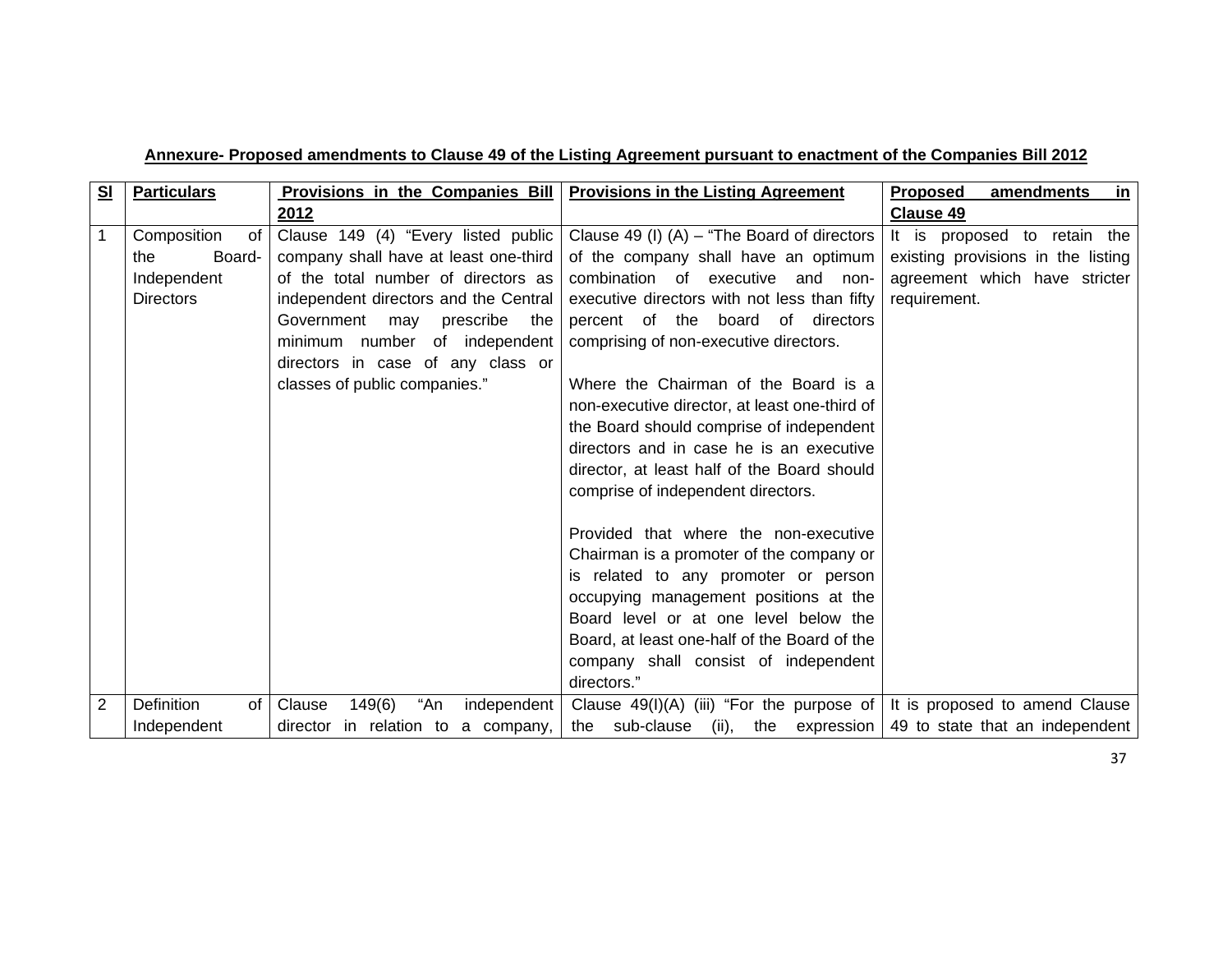| <b>Director</b> | means a director other than a            | 'independent director' shall mean a non-                                          | director of a listed company shall |
|-----------------|------------------------------------------|-----------------------------------------------------------------------------------|------------------------------------|
|                 | managing director or a whole-time        | executive director of the company who:                                            | apart from complying the criteria  |
|                 | director or a nominee director,-         | from<br>receiving<br>director's<br>a. apart                                       | of independence specified in the   |
|                 | (a) who, in the opinion of the Board, is | remuneration, does not have any                                                   | Companies Act (Bill), also         |
|                 | a person of integrity and possesses      | material pecuniary relationships or                                               | complies with the<br>following     |
|                 | relevant expertise and experience;       | transactions with the company, its                                                | conditions:                        |
|                 | (b) (i) who is or was not a promoter of  | promoters, its directors, its senior                                              | (i) He is not related to or having |
|                 | the company or its holding, subsidiary   | management or its holding company,                                                | material pecuniary relationship    |
|                 | or associate company;                    | its subsidiaries and associates which                                             | with key managerial personnel;     |
|                 | (ii) who is not related to promoters or  | may affect independence of the                                                    | (ii) is not a material supplier,   |
|                 | directors in the company, its holding,   | director:                                                                         | service provider or customer or a  |
|                 | subsidiary or associate company;         | b. is not related to promoters or persons                                         | lessor or lessee of the company,   |
|                 | (c) who has or had no pecuniary          | occupying management positions at                                                 | which may affect independence      |
|                 | relationship with the company, its       | the board level or at one level below                                             | of the director;                   |
|                 | holding, subsidiary or associate         | the board;                                                                        | (iii) is not less than 21 years of |
|                 | company, or their promoters, or          | c. has not been an executive of the                                               | age.                               |
|                 | directors, during the two immediately    | immediately<br>in<br>the<br>company                                               |                                    |
|                 | preceding financial years or during the  | preceding three financial years;                                                  |                                    |
|                 | current financial year;                  | d. is not a partner or an executive or was                                        |                                    |
|                 | (d) none of whose relatives has or had   | not partner or an executive during the                                            |                                    |
|                 | pecuniary relationship or transaction    | preceding three years, of any of the                                              |                                    |
|                 | with the company, its holding,           | following:                                                                        |                                    |
|                 | subsidiary or associate company, or  i.  | the statutory audit firm or the internal                                          |                                    |
|                 | their<br>promoters,<br>directors.<br>or  | audit firm that is associated with the                                            |                                    |
|                 | amounting to two per cent. or more of    | company, and                                                                      |                                    |
|                 | its gross turnover or total income or    | the legal firm(s) and consulting firm(s)<br>that have a material association with |                                    |
|                 | fifty lakh rupees or such higher         |                                                                                   |                                    |
|                 | amount as may be prescribed,             | the company.                                                                      |                                    |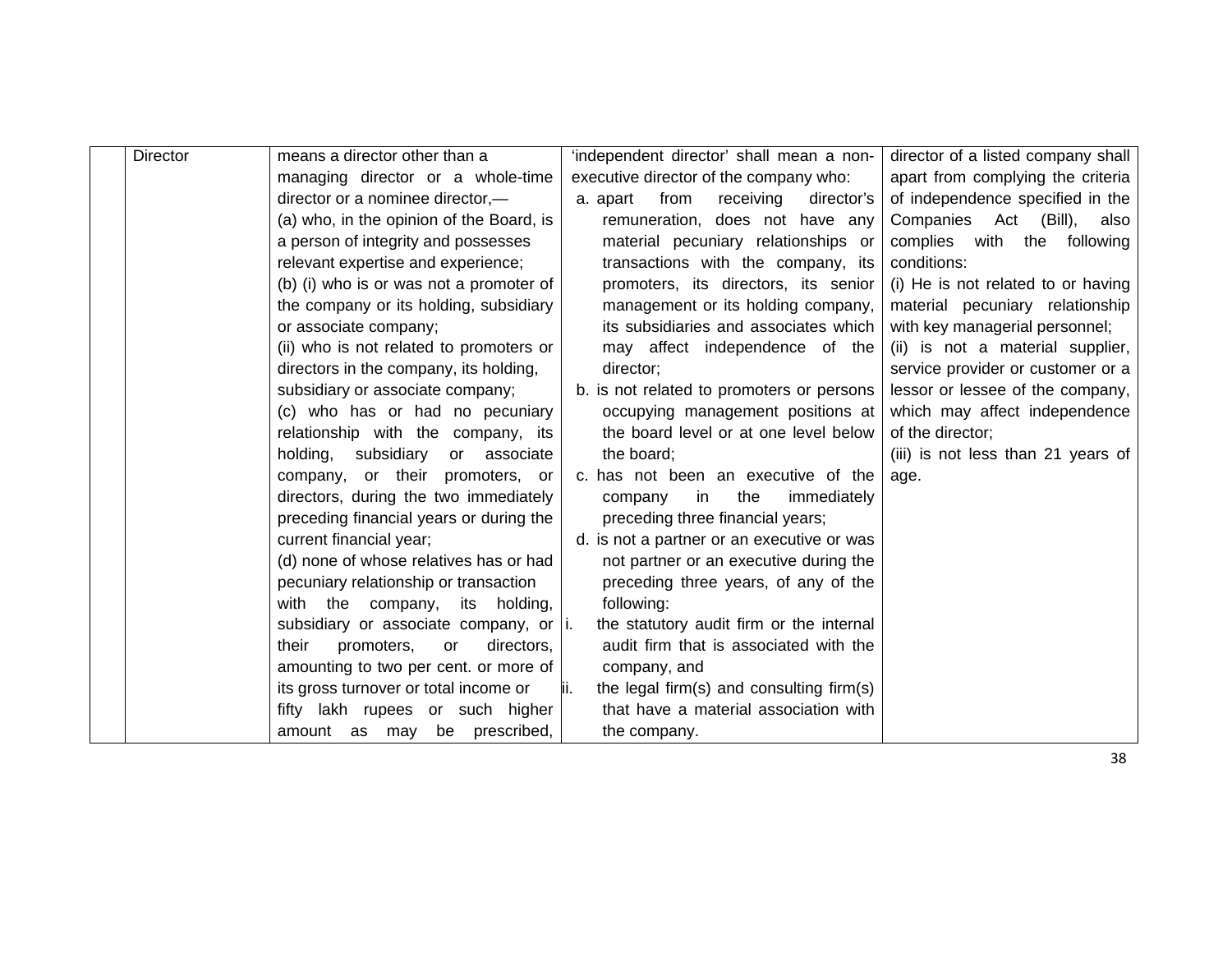|  | whichever is lower, during the two       | e. is not a material supplier, service     |  |
|--|------------------------------------------|--------------------------------------------|--|
|  | immediately preceding financial years    | provider or customer or a lessor or        |  |
|  | or during the current financial          | lessee of the company, which may           |  |
|  | year;                                    | affect independence of the director;       |  |
|  | (e) who, neither himself nor any of his  | f. is not a substantial shareholder of the |  |
|  | relatives-                               | company <i>i.e.</i> owning two percent or  |  |
|  | (i) holds or has held the position of a  | more of the block of voting shares.        |  |
|  | key managerial personnel or is or        | g. is not less than 21 years of age        |  |
|  | has been employee of the company or      |                                            |  |
|  | its holding, subsidiary or associate     | Non-Mandatory Requirements                 |  |
|  | company in any of the three financial    | Company may ensure that the person who     |  |
|  | years immediately preceding the          | is being appointed as an independent       |  |
|  | financial year in which he is proposed   | director has the requisite qualifications, |  |
|  | to be appointed;                         | experience and can contribute effectively  |  |
|  | (ii) is or has been an employee or       | to the company as an independent           |  |
|  | proprietor or a partner, in any of the   | director.                                  |  |
|  | three financial years immediately        |                                            |  |
|  | preceding the financial year in which    |                                            |  |
|  | he is proposed to be appointed, of-      |                                            |  |
|  | (A) a firm of auditors or company        |                                            |  |
|  | secretaries in practice or cost auditors |                                            |  |
|  | of the company or its holding,           |                                            |  |
|  | subsidiary or associate company; or      |                                            |  |
|  | (B) any legal or a consulting firm that  |                                            |  |
|  | has or had any transaction with the      |                                            |  |
|  | company, its holding, subsidiary or      |                                            |  |
|  | associate company amounting to ten       |                                            |  |
|  | per cent. or more of the gross turnover  |                                            |  |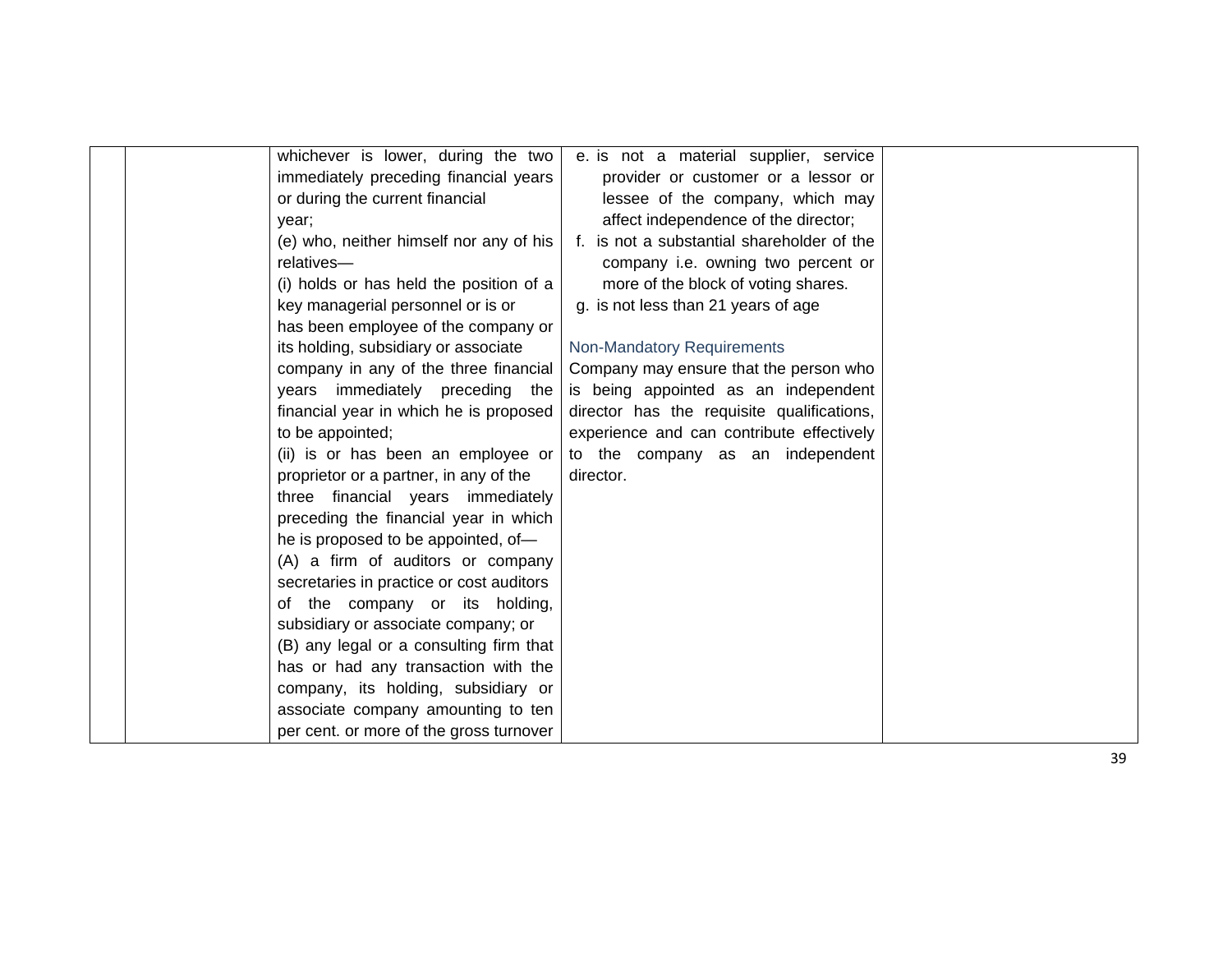|   |                                         | of such firm;<br>(iii) holds together with his relatives<br>two per cent. or more of the total<br>voting power of the company; or<br>(iv) is a Chief Executive or director, by<br>whatever name called,<br>of<br>anv<br>nonprofit organisation that receives<br>twenty-five per cent. or more of its<br>receipts from the company, any of its<br>promoters, directors or its holding,<br>subsidiary or associate company or<br>that holds two per cent. or more of the<br>total voting power of the company; or<br>who possesses such other<br>(f) |                                                                                       |                                                                                                                                                        |
|---|-----------------------------------------|----------------------------------------------------------------------------------------------------------------------------------------------------------------------------------------------------------------------------------------------------------------------------------------------------------------------------------------------------------------------------------------------------------------------------------------------------------------------------------------------------------------------------------------------------|---------------------------------------------------------------------------------------|--------------------------------------------------------------------------------------------------------------------------------------------------------|
| 3 | Declaration<br>of<br>Independence       | qualifications as may be prescribed."<br>Clause 149(7) "Every independent<br>director shall at the first meeting of the<br>Board in which he participates as a<br>director and thereafter at the first<br>meeting of the Board in every financial<br>year or whenever there is any change<br>in the circumstances which may affect<br>his status as an independent director,<br>give a declaration that he meets the<br>criteria of independence as provided<br>in sub-section (6)"                                                                | No similar provisions in Listing Agreement                                            | It is proposed to state that such<br>declaration shall also mention<br>that he meets the criteria of<br>independence provided in listing<br>agreement. |
| 4 | Code<br>for <sub>l</sub><br>Independent | Clause 149 (8) "The company and<br>independent directors shall abide by                                                                                                                                                                                                                                                                                                                                                                                                                                                                            | No similar provisions in Listing Agreement.<br>However, Clause 49(I)(D) provides that | The companies and independent<br>directors need to abide by the                                                                                        |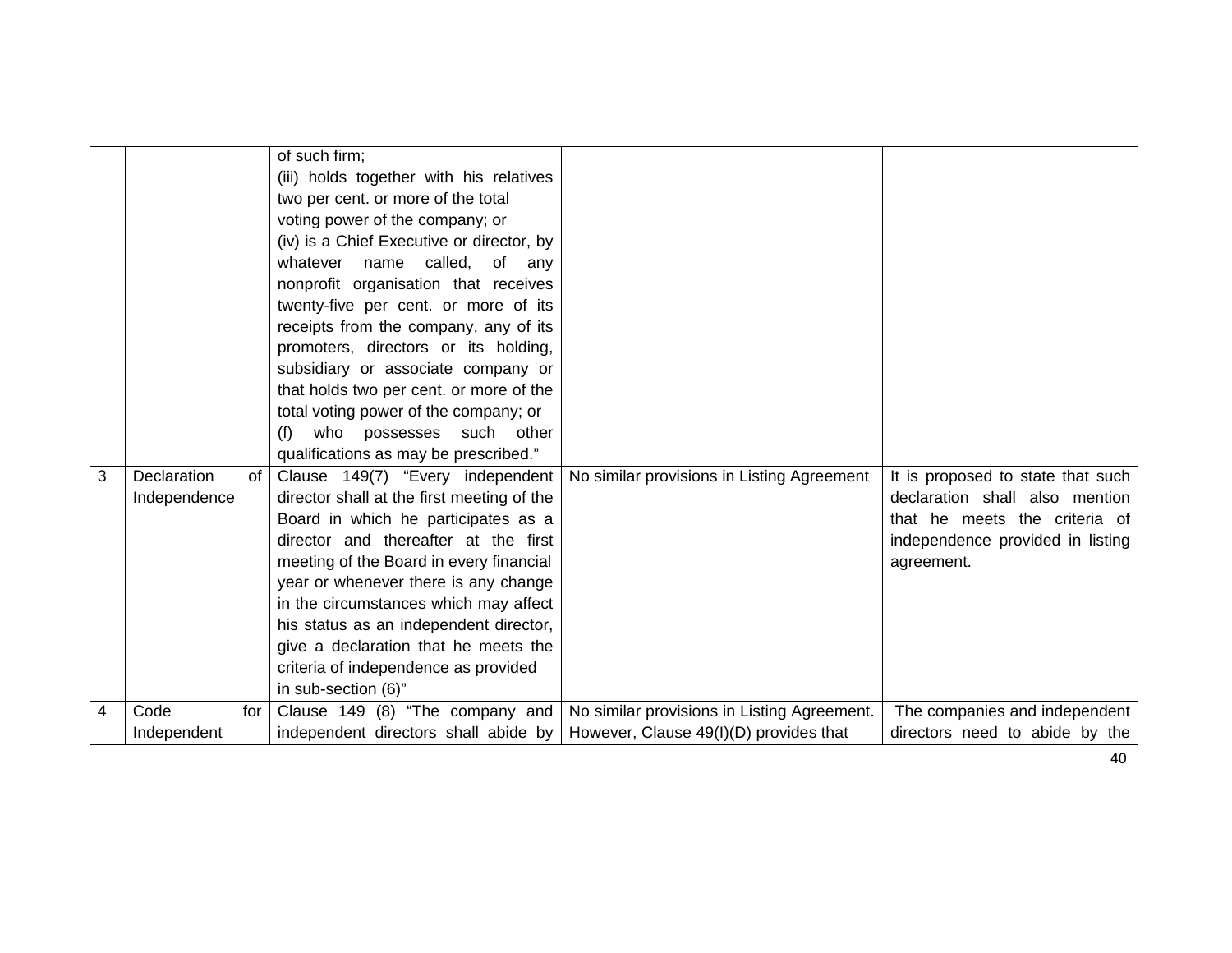|   | <b>Directors</b>                                   | the provisions specified in Schedule<br>IV."                                                                                                                                                                                                                                                                                                                                                                                                                                                                                     | "The Board shall lay down a code of<br>conduct for all Board members and senior<br>management of the company. The code of<br>conduct shall be posted on the website of<br>the company.<br><b>Board</b><br>members<br>All<br>and<br>senior<br>affirm<br>shall<br>management<br>personnel<br>compliance with the code on an annual<br>basis. The Annual Report of the company<br>shall contain a declaration to this effect<br>signed by the CEO."                                                                                                                                                                           | Code for independent directors<br>prescribed in Schedule IV to the<br>Bill/Act. It is proposed to align the<br>requirements of listing agreement<br>with the provisions of Companies<br>Bill.                                                                                                                                           |
|---|----------------------------------------------------|----------------------------------------------------------------------------------------------------------------------------------------------------------------------------------------------------------------------------------------------------------------------------------------------------------------------------------------------------------------------------------------------------------------------------------------------------------------------------------------------------------------------------------|----------------------------------------------------------------------------------------------------------------------------------------------------------------------------------------------------------------------------------------------------------------------------------------------------------------------------------------------------------------------------------------------------------------------------------------------------------------------------------------------------------------------------------------------------------------------------------------------------------------------------|-----------------------------------------------------------------------------------------------------------------------------------------------------------------------------------------------------------------------------------------------------------------------------------------------------------------------------------------|
| 5 | Remuneration to<br>Independent<br><b>Directors</b> | 149(9)<br>Clause<br>"Notwithstanding<br>in any other<br>anything<br>contained<br>provision of this Act, but subject<br>to the provisions of sections 197 and<br>198, an independent director shall not<br>be entitled to any<br>option<br>stock<br>and<br>may<br>receive<br>remuneration by way of fee provided<br>under sub-section (5) of<br>197.<br>reimbursement<br>section<br>. of<br>expenses for participation in the Board<br>and other meetings<br>and profit related commission as may<br>be approved by the members." | Clause 49(I)(B) "All fees/compensation, if<br>any paid to non-executive directors,<br>including independent directors, shall be<br>fixed by the Board of Directors and shall<br>require previous approval of shareholders<br>in general meeting. The shareholders'<br>resolution shall specify the limits for the<br>maximum number of stock options that<br>can be granted to non-executive directors,<br>including independent directors, in any<br>financial year and in aggregate.<br>Provided that the requirement of obtaining<br>prior approval of shareholders in general<br>meeting shall not apply to payment of | difference<br>Major<br>in<br>the<br>Companies Bill is the prohibition<br>of granting stock option to<br>independent directors. Hence,<br>the Listing agreement provisions<br>needs to be aligned with the<br>requirement in the Companies<br>Bill by removing the reference to<br>payment of stock options to<br>independent directors. |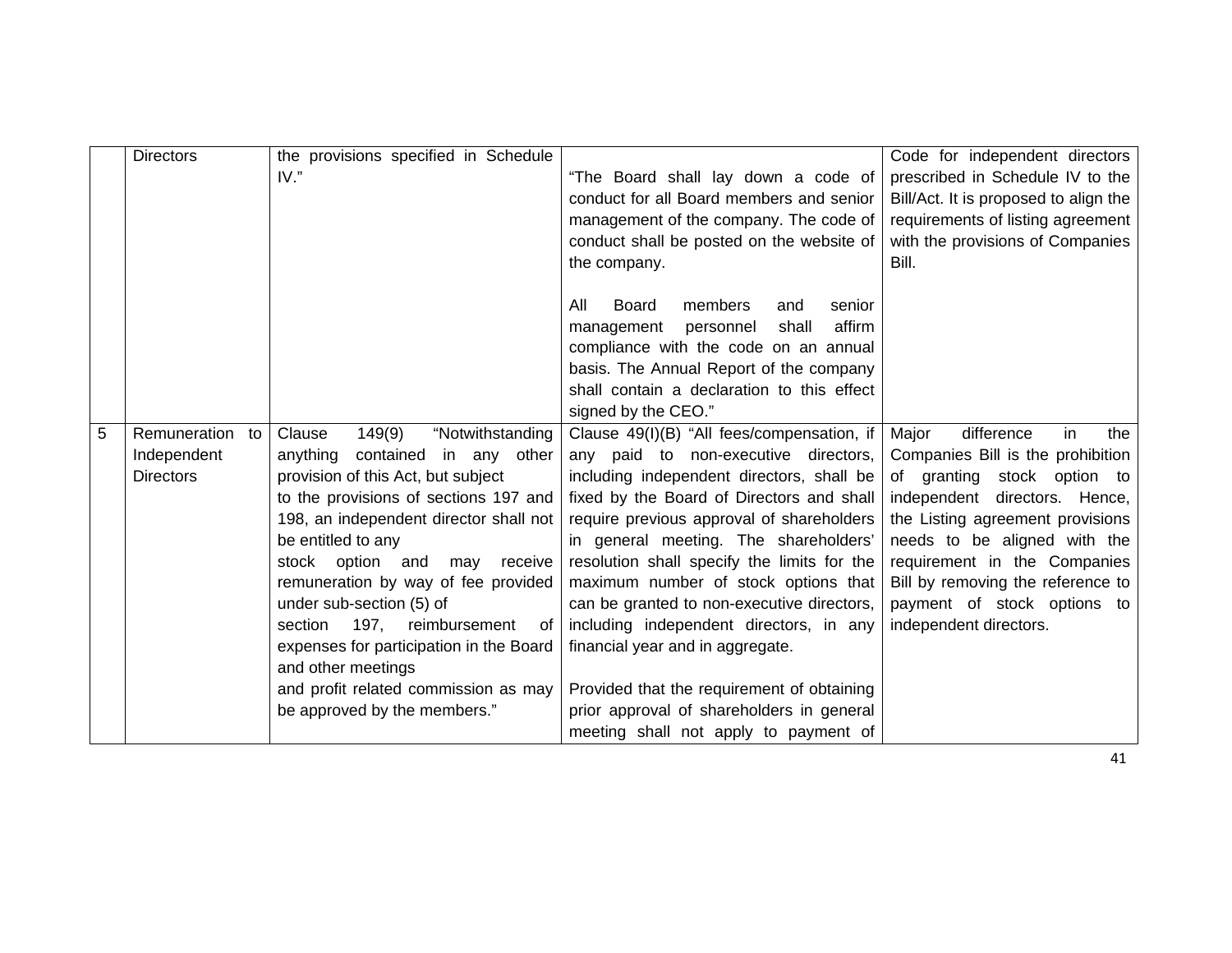|   |                  |                                          | sitting fees to non-executive directors, if  |                                    |
|---|------------------|------------------------------------------|----------------------------------------------|------------------------------------|
|   |                  |                                          | made within the limits prescribed under      |                                    |
|   |                  |                                          | the Companies Act, 1956 for payment of       |                                    |
|   |                  |                                          | sitting fees without approval of the Central |                                    |
|   |                  |                                          | Government."                                 |                                    |
| 6 | Term<br>Ωf       | 149(10)<br>149<br>(11)<br>Clauses<br>and | under<br>Non-mandatory<br>requirements       | provisions in the<br>Since<br>the  |
|   | Independent      | "Subject to the provisions of section    | Clause 49 provide that "Independent          | Companies Bill is stricter and the |
|   | <b>Directors</b> | 152, an independent director shall       | Directors may<br>have a<br>tenure not        | companies/<br>independent          |
|   |                  | hold office for a term up to five        | exceeding, in the aggregate, a period of     | directors need to comply with the  |
|   |                  | consecutive years on the Board of a      | nine years, on the Board of a company."      | same, no need to amend clause      |
|   |                  | company, but shall be eligible for       |                                              | 49.<br>except<br>removing<br>the   |
|   |                  | reappointment on passing of a special    |                                              | reference of nine years.           |
|   |                  | resolution by the company and            |                                              |                                    |
|   |                  | disclosure of such appointment in the    |                                              |                                    |
|   |                  | Board's report.                          |                                              |                                    |
|   |                  | Notwithstanding anything contained in    |                                              |                                    |
|   |                  | sub-section (10), no independent         |                                              |                                    |
|   |                  | director shall hold office for more than |                                              |                                    |
|   |                  | two consecutive terms, but such          |                                              |                                    |
|   |                  | independent director shall be            |                                              |                                    |
|   |                  | eligible for appointment after the       |                                              |                                    |
|   |                  | expiration of three years of ceasing to  |                                              |                                    |
|   |                  | become an independent director:          |                                              |                                    |
|   |                  | Provided that an independent director    |                                              |                                    |
|   |                  | shall not, during the said period of     |                                              |                                    |
|   |                  | three years, be appointed in or be       |                                              |                                    |
|   |                  | associated with the company in any       |                                              |                                    |
|   |                  | other capacity, either directly or       |                                              |                                    |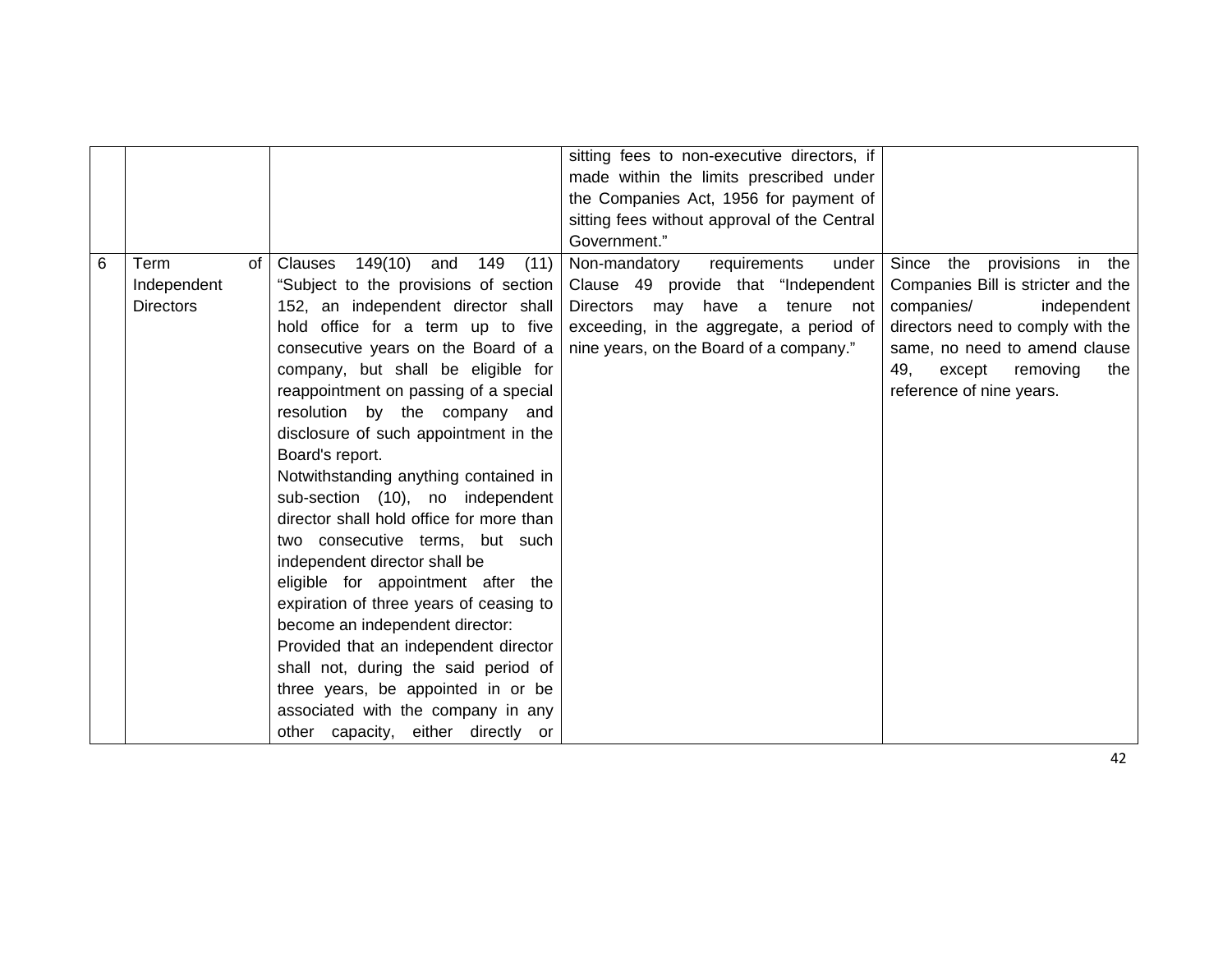|   |                         | indirectly."                              |                                           |                                    |
|---|-------------------------|-------------------------------------------|-------------------------------------------|------------------------------------|
| 7 | in<br>the<br>Clarity    | Clause 149<br>(12) "Notwithstanding       | No provisions in the Listing Agreement    | The provisions in the Companies    |
|   | liability<br>of         | anything contained in this Act,—          |                                           | Bill, if enacted would address the |
|   | Independent/Non-        | (i) an independent director;              |                                           | issue. It is proposed to align the |
|   | Executive               | (ii) a non-executive director not being   |                                           | requirements of listing agreement  |
|   | <b>Directors</b>        | promoter<br>key<br>managerial<br>or       |                                           | with the provisions of Companies   |
|   |                         | personnel,                                |                                           | Bill                               |
|   |                         | shall be held liable, only in respect of  |                                           |                                    |
|   |                         | such acts of omission or commission       |                                           |                                    |
|   |                         | by a company which had occurred           |                                           |                                    |
|   |                         | knowledge,<br>with<br>his<br>attributable |                                           |                                    |
|   |                         | through Board processes, and with his     |                                           |                                    |
|   |                         | consent or connivance or where he         |                                           |                                    |
|   |                         | had not acted diligently."                |                                           |                                    |
| 8 | <b>Separation</b><br>of | Proviso to clause 203 (1)                 | No explicit provision. However, relaxed   | It is proposed to align the        |
|   | <b>Offices</b><br>of    | "Provided that an individual shall not    | requirement of only one-third Independent | requirements of listing agreement  |
|   | Chairman<br>&           | be appointed or reappointed as the        | Directors in case of Non-Executive        | with the provisions of Companies   |
|   | <b>Chief Executive</b>  | chairperson of the company, in            | Chairman.                                 | Bill                               |
|   | <b>Officer</b>          | pursuance of the articles of the          |                                           |                                    |
|   |                         | company, as well as the managing          |                                           |                                    |
|   |                         | director or Chief Executive Officer of    |                                           |                                    |
|   |                         | the company at the same time after        |                                           |                                    |
|   |                         | the date of commencement                  |                                           |                                    |
|   |                         | of this Act unless,-                      |                                           |                                    |
|   |                         | (a) the articles of such a company        |                                           |                                    |
|   |                         | provide otherwise; or                     |                                           |                                    |
|   |                         | (b) the company does not carry            |                                           |                                    |
|   |                         | multiple businesses"                      |                                           |                                    |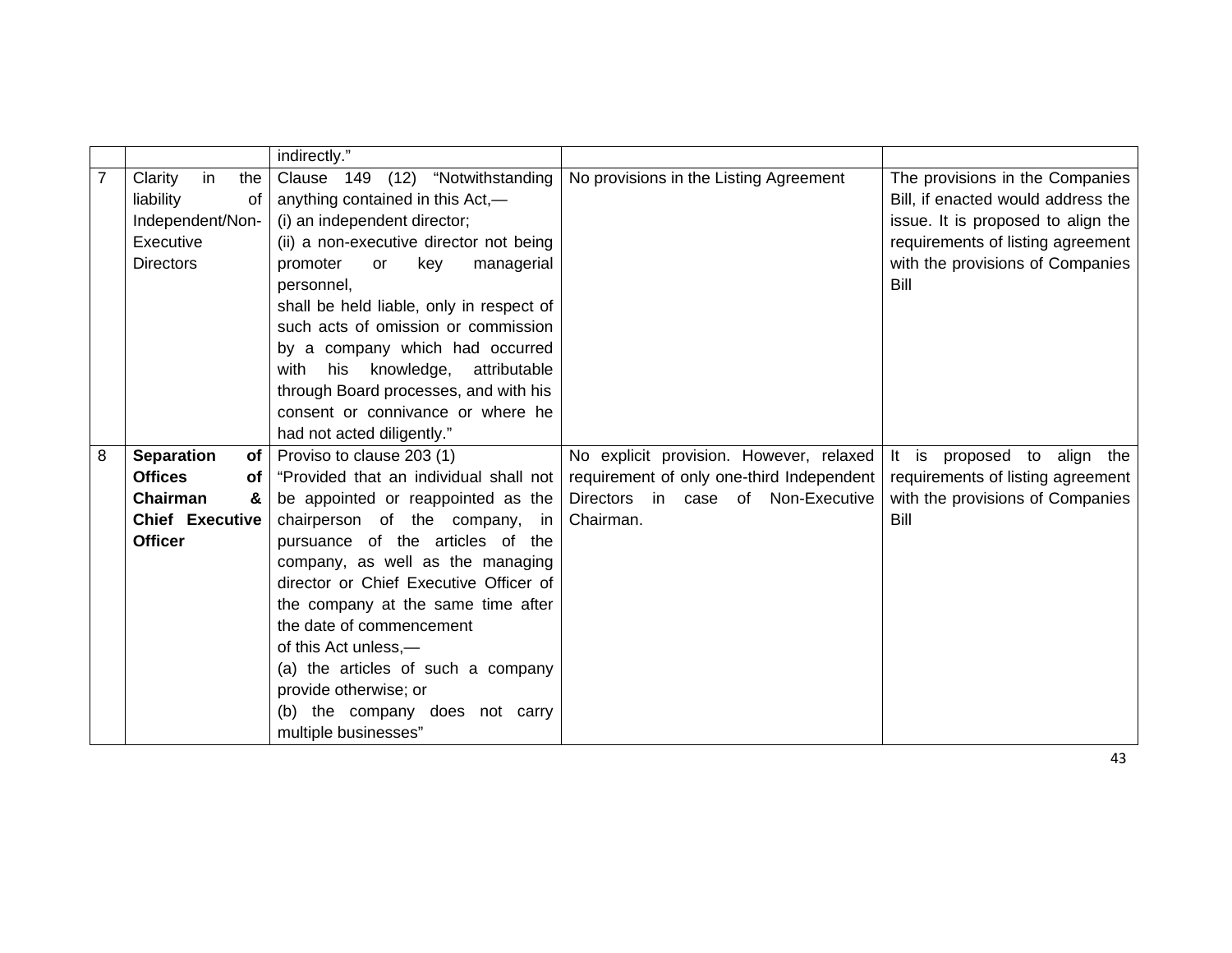| 9  | <b>Number</b>        | of | Clause 165 "No person, after the         | No provisions                               | It is<br>proposed to align the       |
|----|----------------------|----|------------------------------------------|---------------------------------------------|--------------------------------------|
|    | <b>Directorships</b> |    | commencement of this Act, shall hold     |                                             | requirements of listing agreement    |
|    |                      |    | office as a director, including any      |                                             | with the provisions of Companies     |
|    |                      |    | alternate directorship, in more than     |                                             | <b>Bill</b>                          |
|    |                      |    | twenty companies at the same time:       |                                             |                                      |
|    |                      |    | Provided that the maximum number of      |                                             |                                      |
|    |                      |    |                                          |                                             |                                      |
|    |                      |    | public companies in which a person       |                                             |                                      |
|    |                      |    | can be appointed as a director shall     |                                             |                                      |
|    |                      |    | not exceed ten."                         |                                             |                                      |
| 10 | <b>Training</b>      | of | Schedule IV                              | Non- mandatory Requirements                 | While the requirement may be         |
|    | <b>Directors</b>     |    | Code for Independent Directors           | "A company may train its Board members      | retained as non-mandatory, it is     |
|    |                      |    | III. Duties : Independent directors      | in the business model of the company as     | proposed<br>to<br>align<br>the       |
|    |                      |    | undertake<br>should<br>appropriate       | well as the risk profile of the business    | requirements of listing agreement    |
|    |                      |    | induction and regularly update and       | of the<br>parameters<br>company,<br>their   | with the provisions of Companies     |
|    |                      |    | refresh their skills, knowledge and      | responsibilities as directors, and the best | Bill. Further, clause 49 may be      |
|    |                      |    | familiarity with the company;            | ways to discharge them."                    | amended to state that in the         |
|    |                      |    |                                          |                                             | Boards'<br>Report,<br>the            |
|    |                      |    |                                          |                                             | methodology/details of training      |
|    |                      |    |                                          |                                             | imparted to Independent Directors    |
|    |                      |    |                                          |                                             | shall be stated.                     |
| 11 | Provisions           |    | Clause 173(1) "Every company shall       | Clause 49(I)(C) (i) "The board shall meet   | Similar<br>exist<br>in<br>provisions |
|    | regarding            |    | hold the first meeting of the Board of   | at least four times a year, with a maximum  | Companies Bill and in Listing        |
|    | meetings             |    | Directors within thirty days of the date | time gap of four months between any two     | Agreement.<br>However,<br>the        |
|    |                      |    | of its incorporation and thereafter hold | meetings"                                   | provisions in Listing Agreement      |
|    |                      |    | a minimum number of four meetings of     |                                             | may be aligned with the language     |
|    |                      |    | its Board of Directors every year in     |                                             | Companies<br>Bill<br>οf<br>the<br>by |
|    |                      |    | such a manner that not more than one     |                                             | substituting "maximum time gap       |
|    |                      |    | hundred and twenty days shall            |                                             | of four months" with "maximum        |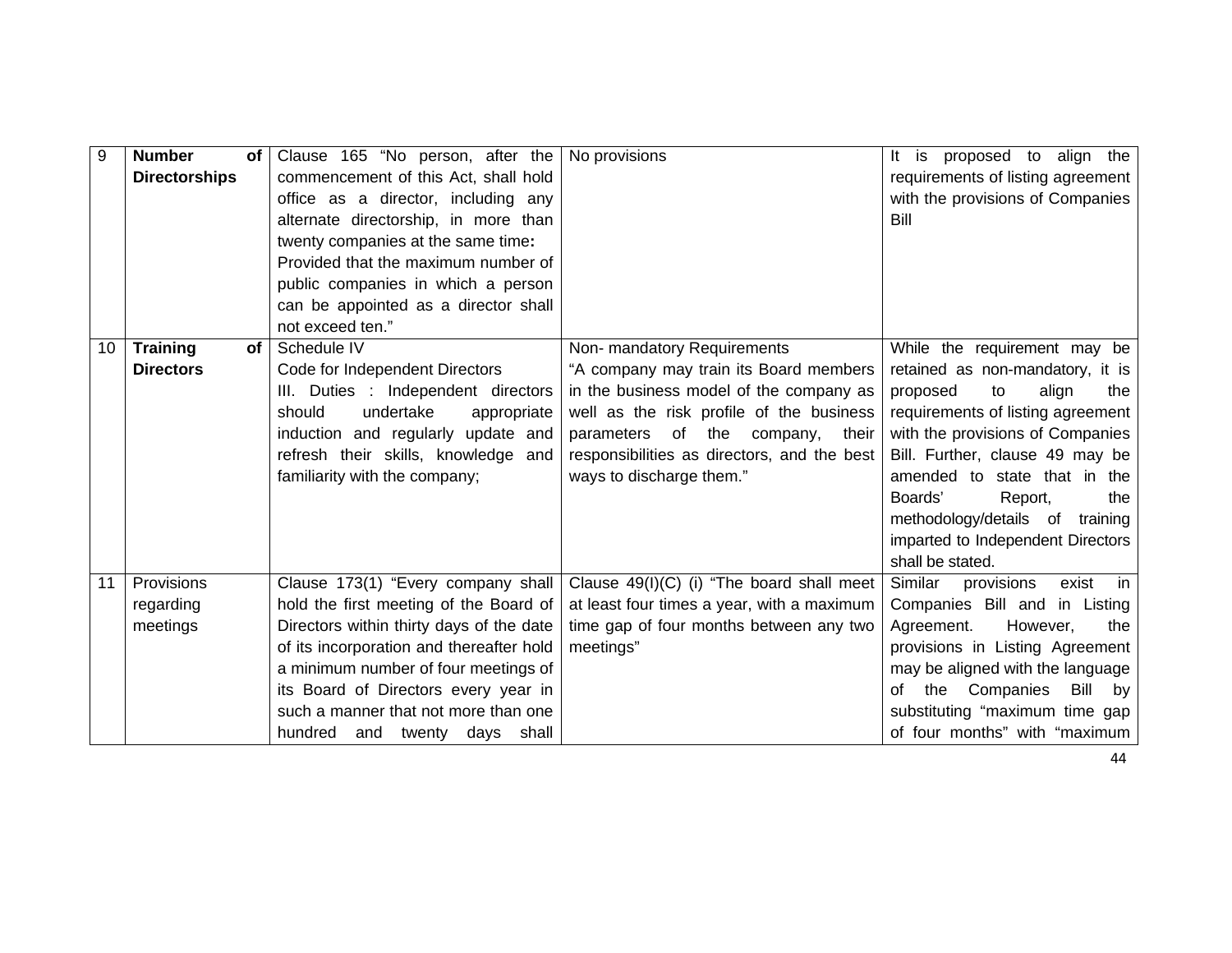|    |                                              | intervene between two consecutive<br>meetings of the Board"                                                                                                                                                                                                                                                                                                                                                                                                     |                                                                                                                                                                                                                                                                                                                                                                                                                                                                 | time gap of one hundred and<br>twenty days"                                                                         |
|----|----------------------------------------------|-----------------------------------------------------------------------------------------------------------------------------------------------------------------------------------------------------------------------------------------------------------------------------------------------------------------------------------------------------------------------------------------------------------------------------------------------------------------|-----------------------------------------------------------------------------------------------------------------------------------------------------------------------------------------------------------------------------------------------------------------------------------------------------------------------------------------------------------------------------------------------------------------------------------------------------------------|---------------------------------------------------------------------------------------------------------------------|
| 12 | Constitution<br>of<br><b>Audit Committee</b> | Clause 177 "The Board of Directors of<br>every listed company and such other<br>class or classes of companies, as may<br>be prescribed, shall constitute an<br>Audit Committee.<br>(2) The Audit Committee shall consist<br>of a minimum of three directors with<br>independent directors forming a<br>majority:<br>Committee<br>Audit<br>including<br>its<br>Chairperson shall be persons with<br>ability to read and understand, the<br>financial statement." | Clause 49(2)(A) "The audit committee<br>shall have minimum three directors as<br>members. Two-thirds of the members of<br>audit committee shall be independent<br>directors.<br>All members of audit committee shall be<br>financially literate and at least one<br>member shall have accounting or related<br>financial management expertise.<br>Provided that majority of members of The Chairman of the Audit Committee<br>shall be an independent director" | It is proposed to retain the<br>existing provisions in the listing<br>agreement which have stricter<br>requirement. |
| 13 | Meetings of the<br><b>Audit Committee</b>    | No similar requirement                                                                                                                                                                                                                                                                                                                                                                                                                                          | Clause 49 (II) (B) "The audit committee<br>should meet at least four times in a year<br>and not more than four months shall<br>elapse between two meetings. The<br>quorum shall be either two members or<br>one third of the members of the audit<br>committee whichever is greater, but there<br>should be a minimum of two independent<br>members present."                                                                                                   | The existing provisions in listing<br>agreement may be retained.                                                    |
| 14 | Performance<br>Evaluation<br>of l            | Schedule IV<br>"VIII. Evaluation mechanism:                                                                                                                                                                                                                                                                                                                                                                                                                     | Non-mandatory requirement<br>"The performance evaluation of non-   mandatory                                                                                                                                                                                                                                                                                                                                                                                    | Provision<br>be<br>made<br>may<br>in line with the                                                                  |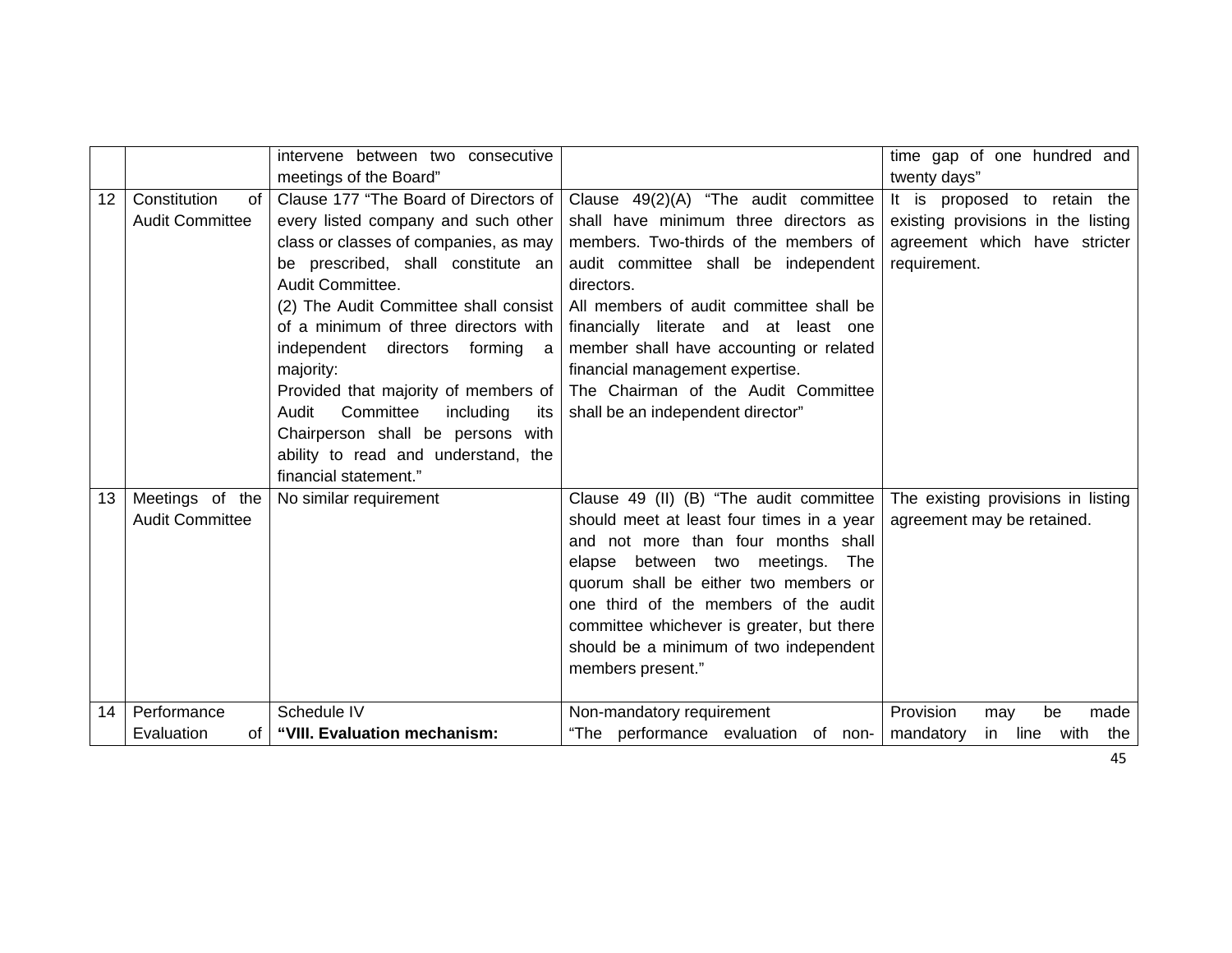|    | Independent       | (1) The performance evaluation of       | executive directors could be done by a    | provisions of Companies Bill.       |
|----|-------------------|-----------------------------------------|-------------------------------------------|-------------------------------------|
|    | <b>Directors</b>  | independent directors shall be done     | peer group comprising the entire Board of | Further, it is proposed to amend    |
|    |                   | by the entire Board of Directors,       | Directors, excluding the director being   | Clause 49 to require that such      |
|    |                   | excluding the director being evaluated. | evaluated; and Peer Group evaluation      | evaluation<br>report<br>of<br>the   |
|    |                   | (2) On the basis of the report of       | could be the mechanism to determine       | independent director should also    |
|    |                   | performance evaluation, it shall be     | whether to extend / continue the terms of | based on his attendance and         |
|    |                   | determined whether to extend<br>or      | appointment of non-executive directors."  | contribution<br>the<br>to           |
|    |                   | continue the term of appointment of     |                                           | board/committee meetings and        |
|    |                   | the independent director."              |                                           | such appraisal shall be placed      |
|    |                   |                                         |                                           | before the nomination committee     |
|    |                   |                                         |                                           | taking a<br>decisions<br>for<br>for |
|    |                   |                                         |                                           | reappointment.                      |
| 15 | Role/functions of | 177<br>(4)<br>"Every<br>Clause<br>Audit | Clause 49(II)(D) "The role of the audit   | /Audit<br>Committee<br>Companies    |
|    | Audit<br>the      | Committee shall act in accordance       | committee shall include the following:    | with<br>need to<br>comply<br>the    |
|    | Committee         | with the terms of reference specified   |                                           | additional<br>responsibilities      |
|    |                   | in writing by the Board which shall     | 1. Oversight of the company's financial   | in the<br>Bill. It is<br>prescribed |
|    |                   | inter alia, include,-                   | reporting process and the disclosure      | align<br>proposed<br>to<br>the      |
|    |                   | the<br>recommendation<br>(i)<br>for     | of its financial information to ensure    | requirements of listing agreement   |
|    |                   | appointment, remuneration and terms     | that the financial statement is           | with the provisions of Companies    |
|    |                   | of appointment of auditors of the       | correct, sufficient and credible.         | Bill                                |
|    |                   | company;                                | 2. Recommending to the Board, the         |                                     |
|    |                   | (ii) review and monitor the auditor's   | appointment, re-appointment and, if       |                                     |
|    |                   | independence and performance, and       | required, the replacement or removal      |                                     |
|    |                   | effectiveness of audit process;         | of the statutory auditor and the          |                                     |
|    |                   | (iii) examination of the financial      | fixation of audit fees.                   |                                     |
|    |                   | statement and the auditors' report      | Approval of payment to statutory          |                                     |
|    |                   | thereon:                                | auditors for any other<br>services        |                                     |
|    |                   | approval or any subsequent<br>(iv)      |                                           |                                     |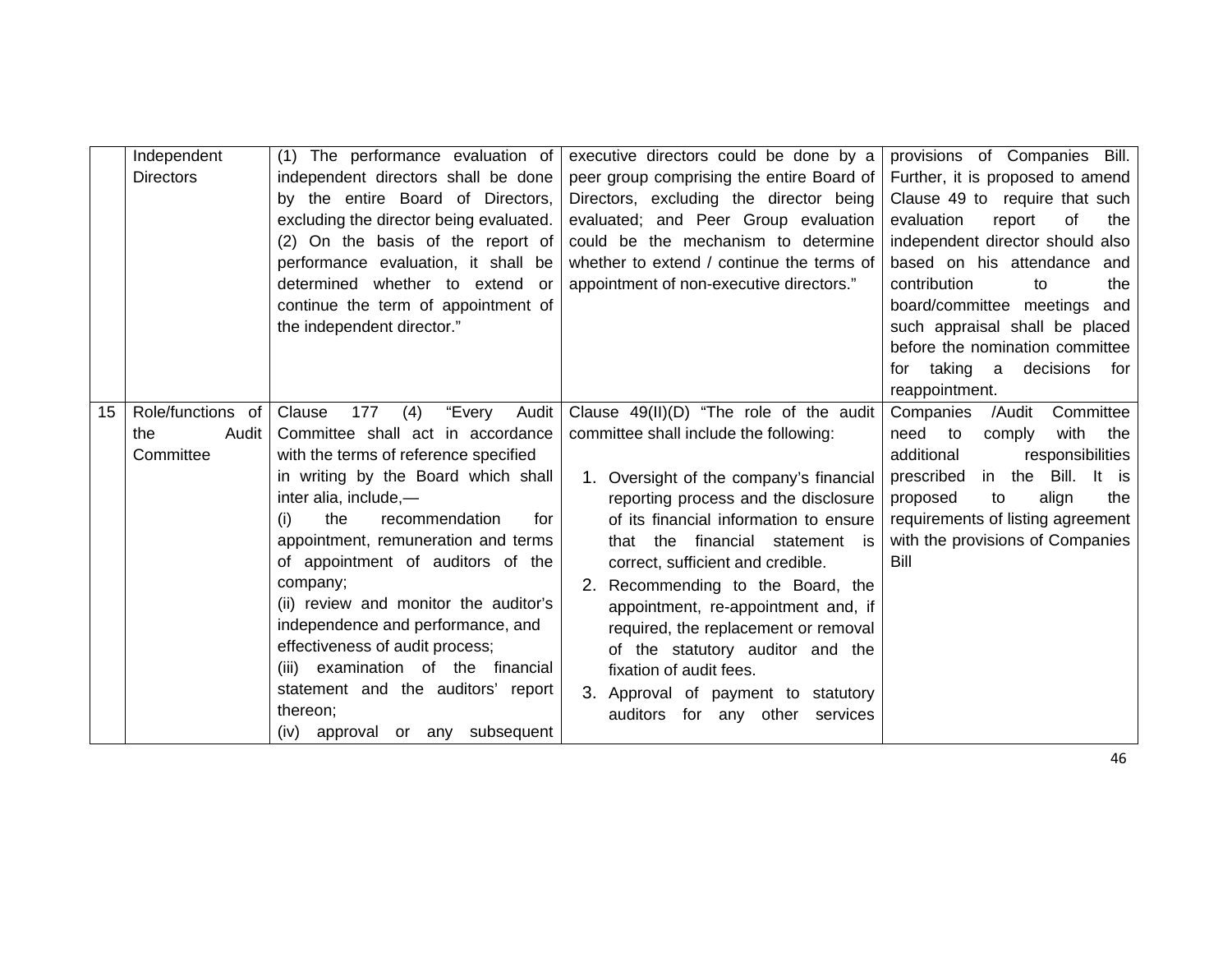|  | modification of transactions of the      |             | rendered by the statutory auditors.     |  |
|--|------------------------------------------|-------------|-----------------------------------------|--|
|  | company with related parties;            |             | 4. Reviewing, with the management,      |  |
|  | (v) scrutiny of inter-corporate loans    |             | the annual financial statements         |  |
|  | and investments;                         |             | before submission to the board for      |  |
|  | (vi) valuation of undertakings or assets |             | approval, with particular reference to: |  |
|  | of the company, wherever it is           |             | a. Matters required to be included      |  |
|  | necessary;                               |             | in the Director's Responsibility        |  |
|  | (vii) evaluation of internal financial   |             | Statement to be included in the         |  |
|  | controls<br>and<br>risk management       |             | Board's report in terms of clause       |  |
|  | systems;                                 |             | (2AA) of section 217 of the             |  |
|  | (viii) monitoring the end use of funds   |             | Companies Act, 1956                     |  |
|  | raised through public offers and         |             | b. Changes, if any, in accounting       |  |
|  | related matters."                        |             | policies and practices and              |  |
|  |                                          |             | reasons for the same                    |  |
|  |                                          | $C_{\cdot}$ | Major<br>accounting<br>entries          |  |
|  |                                          |             | involving estimates based on            |  |
|  |                                          |             | the exercise of judgment by             |  |
|  |                                          |             | management                              |  |
|  |                                          |             | d. Significant adjustments made in      |  |
|  |                                          |             | the financial statements arising        |  |
|  |                                          |             | out of audit findings                   |  |
|  |                                          |             | e. Compliance with listing and          |  |
|  |                                          |             | other legal requirements relating       |  |
|  |                                          |             | to financial statements                 |  |
|  |                                          |             | Disclosure of any related party         |  |
|  |                                          |             | transactions                            |  |
|  |                                          | q.          | Qualifications in the draft audit       |  |
|  |                                          |             | report.                                 |  |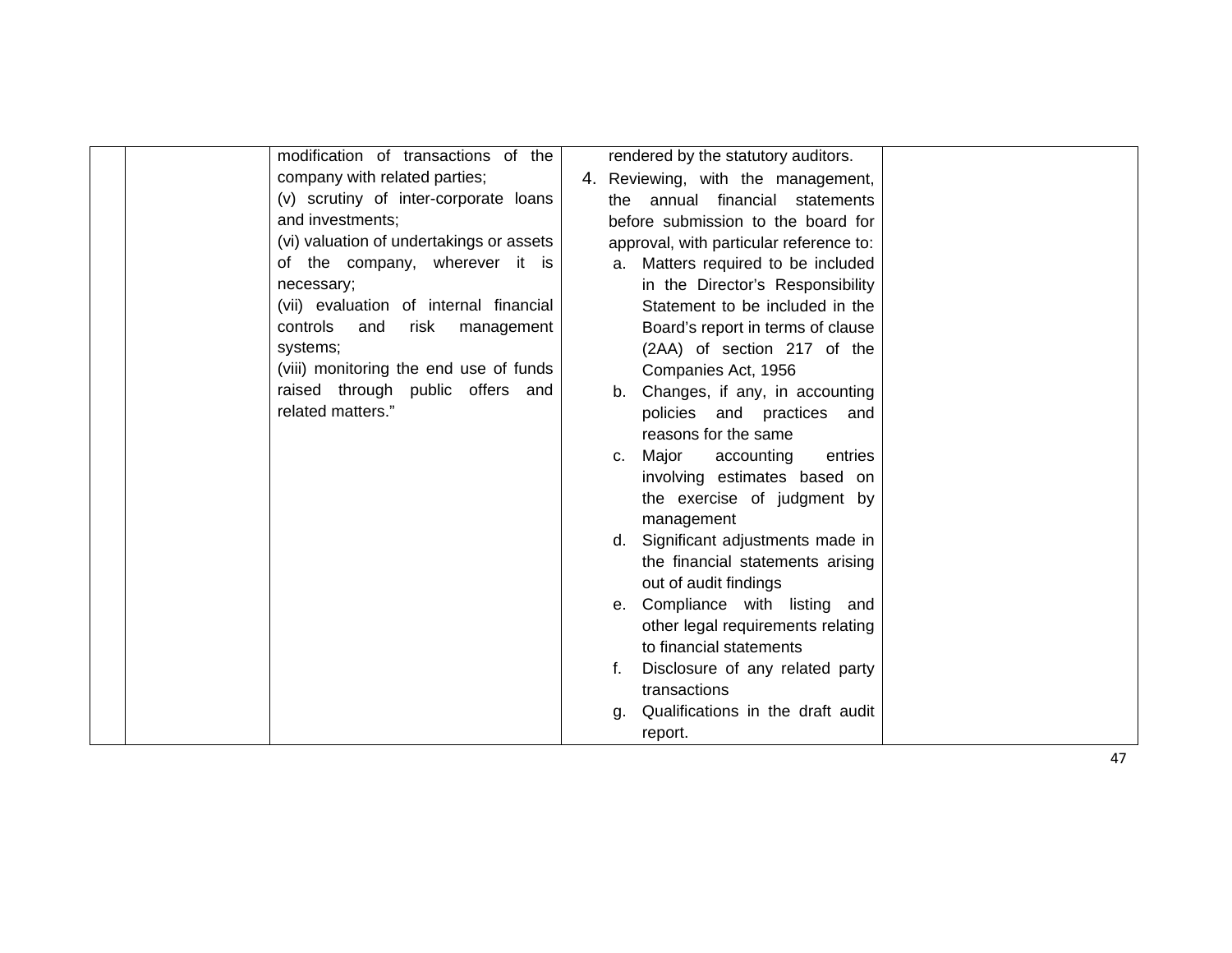| 5. Reviewing, with the management,         |  |
|--------------------------------------------|--|
| the quarterly financial statements         |  |
| before submission to the board for         |  |
| approval                                   |  |
| 5A. Reviewing, with the management,        |  |
| the statement of uses / application of     |  |
| funds raised through an issue (public      |  |
| issue, rights issue, preferential issue,   |  |
| etc.), the statement of funds utilized for |  |
| purposes other than those stated in the    |  |
| offer document/prospectus/notice and       |  |
| the report submitted by the monitoring     |  |
| agency monitoring the utilisation of       |  |
| proceeds of a public or rights issue, and  |  |
| making appropriate recommendations to      |  |
| the Board to take up steps in this matter. |  |
| 6. Reviewing, with the management,         |  |
| performance of statutory and internal      |  |
| auditors, adequacy of the internal         |  |
| control systems.                           |  |
| 7. Reviewing the adequacy of internal      |  |
| audit function, if any, including the      |  |
| of the<br>structure<br>internal audit      |  |
| department, staffing and seniority of      |  |
| the official heading the department,       |  |
| reporting structure coverage and           |  |
| frequency of internal audit.               |  |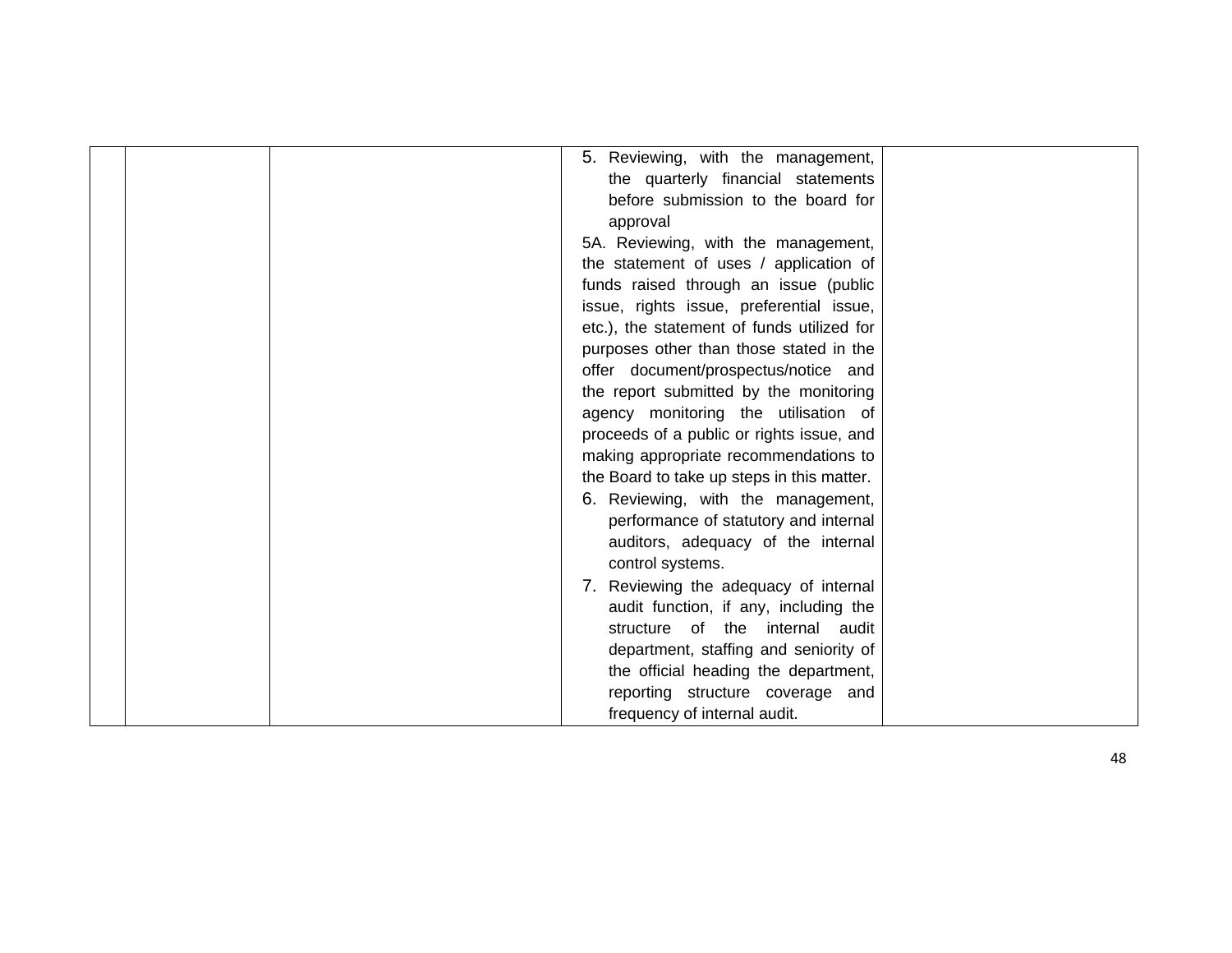|  |                       | 8. Discussion with internal auditors any |  |
|--|-----------------------|------------------------------------------|--|
|  |                       | significant findings and follow up       |  |
|  | there on.             |                                          |  |
|  |                       | 9. Reviewing the findings of any         |  |
|  |                       | internal investigations by the internal  |  |
|  |                       | auditors into matters where there is     |  |
|  |                       | suspected fraud or irregularity or a     |  |
|  |                       | failure of internal control systems of   |  |
|  |                       | a material nature and reporting the      |  |
|  | matter to the board.  |                                          |  |
|  |                       | 10. Discussion with statutory auditors   |  |
|  |                       | before the audit commences, about        |  |
|  |                       | the nature and scope of audit as well    |  |
|  |                       | as post-audit discussion to ascertain    |  |
|  | any area of concern.  |                                          |  |
|  |                       | 11. To look into the reasons for         |  |
|  |                       | substantial defaults in the payment to   |  |
|  |                       | the depositors, debenture holders,       |  |
|  |                       | shareholders (in case of non             |  |
|  |                       | payment of declared dividends) and       |  |
|  | creditors.            |                                          |  |
|  |                       | 12. To review the functioning of the     |  |
|  |                       | Whistle Blower mechanism, in case        |  |
|  | the same is existing. |                                          |  |
|  |                       | 12A. Approval of appointment of CFO      |  |
|  |                       | (i.e., the whole-time Finance Director   |  |
|  |                       | or any other person heading the          |  |
|  |                       |                                          |  |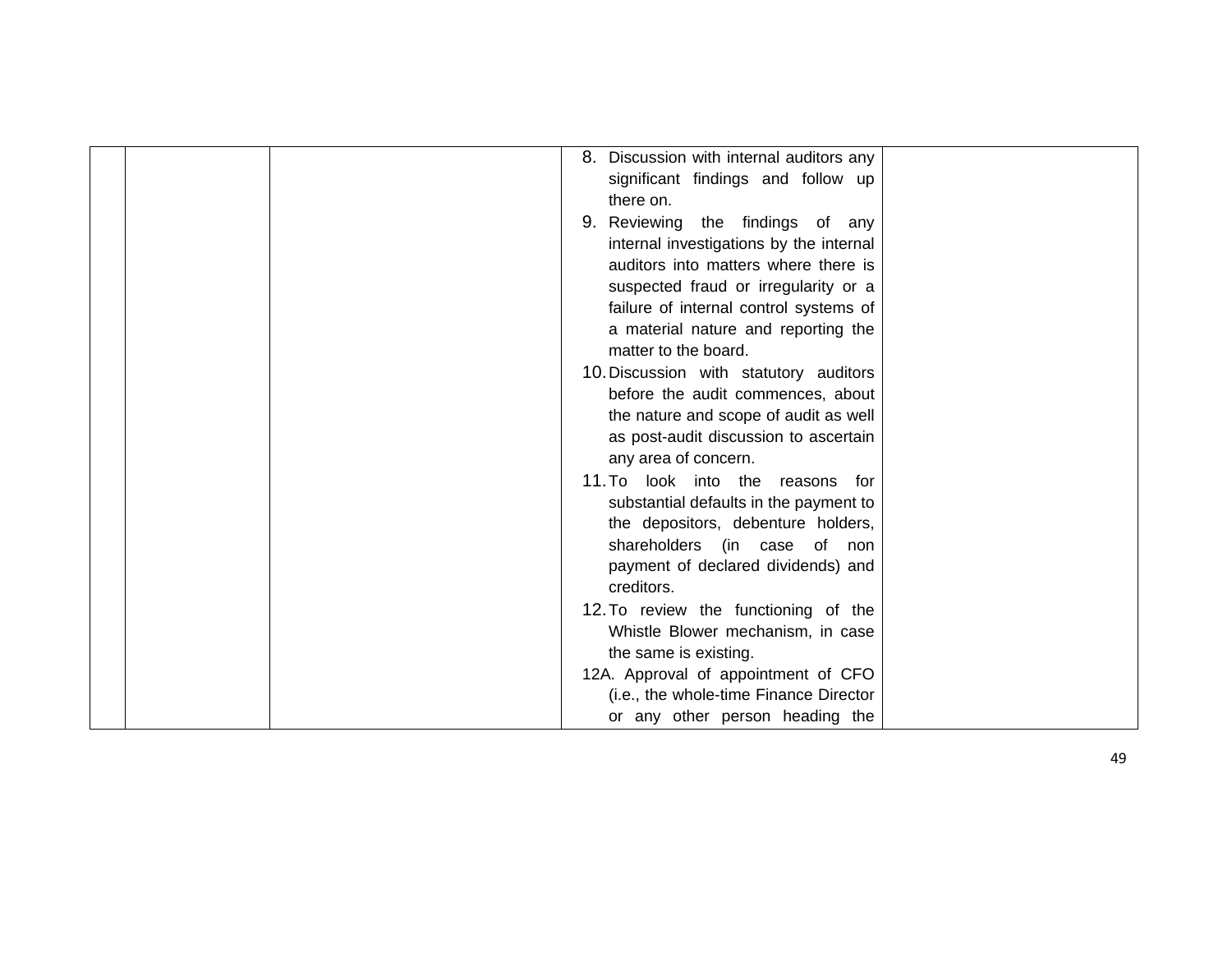|    |                                                |                                                                                                                                                                                                                                                                                                                                                                                                                                                                                                                                                                                                                                                                                                                                                                         | finance function or discharging that<br>function)<br>after<br>assessing<br>the<br>qualifications,<br>&<br>experience<br>background, etc. of the candidate.<br>13. Carrying out any other function as is<br>mentioned in the terms of reference<br>of the Audit Committee.                                                                                                                                                                                                                                                                                                                                                                                                                                                                                                 |                                                                                                                                                                                                                                                                 |
|----|------------------------------------------------|-------------------------------------------------------------------------------------------------------------------------------------------------------------------------------------------------------------------------------------------------------------------------------------------------------------------------------------------------------------------------------------------------------------------------------------------------------------------------------------------------------------------------------------------------------------------------------------------------------------------------------------------------------------------------------------------------------------------------------------------------------------------------|---------------------------------------------------------------------------------------------------------------------------------------------------------------------------------------------------------------------------------------------------------------------------------------------------------------------------------------------------------------------------------------------------------------------------------------------------------------------------------------------------------------------------------------------------------------------------------------------------------------------------------------------------------------------------------------------------------------------------------------------------------------------------|-----------------------------------------------------------------------------------------------------------------------------------------------------------------------------------------------------------------------------------------------------------------|
| 16 | Nomination<br>and<br>Remuneration<br>Committee | Clause 178 "The Board of Directors of<br>every listed company and such other<br>class or classes of companies, as may<br>be prescribed shall constitute the<br>Nomination and Remuneration<br>Committee consisting of three or more<br>non-executive directors out of which<br>not less than one-half shall be<br>independent directors:<br>Provided that the chairperson of the  ii.<br>company (whether executive or non-<br>executive) may be appointed as a<br>member of the Nomination<br>and<br>Remuneration Committee but shall not<br>chair such Committee.<br>(2) The Nomination and Remuneration<br>Committee shall identify persons who<br>are qualified to become directors and iii.<br>who may be appointed in senior<br>management in accordance with the | Non-mandatory requirement<br>"The board may set up a remuneration<br>j.<br>committee to determine on their behalf<br>and on behalf of the shareholders with<br>agreed terms of reference, the<br>policy<br>company's<br>specific<br>on<br>remuneration packages for executive<br>directors including pension rights and<br>any compensation payment.<br>To avoid conflicts of interest, the<br>remuneration committee, which would<br>determine the remuneration packages<br>executive<br>the<br>directors<br>of<br>may<br>comprise of at least three directors, all<br>of whom should be non-executive<br>directors, the Chairman of committee<br>being an independent director.<br>All the members of the remuneration<br>committee could be present at the<br>meeting. | Clause 49 need to be amended<br>to align with the requirements of<br>Companies Bill. However, the<br>of<br>requirement<br>independent<br>chairman for the committee, as<br>provided in the existing clause 49<br>requirement, be retained in the<br>new clause. |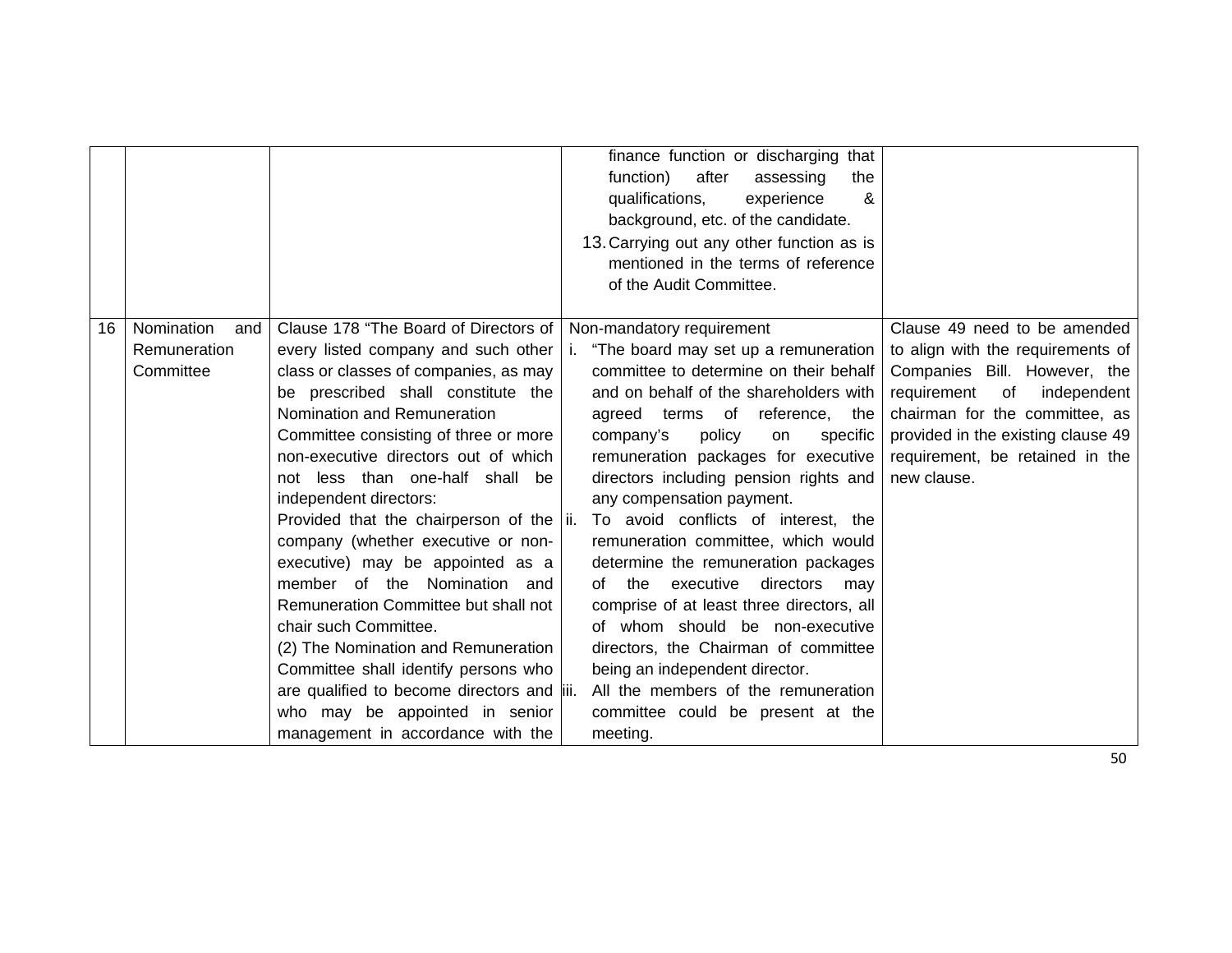|  | criteria laid down, recommend to the iv.  | The Chairman of the remuneration       |  |
|--|-------------------------------------------|----------------------------------------|--|
|  | Board their appointment and removal       | committee could be present at the      |  |
|  | and shall carry out evaluation of every   | Annual General Meeting, to answer the  |  |
|  | director's performance.                   | shareholder queries. However, it would |  |
|  | (3) The Nomination and Remuneration       | be up to the Chairman to decide who    |  |
|  | Committee shall formulate the criteria    | should answer the queries."            |  |
|  | for determining qualifications, positive  |                                        |  |
|  | attributes and independence of a          |                                        |  |
|  | director and recommend to the Board       |                                        |  |
|  | a policy, relating to the remuneration    |                                        |  |
|  | for the directors, key managerial         |                                        |  |
|  | personnel and other employees.            |                                        |  |
|  | (4) The Nomination and Remuneration       |                                        |  |
|  | Committee shall, while formulating the    |                                        |  |
|  | policy                                    |                                        |  |
|  | under sub-section (3) ensure that-        |                                        |  |
|  | (a) the level and composition of          |                                        |  |
|  | remuneration is reasonable<br>and         |                                        |  |
|  | sufficient to                             |                                        |  |
|  | attract, retain and motivate directors of |                                        |  |
|  | the quality required to run the           |                                        |  |
|  | company                                   |                                        |  |
|  | successfully;                             |                                        |  |
|  | (b) relationship of remuneration to       |                                        |  |
|  | performance is clear and meets            |                                        |  |
|  | appropriate                               |                                        |  |
|  | performance benchmarks; and               |                                        |  |
|  | (c) remuneration to directors, key        |                                        |  |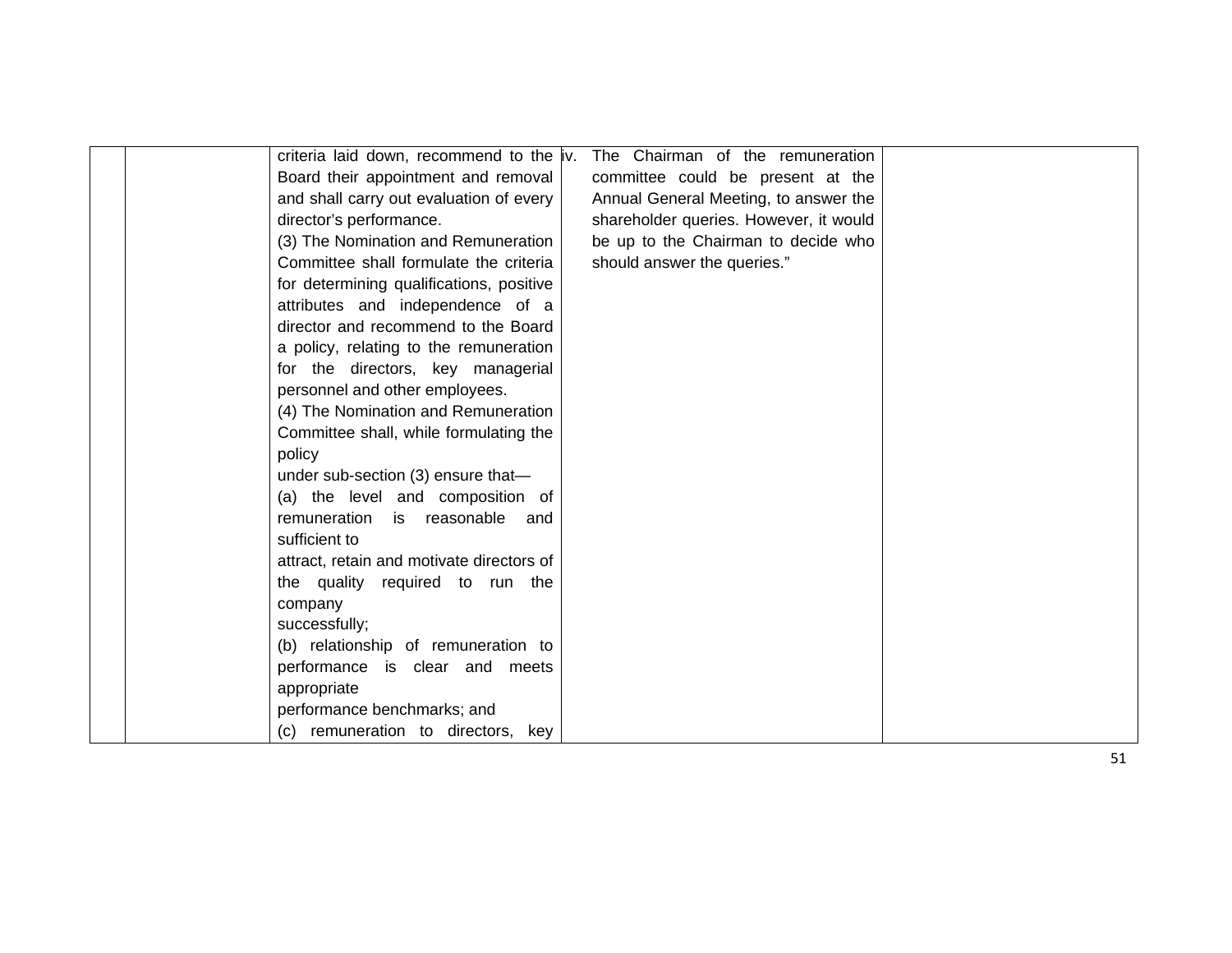|    |                                                  | managerial personnel<br>and<br>senior<br>management involves<br>balance<br>a<br>between fixed and incentive pay<br>short<br>and<br>long-term<br>reflecting<br>performance objectives appropriate to<br>the working of the company and its<br>goals:<br>Provided that such policy shall be<br>disclosed in the Board's report."                                                                                                                                                                                                                                               |                                                                                                                                                                                                                                                                                                                                                                                                                  |                                                                                          |
|----|--------------------------------------------------|------------------------------------------------------------------------------------------------------------------------------------------------------------------------------------------------------------------------------------------------------------------------------------------------------------------------------------------------------------------------------------------------------------------------------------------------------------------------------------------------------------------------------------------------------------------------------|------------------------------------------------------------------------------------------------------------------------------------------------------------------------------------------------------------------------------------------------------------------------------------------------------------------------------------------------------------------------------------------------------------------|------------------------------------------------------------------------------------------|
| 17 | <b>Stakeholders</b><br>Relationship<br>Committee | Clause 178 (5) "The Board of<br>Directors of a company which consists<br>of more than one thousand<br>shareholders,<br>debenture-holders,<br>deposit-holders and any other security<br>holders at any time during a financial<br>year shall constitute a Stakeholders<br>Relationship Committee consisting<br>of a chairperson who shall be a non-<br>executive director and such other<br>members as may be decided by the<br>Board.<br>(6) The Stakeholders Relationship<br>Committee shall consider and resolve<br>the grievances of security holders of<br>the company." | Clause 49(IV)(G) "A board committee<br>under the chairmanship of a non-executive<br>director shall be formed to specifically look<br>into the redressal of shareholder and<br>investors complaints like transfer of<br>shares, non-receipt of balance sheet, non-<br>receipt of declared dividends etc. This<br>Committee shall<br>be<br>designated<br>as<br>'Shareholders/Investors<br>Grievance<br>Committee'. | Provisions<br>Clause<br>in<br>49<br>agreement need to be aligned<br>with Companies Bill. |
| 24 | <b>Risk</b><br><b>Management</b>                 | Clause 134 (3)<br>"There shall be attached to statements                                                                                                                                                                                                                                                                                                                                                                                                                                                                                                                     | Clause 49 (IV) (C)<br>"The company shall lay down procedures                                                                                                                                                                                                                                                                                                                                                     | Provisions of Clause 49 need to<br>be aligned with Companies Bill.                       |
|    |                                                  | laid before a company in general                                                                                                                                                                                                                                                                                                                                                                                                                                                                                                                                             | to inform Board members about the risk                                                                                                                                                                                                                                                                                                                                                                           |                                                                                          |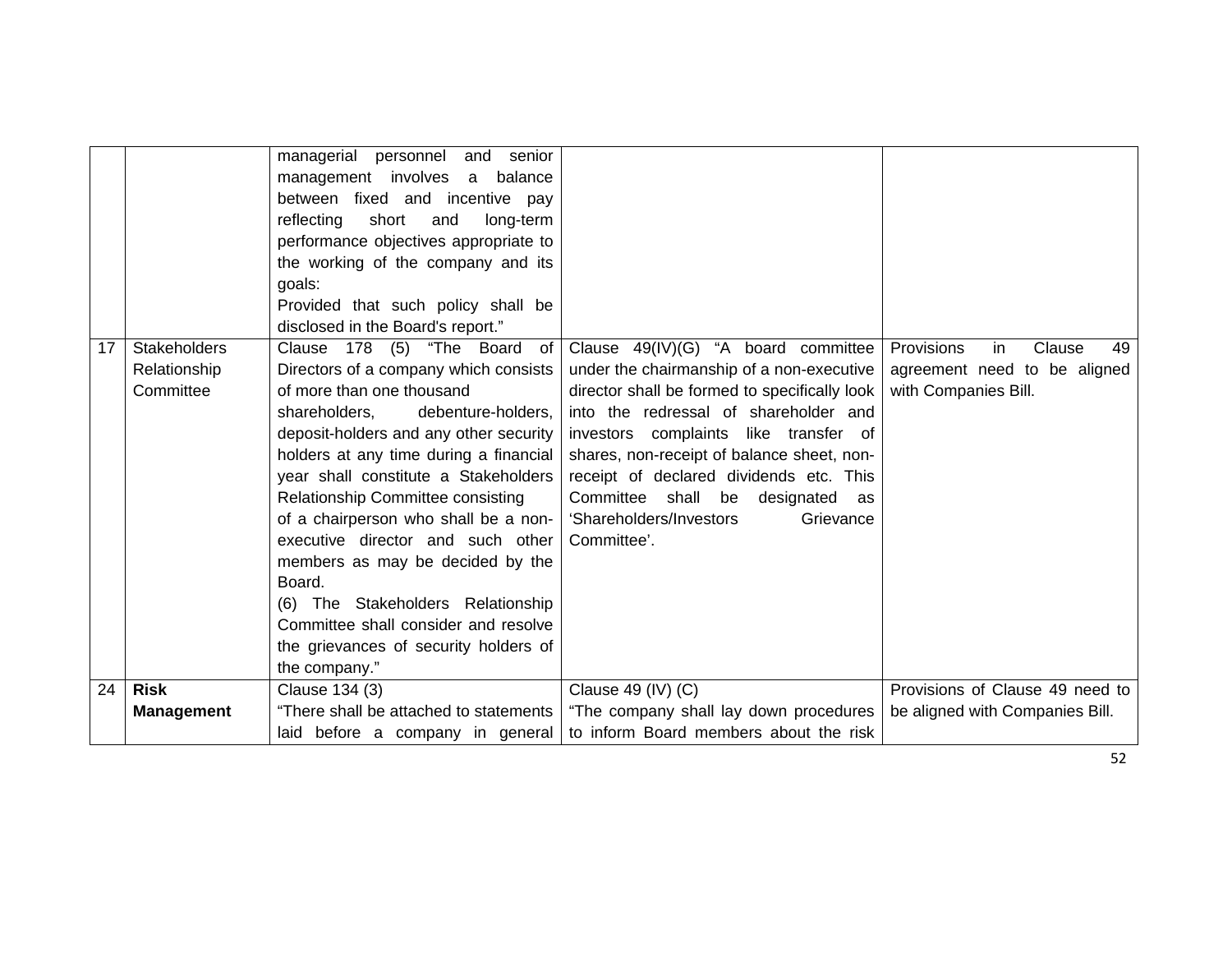|    |                       | meeting, a                               | assessment and minimization procedures.    |                               |
|----|-----------------------|------------------------------------------|--------------------------------------------|-------------------------------|
|    |                       | report by its Board of Directors, which  | These procedures shall be periodically     |                               |
|    |                       | shall include-                           | reviewed to ensure<br>that executive       |                               |
|    |                       | a<br>indicating<br>(n)<br>statement      | management controls risk through means     |                               |
|    |                       | development and implementation of a      | of a properly defined framework."          |                               |
|    |                       | risk management                          |                                            |                               |
|    |                       | policy for the company including         |                                            |                               |
|    |                       | identification therein of elements of    |                                            |                               |
|    |                       | risk, if any,                            |                                            |                               |
|    |                       | which in the opinion of the Board may    |                                            |                               |
|    |                       | threaten the existence<br>of<br>the      |                                            |                               |
|    |                       | company;"                                |                                            |                               |
|    |                       | <b>Clause 177 (4)(vii)</b>               |                                            |                               |
|    |                       | "Every Audit Committee shall act in      |                                            |                               |
|    |                       | accordance<br>with<br>the<br>terms<br>of |                                            |                               |
|    |                       | reference specified in writing by the    |                                            |                               |
|    |                       | Board which shall inter alia, include,-  |                                            |                               |
|    |                       | (vii) evaluation of internal financial   |                                            |                               |
|    |                       | controls and<br>risk management          |                                            |                               |
|    |                       | systems;"                                |                                            |                               |
| 25 | <b>Whistle Blower</b> | Clause 177                               | Non-Mandatory Requirement                  | The existing provision in the |
|    |                       | "(9) Every listed company or such        | "The<br>company may<br>establish<br>a      | Listing Agreement may be made |
|    |                       | class or classes of companies, as may    | mechanism for employees to report to the   | mandatory and aligned with    |
|    |                       | be prescribed,                           | management concerns about unethical        | Companies Bill.               |
|    |                       | shall establish a vigil mechanism for    | behaviour, actual or suspected fraud or    |                               |
|    |                       | directors and employees to report        | violation of the company's code of conduct |                               |
|    |                       | genuine concerns in                      | or ethics policy. This mechanism could     |                               |
|    |                       | such manner as may be prescribed.        | also provide for adequate safeguards       |                               |